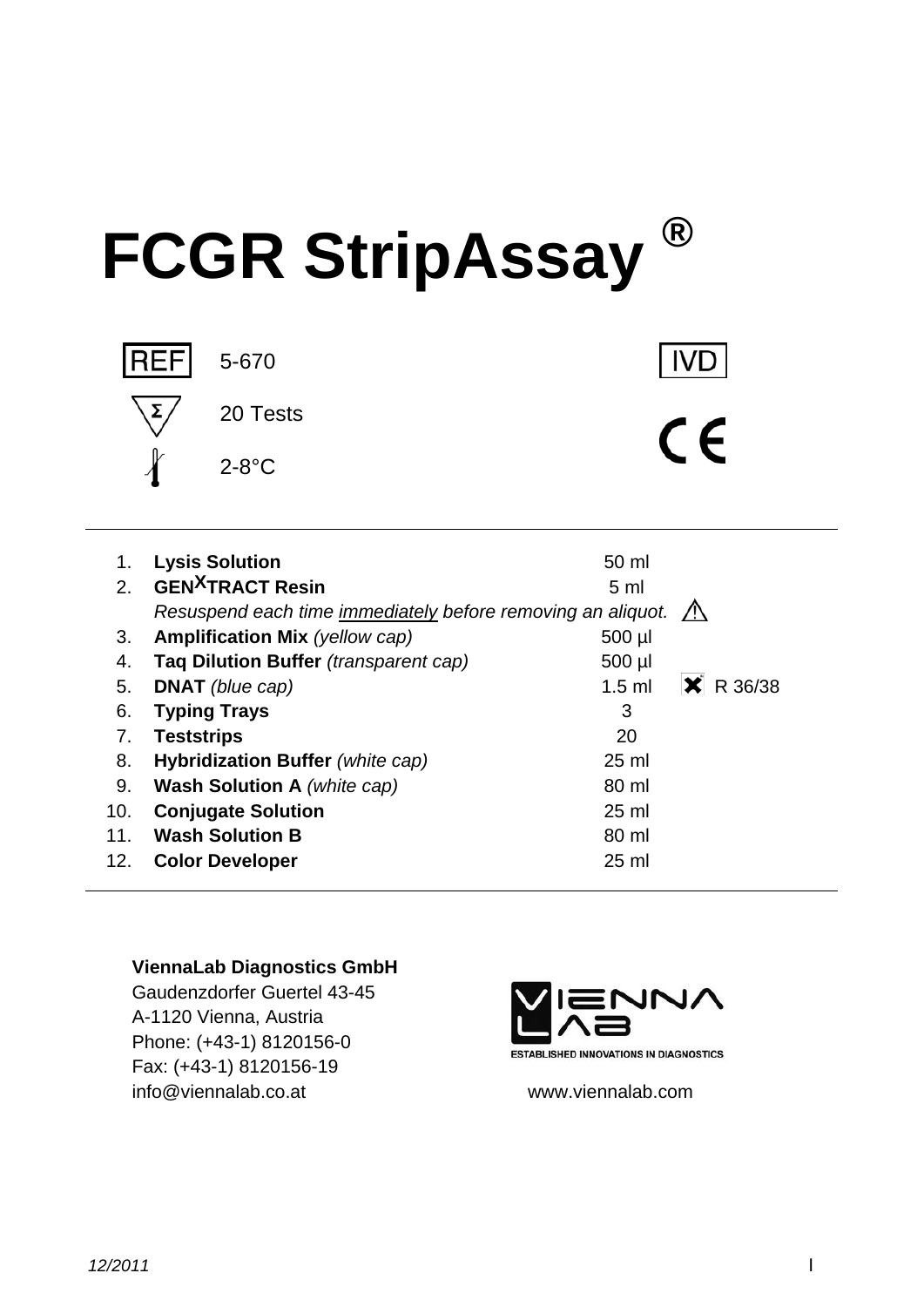

*Fig. 1: Teststrip Design Note: Teststrip is not drawn in real size and must not be used for interpretation of results!*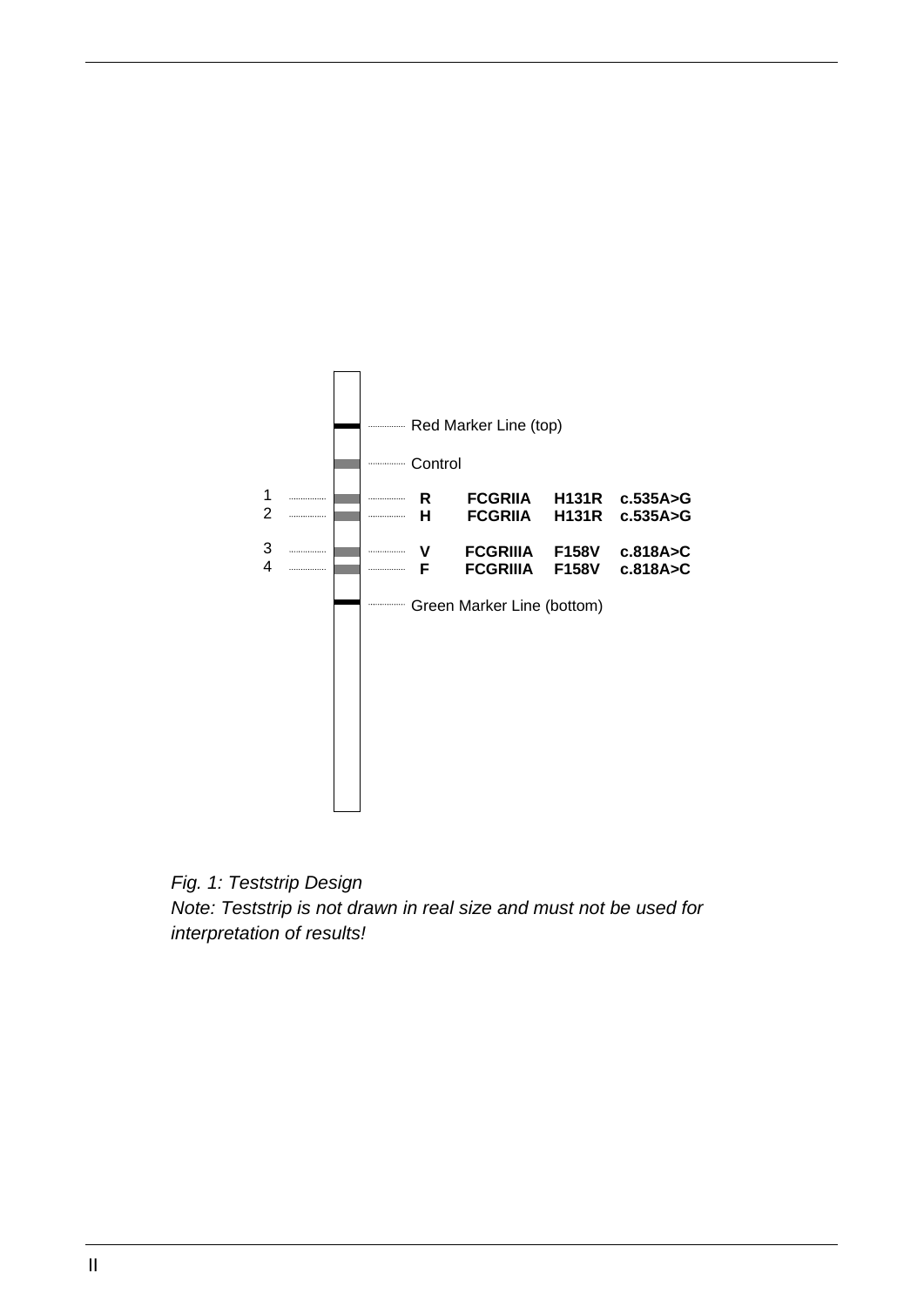# Instructions for use

#### **I. INTENDED USE**

Assay for the analysis of Fc gamma receptor (FCGR) polymorphisms based on polymerase chain reaction (PCR) and reverse-hybridization.

#### **II. METHODOLOGY**

The procedure includes three steps: (1) DNA isolation, (2) PCR amplification using biotinylated primers, (3) hybridization of amplification products to a test strip containing allele-specific oligonucleotide probes immobilized as an array of parallel lines (Fig. 1). Bound biotinylated sequences are detected using streptavidin-alkaline phosphatase and color substrates.

The assay covers 2 polymorphic loci: FCGRIIA H131R and FCGRIIIA F158V. Further genetic information is available at OMIM Online Mendelian Inheritance in Man: www.ncbi.nlm.nih.gov/omim

#### **III. KIT COMPONENTS**

See list of all kit components on page I.

**\*** DNAT contains 1.6% NaOH (R 36/38).

Amplification Mix, Taq Dilution Buffer, Conjugate Solution, Wash Solution B contain 0.05% NaN3. Conjugate Solution contains streptavidin-alkaline phosphatase. Color Developer contains nitro blue tetrazolium (NBT) and 5-bromo-4-chloro-3-indolyl phosphate (BCIP).

#### *Store all reagents at 2-8°C when not in use !*

#### **IV. MATERIALS REQUIRED BUT NOT SUPPLIED**

In addition to standard molecular biology laboratory equipment, the following is needed:

- Adjustable microcentrifuge capable of  $3,000-12,000$  rpm  $(1,000-12,000 \times g)$
- Incubator (e.g. heating block, water bath) capable of 56°C and 98°C ( $\pm 2$ °C)
- Thermocycler and suitable thin-walled plastic reaction tubes/strips
- Taq DNA polymerase
- Waterbath with shaking platform and adjustable temperature  $(45^{\circ}C \pm 0.5^{\circ}C)$
- Vacuum aspiration apparatus
- Shaker (rocker or orbital shaker)
- • *Optional: agarose gel electrophoresis equipment (for control of amplification products)*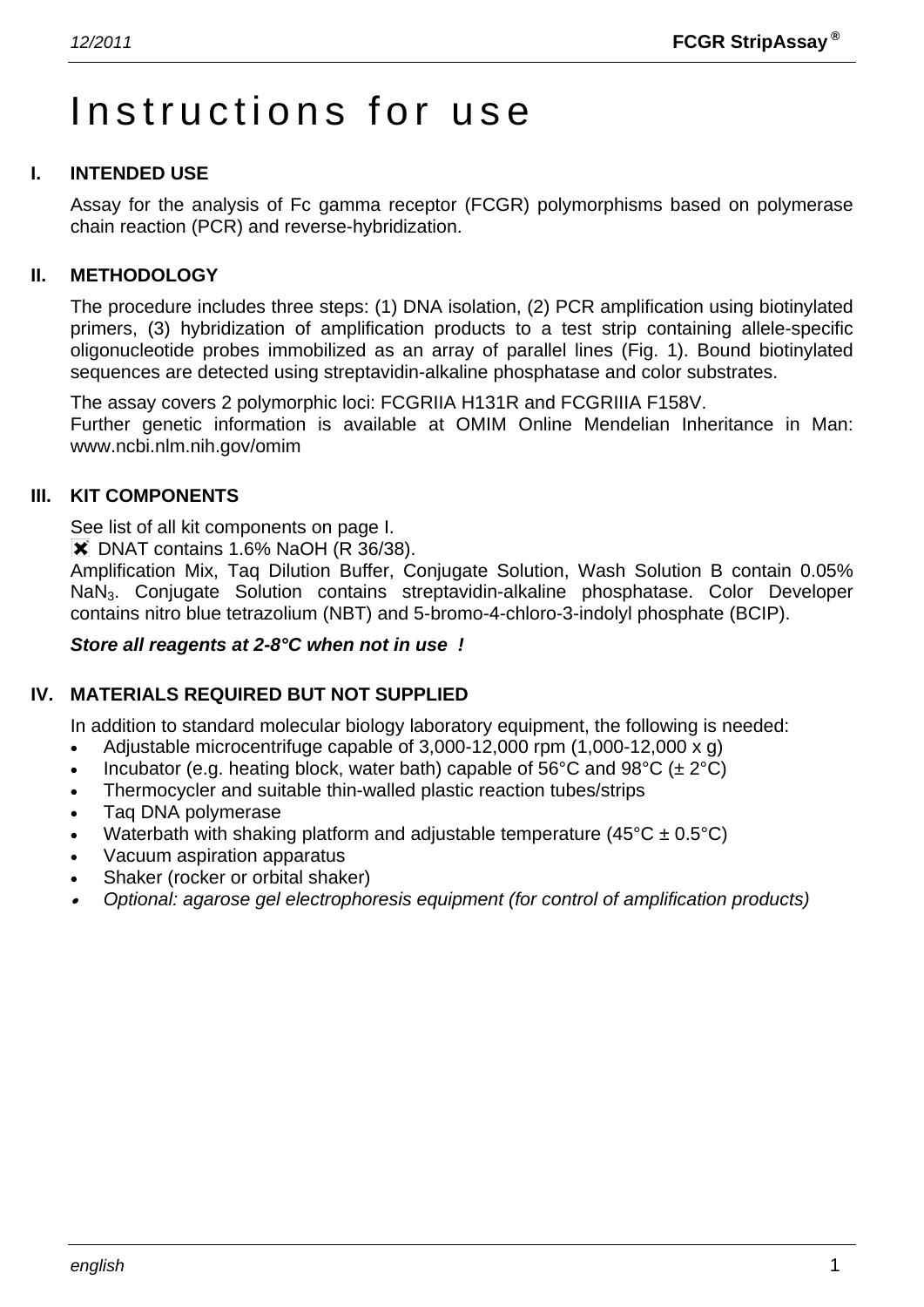### **V. ASSAY PROCEDURE**

#### **1. DNA Isolation**

*Use fresh or frozen blood with EDTA or citrate anticoagulant; avoid blood containing heparin. Do not store blood for more than 3 days at ambient temperature or more than 1 week at 2-8°C before use. Blood which has been kept frozen for more than one year, or gone through more than three freeze-thaw cycles is unsuitable to be used in this procedure.* 

*Bring blood samples to room temperature. Mix well by carefully inverting blood collection tubes several times. Repeat mixing each time before withdrawing an aliquot of blood. Allow Lysis Solution and GENxTRACT Resin to reach room temperature.*

- Pipette **100 µl blood sample** into a 1.5 ml microtube with screw cap.
- Add **1 ml Lysis Solution**, close tube and mix by inverting several times.
- Let stand for **15 min.** at room temperature.
- Centrifuge for **5 min.** at **3,000 rpm** (approx. 1,000 x g) in a microcentrifuge.
- Remove and discard the upper (top) 1 ml of supernatant.
- Add **1 ml Lysis Solution**, close tube and mix by inverting several times.
- Centrifuge for **5 min.** at **12,000 rpm** (approx. 12,000 x g) in a microcentrifuge.
- Remove and discard the supernatant except for approx. 50 µl of a visible, soft pellet.
- Resuspend GEN<sup>X</sup>TRACT Resin by swirling the bottle thoroughly.
- Add 200 µl GEN<sup>X</sup>TRACT Resin to the pellet. Close tube and vortex for 10 sec. *GENxTRACT Resin sediments quickly. Repeat resuspension each time immediately before removing another aliquot.*
- Incubate for **20 min.** at **56°C**. Vortex for 10 sec.
- Incubate for **10 min.** at **98°C**. Vortex for 10 sec.
- Centrifuge for **5 min.** at **12,000 rpm** in a microcentrifuge. Cool on ice.

*The resulting supernatant contains DNA template suitable for immediate use in PCR. For further storage, the supernatant should be transferred into a fresh tube and kept refrigerated (2-8°C; up to one week) or frozen at -20°C.* 

#### **2.** *In Vitro* **Amplification (PCR)**

*Keep all PCR reagents and DNA templates refrigerated throughout. Perform all steps until start of the thermal cycling program on ice (0-4°C).* 

- Prepare a fresh working dilution (0.2 U/µl) of **Taq DNA polymerase** in **Taq Dilution Buffer** (transparent cap).
- Prepare one reaction tube for each sample to be amplified. Place tubes on ice.
- For each sample prepare a final PCR reaction mix on ice:
	- **15 µl Amplification Mix** (yellow cap)
		- **5 µl diluted Taq DNA polymerase** (1U)
		- **5 µl DNA template**

 *If DNA templates not prepared by the kit isolation protocol (chapter V/1) are used, a DNA concentration range of 5-40 µg/ml (= 25-200 ng DNA per reaction) is recommended.*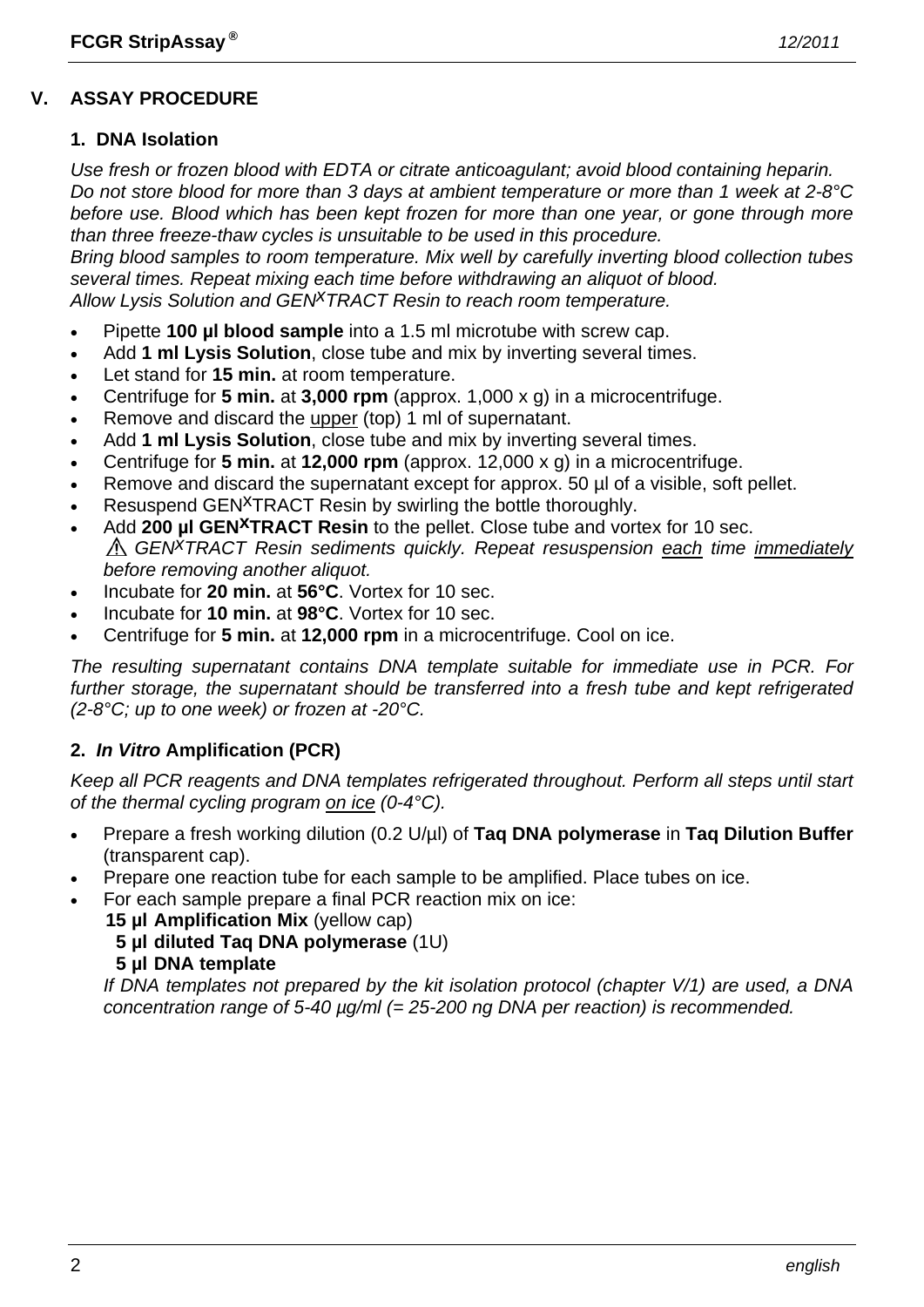- Cap tubes tightly. Preheat the thermocycler to 94°C.
- Insert reaction tubes and run the following thermocycling program:

pre-PCR: 94°C/2 min.

 thermocycling: 94°C/15 sec. - 58°C/30 sec. - 72°C/30 sec. (35 cycles) final extension: 72°C/3 min.

*Store amplification products on ice or at 2-8°C for further use.* 

*Optional: Analyze amplification products by gel electrophoresis (e.g. 3% agarose gel). Fragment lengths: 180, 277 bp* 

#### **3. Hybridization** (45°C; shaking waterbath)

*Adjust the water level of the waterbath to approx. ½ of the height of the Typing Tray.* 

*Heat the waterbath to exactly 45°C (± 0.5°C). Check water temperature with a calibrated thermometer.* 

*Prewarm Hybridization Buffer and Wash Solution A to 45°C. (Take care that all precipitates formed at 2-8°C become completely dissolved.)* 

*Allow Teststrips, DNAT, Conjugate Solution, Wash Solution B and Color Developer to reach room temperature. Prepare Typing Tray(s).* 

*Remove one Teststrip for each sample using clean tweezers. (Touch Teststrips with gloves only!) Label Teststrips outside of the marker lines with a pencil. (No ballpoint pens, markers, etc.)* 

- Pipette **10 µl DNAT** (blue cap) into the lower corner of each lane to be used in the Typing Trays (one lane per sample).
- Add **10 µl amplification product** into the corresponding drop of DNAT. Mix thoroughly with a pipette. *(The solution will remain blue.)*
- Let stand for **5 min.** at room temperature.
- Add **1 ml Hybridization Buffer** (prewarmed to 45°C) into each lane. Gently agitate tray. *(The blue color will disappear.)*
- Insert **Teststrips** with marked side up (lines visible!) into the respective lanes. Submerge completely.
- Incubate for **30 min.** at **45°C** on the shaking platform of the waterbath.  *Set moderate shaking frequency (approx. 50 rpm) to avoid spilling. Keep the cover of the waterbath closed to avoid variations in temperature.*
- At the end of incubation remove hybridization solutions by vacuum aspiration.  *Proceed immediately. Do not allow Teststrips to run dry during the entire procedure.*
- **4. Stringent Wash** (45°C; shaking waterbath)
- Add **1 ml Wash Solution A** (prewarmed to 45°C). Rinse briefly (10 sec.). Remove liquids by vacuum aspiration.
- Add **1 ml Wash Solution A** (45°C).
- Incubate for **15 min.** at **45°C** in the shaking waterbath. Remove liquids by vacuum aspiration.
- Add **1 ml Wash Solution A** (45°C).
- Incubate for **15 min.** at **45°C** in the shaking waterbath. Remove liquids by vacuum aspiration.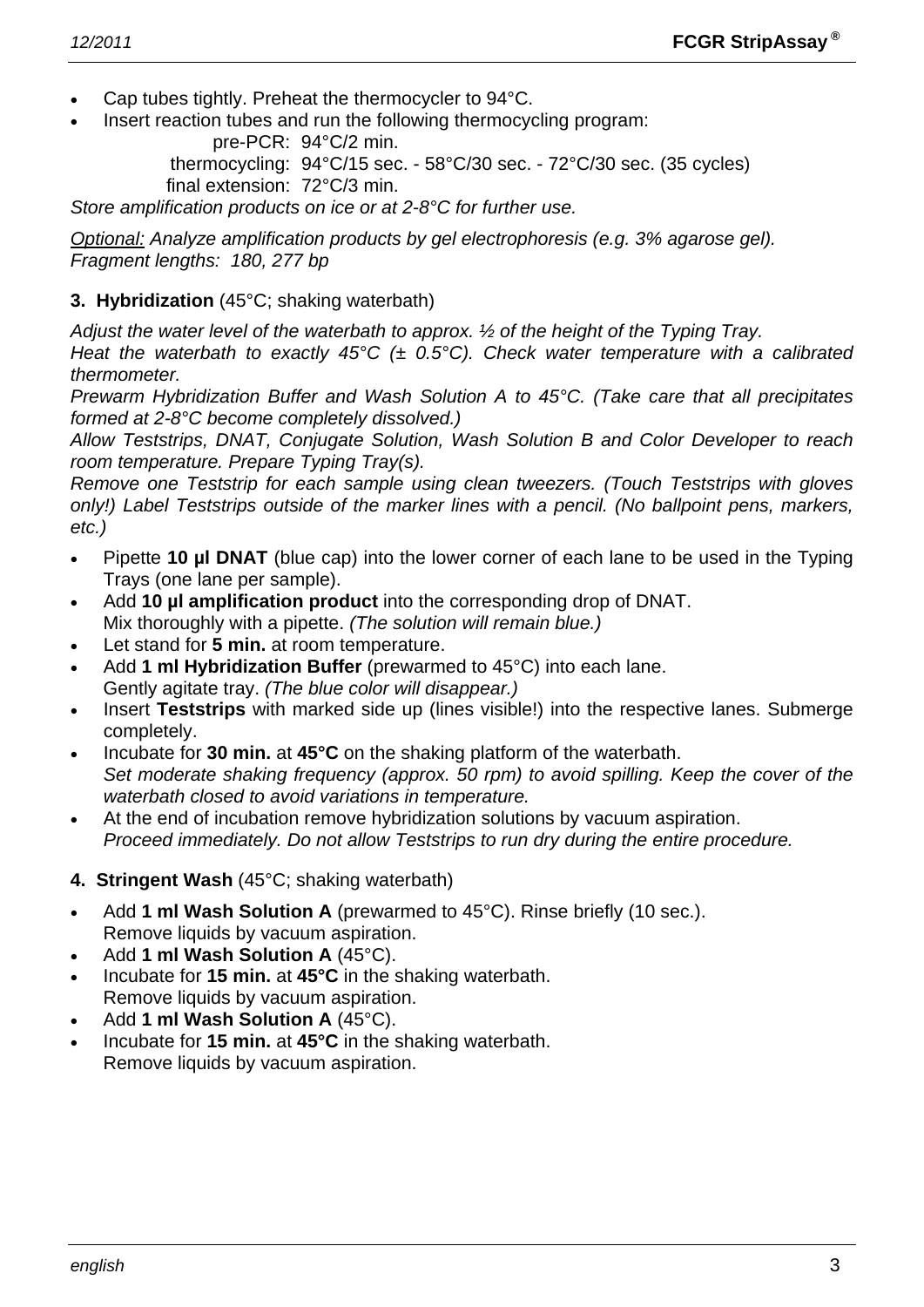- **5. Color development** (room temperature)
- Add **1 ml Conjugate Solution**.
- Incubate for **15 min.** at **room temperature** on a rocker or orbital shaker. Remove liquids by vacuum aspiration.
- Add **1 ml Wash Solution B**. Rinse briefly (10 sec.). Remove liquids by vacuum aspiration.
- Add **1 ml Wash Solution B**.
- Incubate for **5 min.** at **room temperature** on a rocker or orbital shaker. Remove liquids by vacuum aspiration.
- Add **1 ml Wash Solution B**.
- Incubate for **5 min.** at **room temperature** on a rocker or orbital shaker. Remove liquids by vacuum aspiration.
- Add **1 ml Color Developer**.
- Incubate for **15 min.** at **room temperature** in the dark on a rocker or orbital shaker.  *A purple staining will appear upon positive reaction.*
- Wash Teststrips several times with distilled water. Let strips dry in the dark on absorbent paper.  *Do not expose Teststrips to intense light after Color Development.*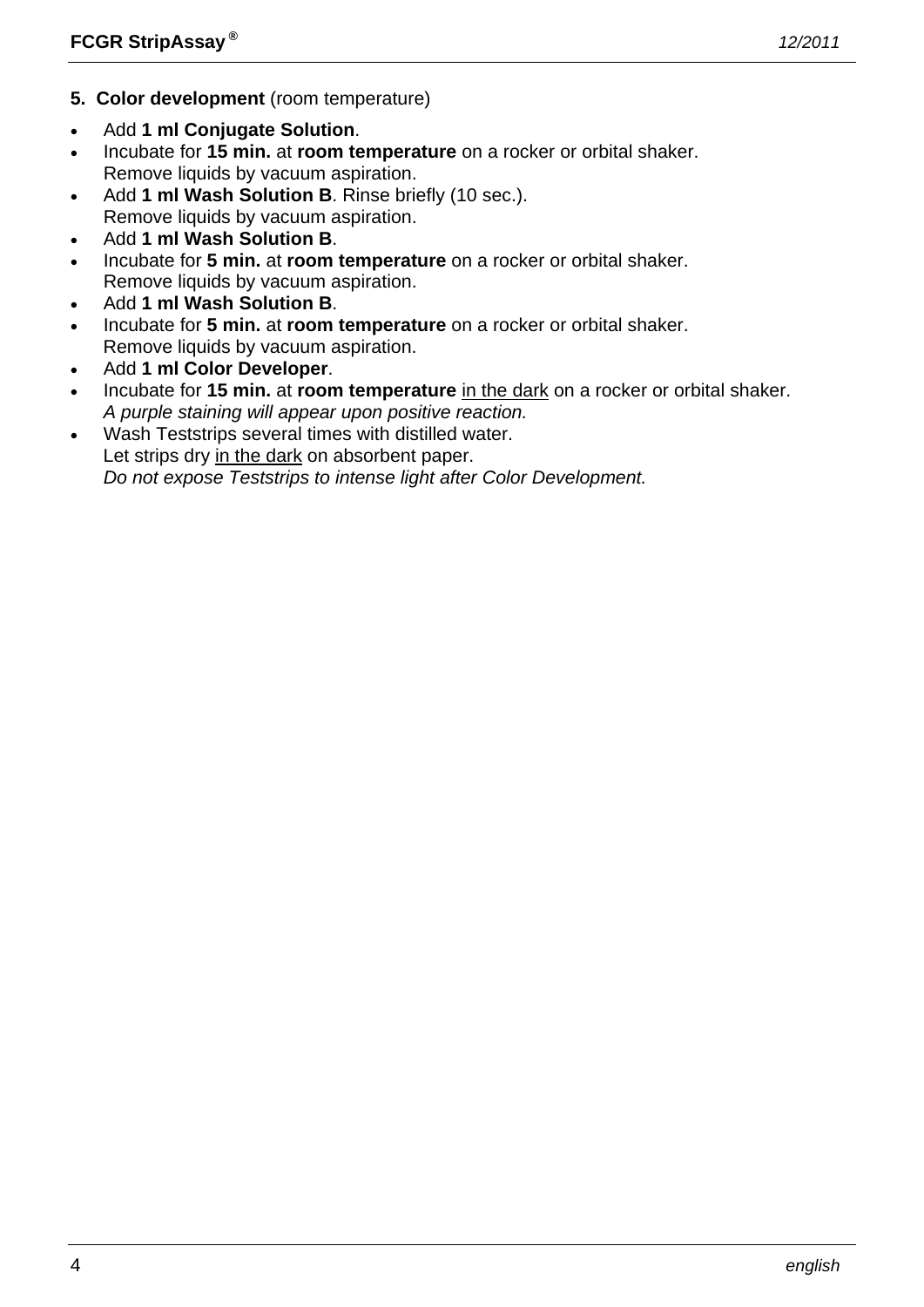#### **VI. INTERPRETATION OF RESULTS**

The genotype of a sample is determined using the enclosed Collector<sup>TM</sup> sheet.

Place the processed Teststrip into one of the designated fields, align it to the schematic drawing using the red marker line (top) and the green marker line (bottom), and fix it with adhesive tape.

A positive reaction of the uppermost Control line indicates the correct function of Conjugate Solution and Color Developer. This line should always stain positive.

For each polymorphic position, one of the following staining patterns should be obtained: *Note: Staining intensities of positive lines may vary. This is of no significance for the result.* 



|            | wild type line | mutant line                   | genotype     |  |
|------------|----------------|-------------------------------|--------------|--|
| <b>NOR</b> | positive       | negative                      | normal       |  |
| HET        | positive       | positive                      | heterozygous |  |
| HOM        | negative       | positive<br>homozygous mutant |              |  |

See examples of StripAssay results on page III (Fig. 3).

Advise on troubleshooting may be obtained by contacting ViennaLab through the local distributor or directly at the address provided on page I.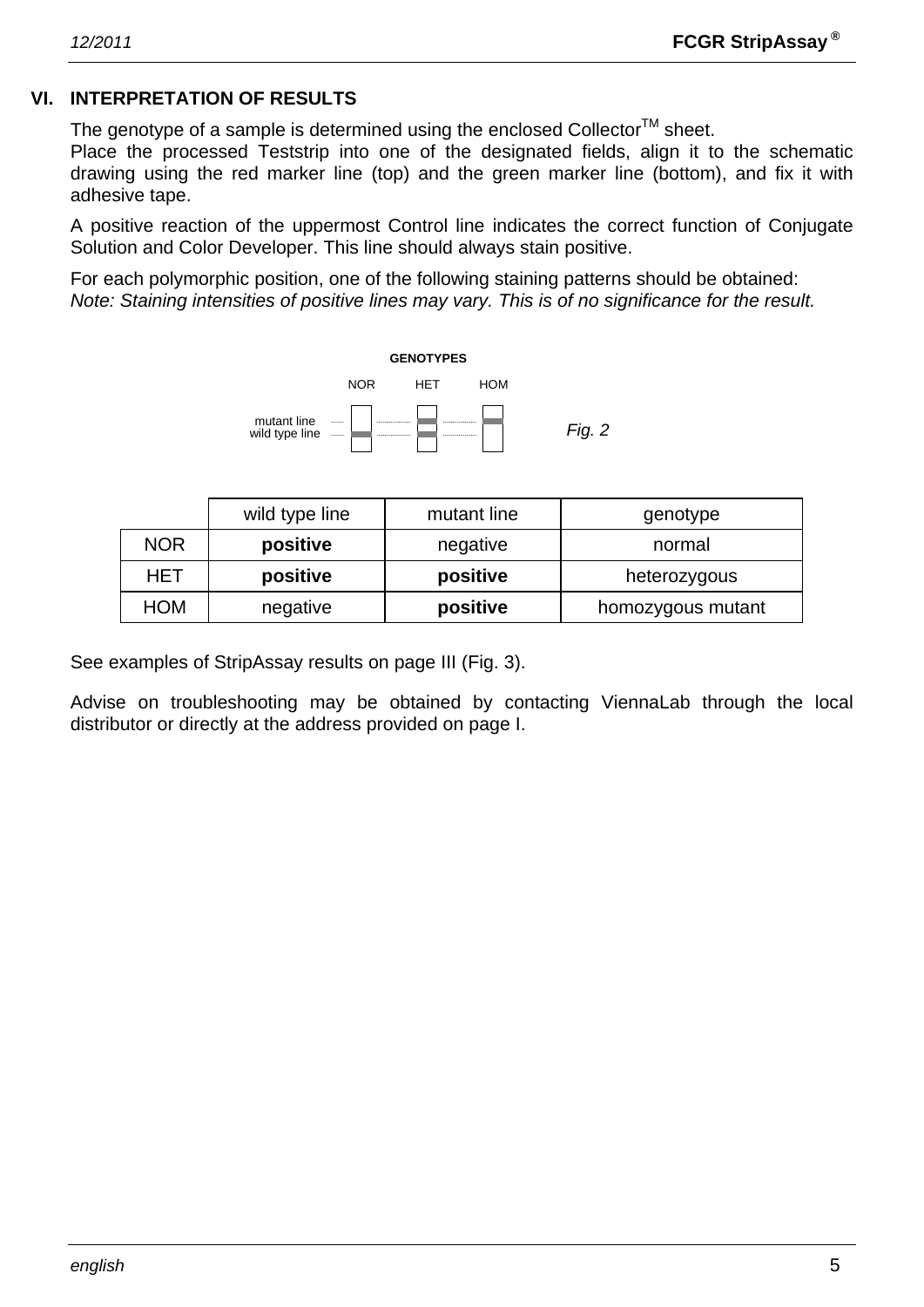### **VII. QUALITY CONSIDERATIONS**

- A thorough understanding of the procedure outlined here, and precise laboratory equipment and techniques are required to obtain reliable results. Use of the StripAssay for human *in vitro* diagnostics needs to be limited to appropriately trained personnel.
- Do not use StripAssay components beyond the expiration date printed on the outside of the kit box. Do not mix reagents from different lots.
- Avoid microbial contamination and cross-contamination of reagents or samples by using sterile disposable pipette tips throughout. Do not interchange bottle caps.
- The Control line immobilized on each Teststrip allows a performance control of the chromogenic detection system. To monitor and validate the specificity of the hybridization and washing steps, control DNAs of known genotype should be included into each individual experiment.

#### **VIII. SAFETY**

- Do not drink, eat, smoke, or apply cosmetics in designated work areas. Wear laboratory coats and disposable gloves when handling specimens and kit reagents. Wash hands thoroughly afterwards.
- Handle specimens as if capable of transmitting infectious agents. Thoroughly clean and disinfect all materials and surfaces that have been in contact with specimens. Discard all waste associated with clinical specimens in a biohazard waste container.
- Avoid contact of DNAT with skin, eyes, or mucous membranes. If contact does occur, immediately wash with large amounts of water. If spilled, dilute with water before wiping dry.
- Adhere to all local and federal safety and environmental regulations which may apply.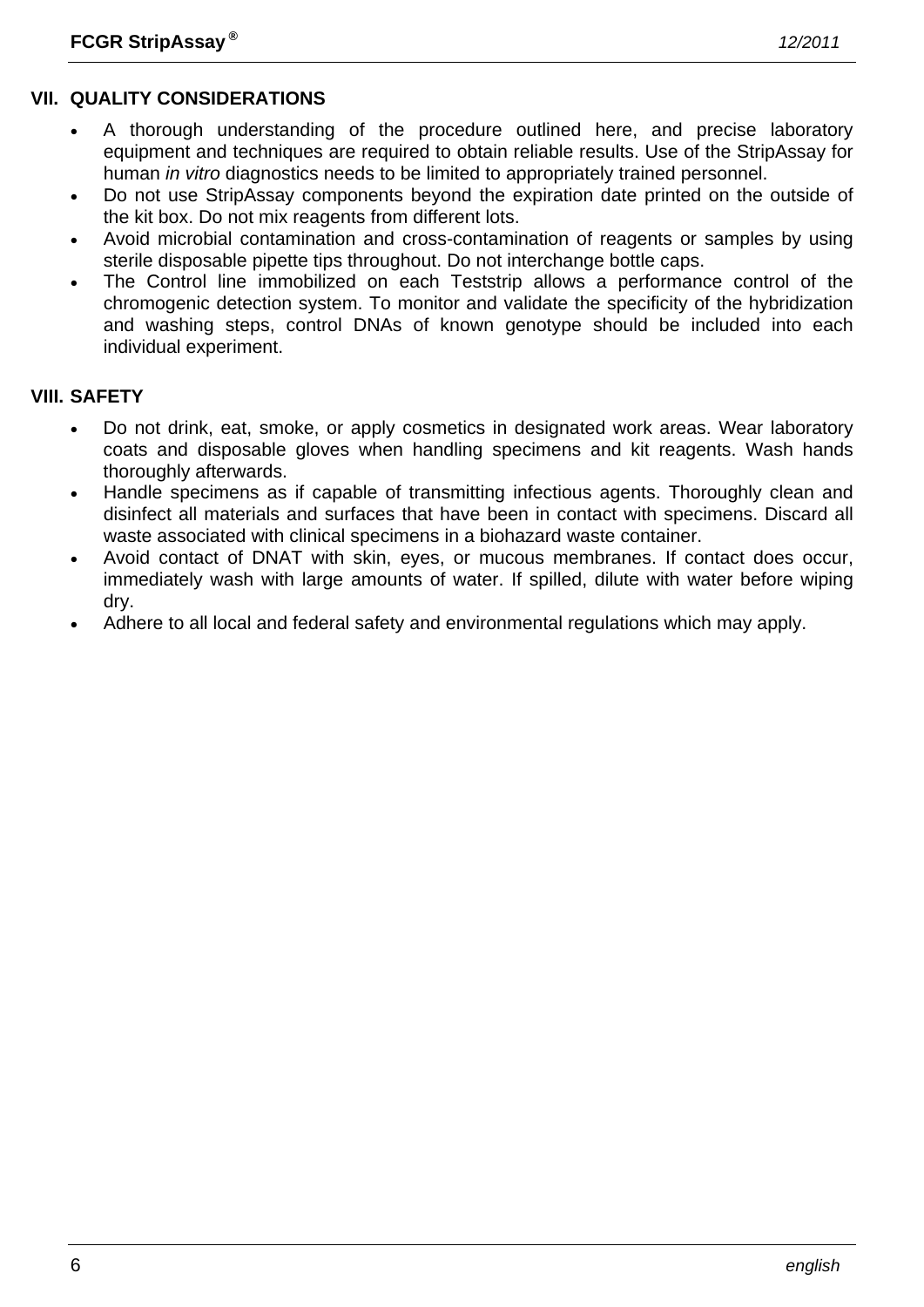# Gebrauchsanweisung

#### **I. VERWENDUNGSZWECK**

Test zum Untersuchung von Fc gamma Rezeptor (FCGR) Polymorphismen basierend auf Polymerase-Kettenreaktion (PCR) und reverser Hybridisierung.

#### **II. METHODIK**

Das Verfahren besteht aus drei Schritten: (1) DNA Isolierung, (2) PCR Amplifizierung mittels biotin-markierter Primer, (3) Hybridisierung der Amplifizierungsprodukte an allel-spezifische Oligonukleotid-Sonden, welche als parallele Linien auf einem Teststreifen fixiert vorliegen (Fig. 1). Gebundene, biotin-markierte Sequenzen werden mittels Streptavidin-Alkalischer Phosphatase und Farbsubstraten nachgewiesen.

Der Test erfasst 2 polymorphe Loci: FCGRIIA H131R und FCGRIIIA F158V. Darüberhinausgehende genetische Information unter OMIM Online Mendelian Inheritance in Man: www.ncbi.nlm.nih.gov/omim

#### **III. KIT BESTANDTEILE**

Siehe Liste aller Bestandteile des Kits auf Seite I.

**X** DNAT enthält 1.6% NaOH (R 36/38).

Amplification Mix, Taq Dilution Buffer, Conjugate Solution, Wash Solution B enthalten 0,05% NaN3. Conjugate Solution enthält Streptavidin-Alkalische Phosphatase. Color Developer enthält Nitro Blue Tetrazolium (NBT) und 5-Brom-4-Chlor-3-Indolylphosphat (BCIP).

#### *Alle Bestandteile sind bei 2-8°C aufzubewahren wenn sie nicht in Gebrauch sind !*

# **IV. ERFORDERLICHE ABER NICHT BEREITGESTELLTE MATERIALIEN**

Über die in einem Molekularbiologielabor gebräuchliche Basisausrüstung hinaus benötigt man:

- Tischzentrifuge mit variabler Drehzahl von 3.000-12.000 U/min (1.000-12.000 x g)
- Inkubator (z.B. Heizblock, Wasserbad) für 56°C und 98°C ( $\pm 2$ °C)
- Thermocycler und passende dünnwandige Plastik-Reaktionsgefässe bzw. -strips
- Taq DNA Polymerase
- Schüttelwasserbad mit einstellbarer Temperatur (45°C ± 0,5°C)
- Vakuum-Absaugapparatur
- Schüttler (Wippe oder Kreisschüttler)
- • *Optional: Ausrüstung für Agarose-Gelelektrophorese (Kontrolle der Amplifikate)*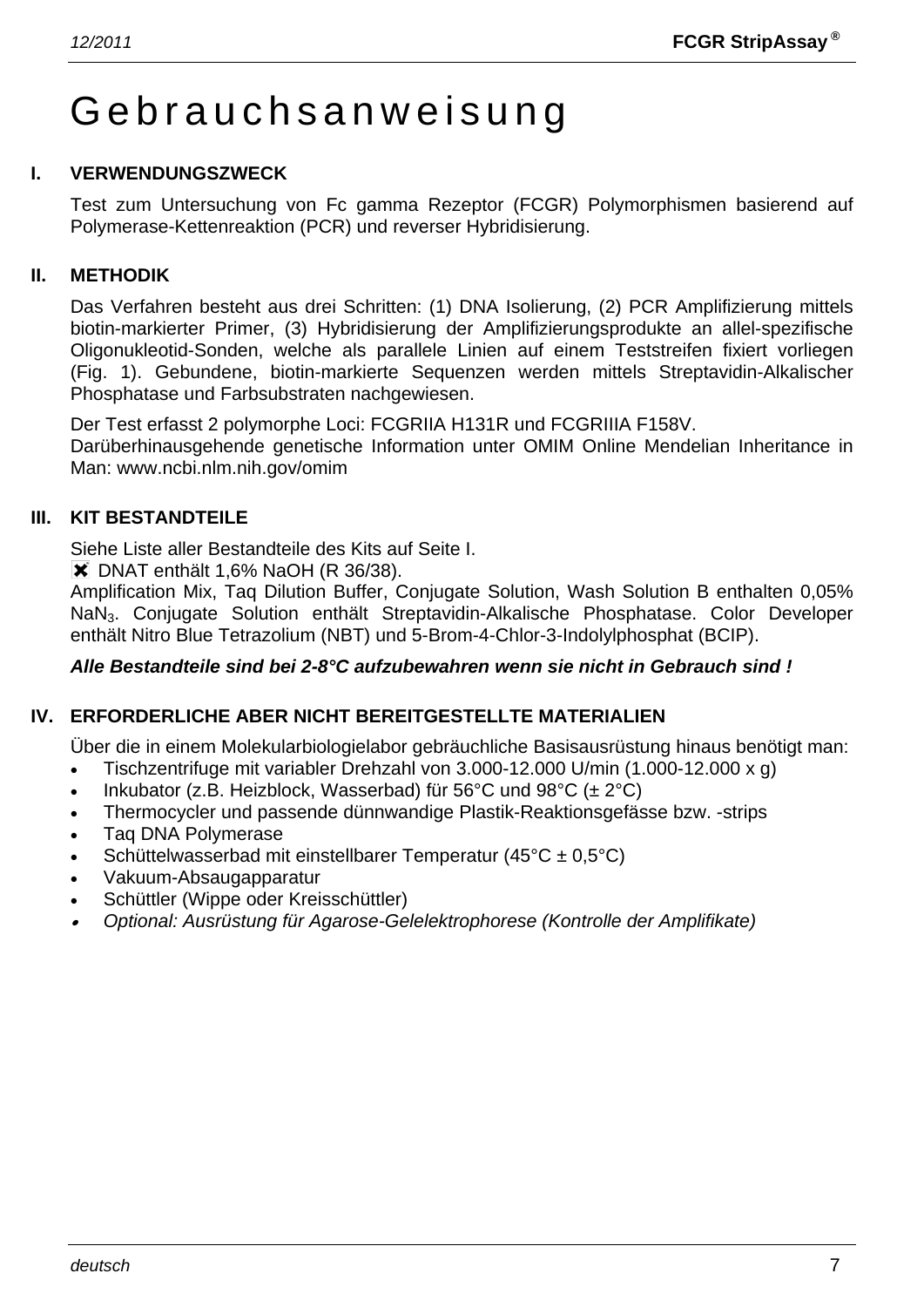#### **V. ARBEITSANLEITUNG**

#### **1. DNA Isolierung**

*Verwenden Sie frisches oder gefrorenes Blut mit EDTA oder Zitrat als Antikoagulans; vermeiden Sie Blut das Heparin enthält.* 

*Lagern Sie Blut vor der Verarbeitung nicht länger als 3 Tage bei Raumtemperatur oder nicht länger als 1 Woche bei 2-8°C. Blut das länger als ein Jahr tiefgefroren aufbewahrt, oder mehr als dreimal aufgetaut und wieder eingefroren wurde ist für die folgende Methode ungeeignet. Bringen Sie die Blutproben auf Raumtemperatur. Durchmischen Sie die Proben sorgfältig* 

*indem Sie die Blutabnahme-Röhrchen mehrmals kippen. Wiederholen Sie das Mischen jedesmal vor Entnahme eines Aliquots an Blut.* 

*Bringen Sie Lysis Solution und GEN<sup>X</sup>TRACT Resin auf Raumtemperatur.* 

- **100 µl Blutprobe** in ein 1,5 ml verschraubbares Reaktionsgefäss pipettieren.
- **1 ml Lysis Solution** zugeben, Deckel aufschrauben und zum Mischen mehrmals kippen.
- **15 min.** bei Raumtemperatur stehen lassen.
- **5 min.** bei **3.000** U/min (ca. 1.000 x g) in einer Tischzentrifuge abzentrifugieren.
- Den obersten 1 ml Überstand abheben und verwerfen.
- **1 ml Lysis Solution** zugeben, Deckel aufschrauben und zum Mischen mehrmals kippen.
- **5 min.** bei **12.000** U/min (ca. 12.000 x g) in einer Tischzentrifuge abzentrifugieren.
- Den Überstand bis auf ca. 50 µl sichtbares, lockeres Pellet abheben und verwerfen.
- GENxTRACT Resin gründlich aufwirbeln.
- **200 µl GENxTRACT Resin** zum Pellet zugeben, Deckel aufschrauben und 10 sec. vortexen.

*GENxTRACT Resin sedimentiert rasch. Das Aufwirbeln muss jedesmal unmittelbar vor Entnahme eines Aliquots wiederholt werden.* 

- **20 min.** bei **56°C** inkubieren. 10 sec. vortexen.
- **10 min.** bei **98°C** inkubieren. 10 sec. vortexen.
- **5 min.** bei **12.000** U/min in einer Tischzentrifuge abzentrifugieren. Auf Eis abkühlen.

*Der gewonnene Überstand enthält DNA Vorlage die unmittelbar für PCR geeignet ist. Für darüberhinausgehende Lagerung sollte der Überstand in ein frisches Gefäss übergeführt werden und darin gekühlt (2-8°C; max. eine Woche) oder bei -20°C gefroren aufbewahrt werden.* 

#### **2.** *In Vitro* **Amplifizierung (PCR)**

*Verwahren Sie sämtliche PCR Reagenzien und DNA Vorlagen permanent gekühlt. Führen Sie alle Schritte bis zum Start des Thermocycling-Programms auf Eis (0-4°C) aus.* 

- Eine frische gebrauchsfertige Verdünnung (0,2 U/µl) von **Taq DNA Polymerase** in **Taq Dilution Buffer** (transparenter Deckel) herstellen.
- Für jede zu amplifizierende Probe ein Reaktionsgefäss auf Eis bereitstellen.
- Pro Probe einen PCR Reaktionsmix auf Eis ansetzen:
	- **15 µl Amplification Mix** (gelber Deckel)

#### **5 µl verd. Taq DNA Polymerase** (1U)

**5 µl DNA Vorlage**

 *Falls DNA Vorlagen verwendet werden, die nicht nach dem Kit Isolierungsprotokoll (Kap. V/1) gewonnen wurden, wird empfohlen die DNA in einem Konzentrationsbereich von 5-40 µg/ml (= 25-200 ng DNA pro Reaktion) einzusetzen.*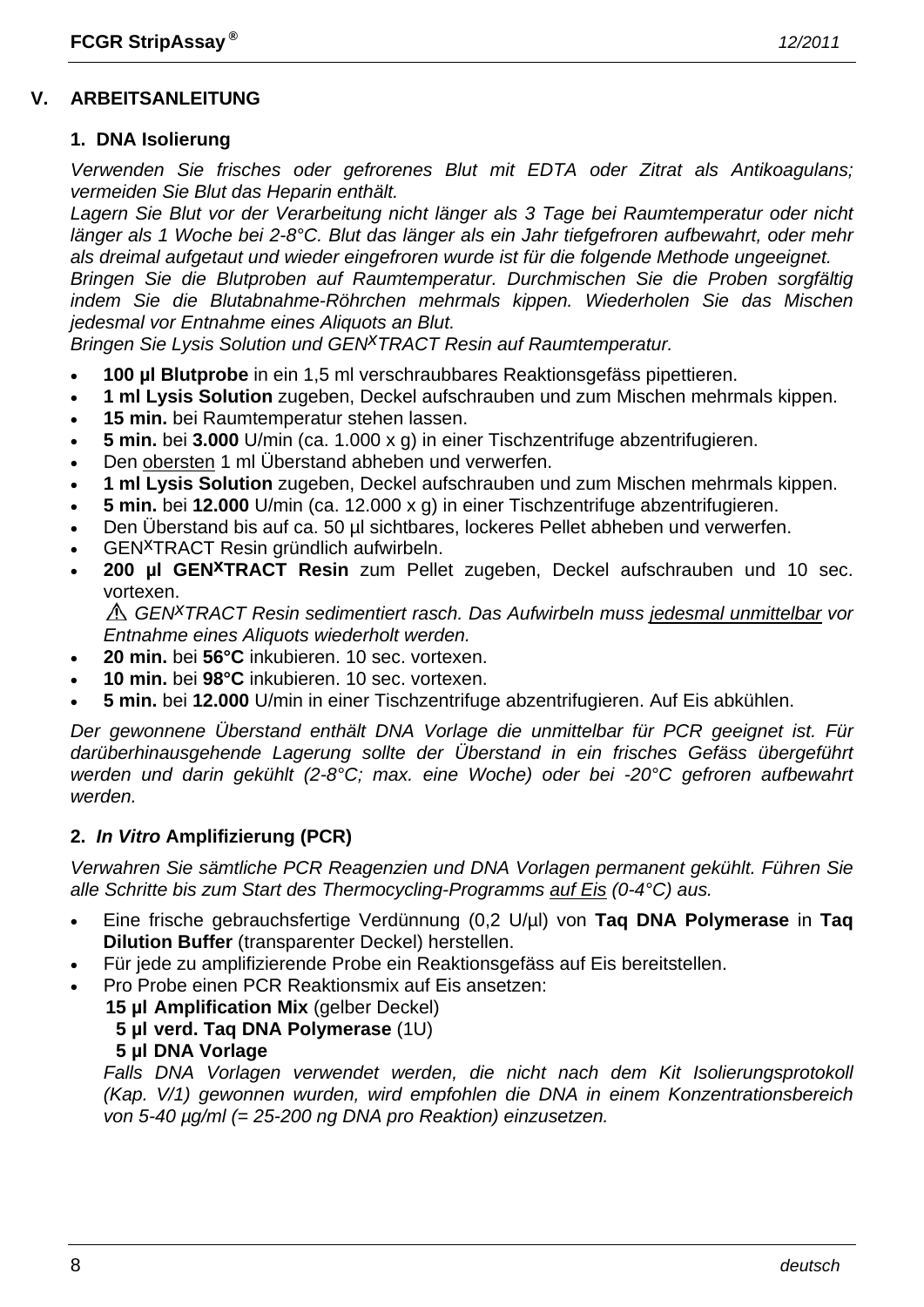- Reaktionsgefässe dicht verschliessen. Den Thermocycler auf 94°C vorheizen.
- Reaktionsgefässe einsetzen und das folgende Thermocycling-Programm starten: prä-PCR: 94°C/2 min.

 Thermocycling: 94°C/15 sec. - 58°C/30 sec. - 72°C/30 sec. (35 Zyklen) Finale Extension: 72°C/3 min.

*Amplifizierungsprodukte auf Eis oder bei 2-8°C für weitere Verwendung aufbewahren.* 

*Optional: Amplifizierungsprodukte mittels Gelelektrophorese (z.B. 3% Agarose-Gel) analysieren.* 

*Fragmentlängen: 180, 277 bp* 

#### **3. Hybridisierung** (45°C; Schüttelwasserbad)

*Befüllen Sie das Wasserbad bis etwa zur halben Höhe eines Typing Trays.* 

*Heizen Sie das Wasserbad auf exakt 45°C (± 0,5°C) auf. Überprüfen Sie die Wassertemperatur mit einem geeichten Thermometer.* 

*Wärmen Sie Hybridization Buffer und Wash Solution A auf 45°C vor. (Achten Sie darauf dass sämtliche bei 2-8°C gebildeten Trübungen vollständig aufgelöst werden.)* 

*Bringen Sie Teststrips, DNAT, Conjugate Solution, Wash Solution B und Color Developer auf Raumtemperatur. Stellen Sie Typing Tray(s) bereit.* 

*Entnehmen Sie mit Hilfe einer sauberen Pinzette für jede Probe einen Teststrip. (Berühren Sie Teststrips nur mit Handschuhen!) Beschriften Sie die Teststrips ausserhalb der Markerlinien mit einem Bleistift. (Keine Kugelschreiber, Filzstifte, etc.)* 

- **10 µl DNAT** (blauer Deckel) in die untere Ecke jeder Vertiefung, die in den Typing Trays benutzt werden soll, pipettieren (eine Vertiefung pro Probe).
- **10 µl Amplifizierungsprodukt** zum entsprechenden DNAT Tropfen zugeben. Mit Hilfe einer Pipette gründlich durchmischen. *(Die Lösung bleibt dabei blau gefärbt.)*
- **5 min.** bei Raumtemperatur stehen lassen.
- **1 ml Hybridization Buffer** (vorgewärmt auf 45°C) in jede Vertiefung zugeben. Das Typing Tray vorsichtig hin- und herbewegen. *(Die blaue Färbung verschwindet dabei.)*
- **Teststrips** mit der markierten Seite nach oben (Linien sichtbar!) in die entsprechenden Vertiefungen einlegen und vollständig untertauchen.
- **30 min.** bei **45°C** auf der Schüttelplattform des Wasserbads inkubieren.  *Eine mässige Schüttelfrequenz (ca. 50 U/min) einstellen um ein Überlaufen zu verhindern. Deckel des Wasserbads geschlossen halten um Temperaturschwankungen zu vermeiden.*
- Am Ende der Inkubation Hybridisierlösungen mittels Vakuumabsaugung entfernen.  *Fahren Sie zügig fort. Achten Sie darauf dass die Teststrips während des gesamten Ablaufs nicht austrocknen.*

#### **4. Stringente Waschschritte** (45°C; Schüttelwasserbad)

- **1 ml Wash Solution A** (vorgewärmt auf 45°C) zugeben. Kurz (10 sec.) schwenken. Flüssigkeiten mittels Vakuumabsaugung entfernen.
- **1 ml Wash Solution A** (45°C) zugeben.
- **15 min.** bei **45°C** im Schüttelwasserbad inkubieren. Flüssigkeiten mittels Vakuumabsaugung entfernen.
- **1 ml Wash Solution A** (45°C) zugeben.
- **15 min.** bei **45°C** im Schüttelwasserbad inkubieren. Flüssigkeiten mittels Vakuumabsaugung entfernen.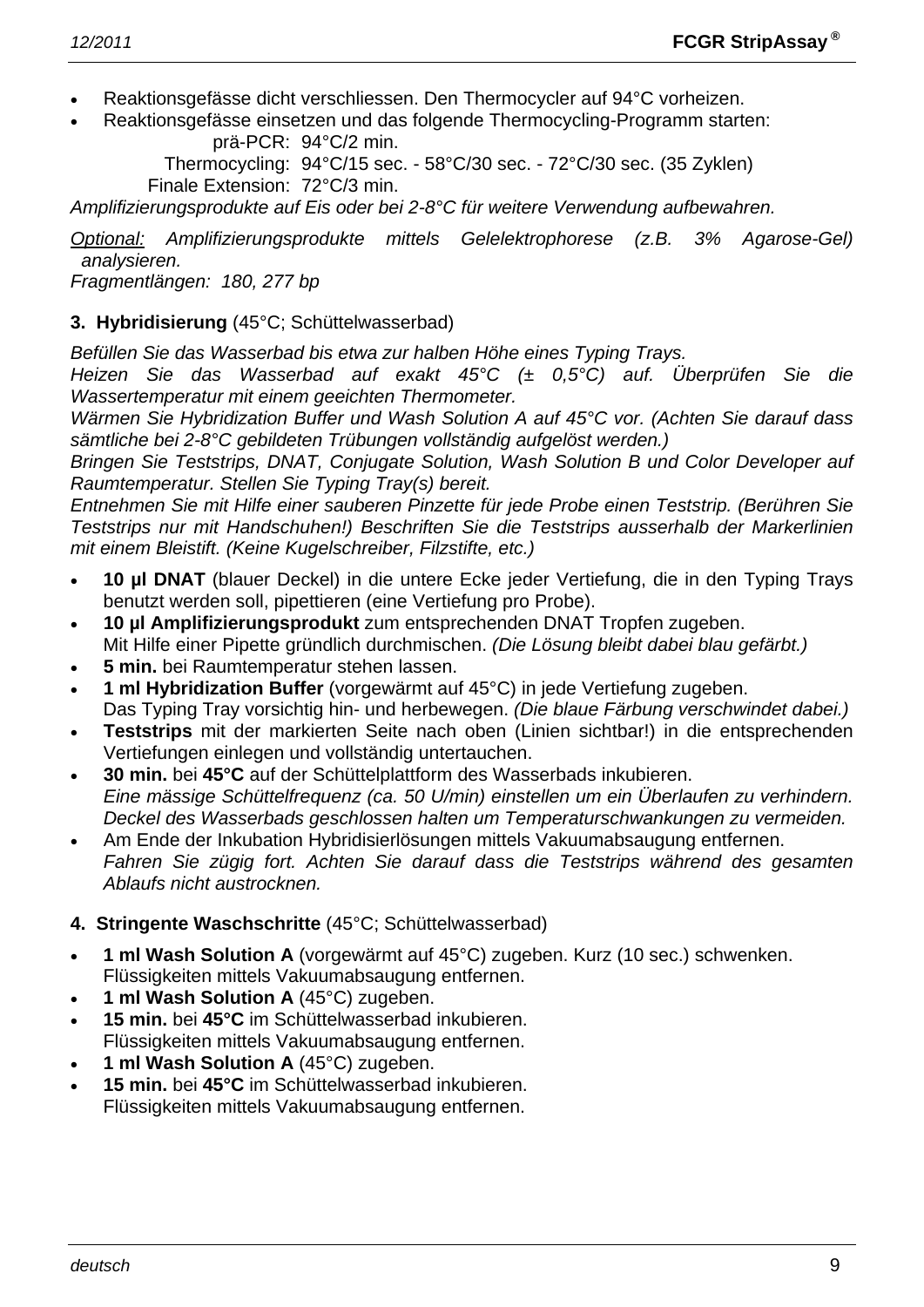- **5. Farbentwicklung** (Raumtemperatur)
- **1 ml Conjugate Solution** zugeben.
- **15 min.** bei **Raumtemperatur** auf einer Wippe oder einem Kreisschüttler inkubieren. Flüssigkeiten mittels Vakuumabsaugung entfernen.
- **1 ml Wash Solution B** zugeben. Kurz (10 sec.) schwenken.
- Flüssigkeiten mittels Vakuumabsaugung entfernen.
- **1 ml Wash Solution B** zugeben.
- **5 min.** bei **Raumtemperatur** auf einer Wippe oder einem Kreisschüttler inkubieren. Flüssigkeiten mittels Vakuumabsaugung entfernen.
- **1 ml Wash Solution B** zugeben.
- **5 min.** bei **Raumtemperatur** auf einer Wippe oder einem Kreisschüttler inkubieren. Flüssigkeiten mittels Vakuumabsaugung entfernen.
- **1 ml Color Developer** zugeben.
- **15 min.** bei **Raumtemperatur** im Dunkeln auf einer Wippe oder einem Kreisschüttler inkubieren.
- *Bei positiver Reaktion erscheint dabei eine violette Färbung.*
- Teststrips mehrmals mit destilliertem Wasser spülen.

 Anschliessend Teststrips im Dunkeln auf Saugpapier trocknen lassen.  *Setzen Sie Teststrips nach der Farbentwicklung keiner intensiven Lichtstrahlung aus.*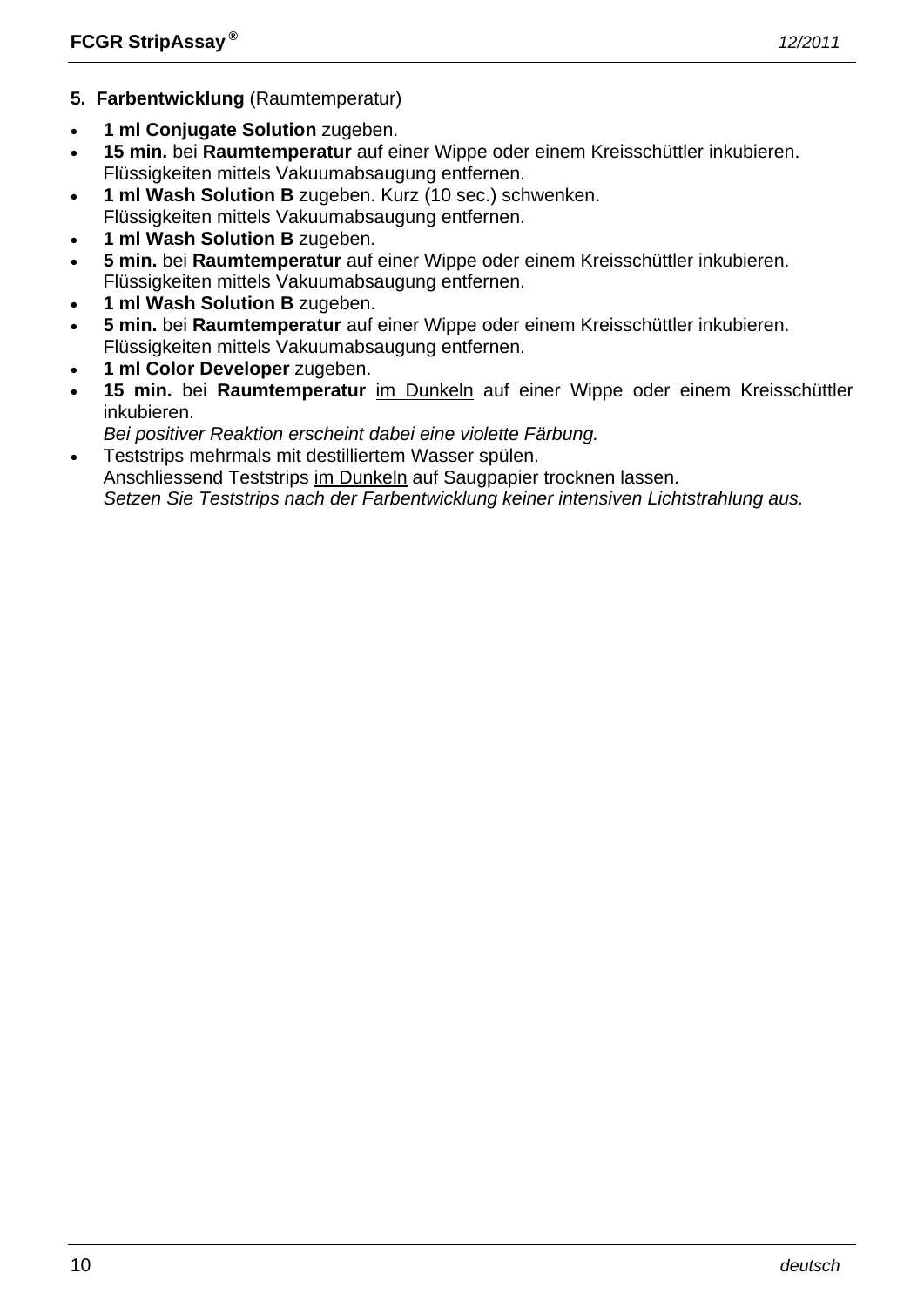#### **VI. INTERPRETATION DER ERGEBNISSE**

Der Genotyp einer Probe wird mit Hilfe des beiliegenden Collector™ Blattes ermittelt. Legen Sie den entwickelten Teststrip in eines der vorgesehenen Felder, richten Sie ihn entlang der schematischen Zeichnung mit Hilfe der roten (oben) und grünen (unten) Markerlinie aus, und fixieren Sie ihn mit Klebeband.

Ein positives Signal der obersten Control Linie zeigt das einwandfreie Funktionieren von Conjugate Solution und Color Developer an. Diese Linie sollte immer positiv reagieren.

Für jede polymorphe Position sollte eines der folgenden Färbemuster erhalten werden: *Achtung: Farbintensitäten der positiven Linien können variieren. Dies ist ohne Bedeutung für das Ergebnis.* 



|            | Linie "wild type" | Linie "mutant"               | Genotyp     |  |
|------------|-------------------|------------------------------|-------------|--|
| <b>NOR</b> | positiv           | negativ                      | normal      |  |
| HET        | positiv           | positiv                      | heterozygot |  |
| HOM        | negativ           | positiv<br>homozygot mutiert |             |  |

Siehe Beispiele von StripAssay Ergebnissen auf Seite III (Fig. 3).

Ratschläge zur Problembehebung erhalten Sie durch Kontaktaufnahme mit ViennaLab über den lokalen Distributor oder direkt unter der auf Seite I angegebenen Adresse.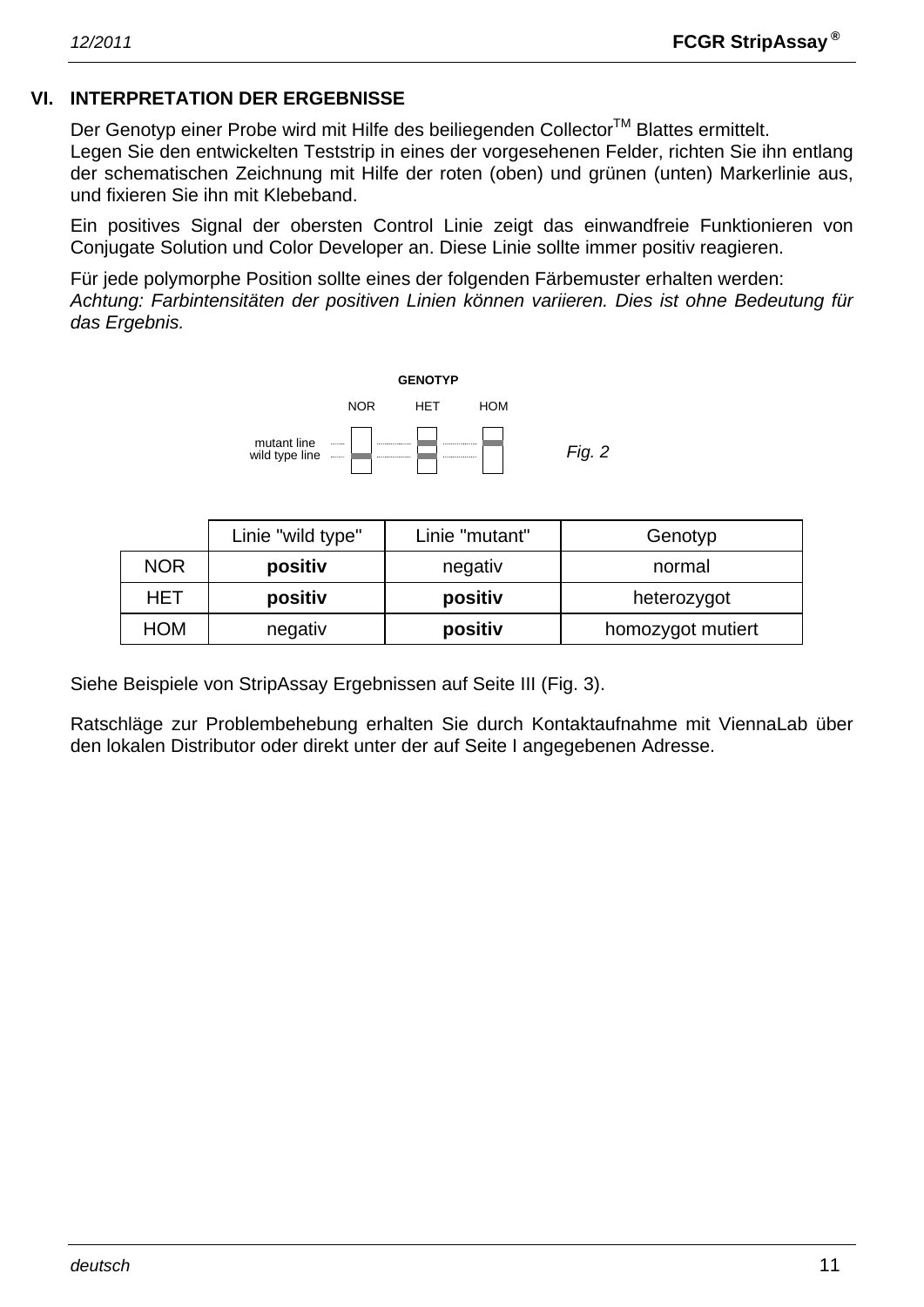# **VII. QUALITÄTSÜBERLEGUNGEN**

- Gründliches Verständnis des hier beschriebenen Verfahrens, sowie präzise Laborausrüstung und Techniken sind erforderlich um zuverlässige Ergebnisse zu erhalten. Die Verwendung des StripAssays für humane *in vitro* Diagnostik ist ausschliesslich entsprechend ausgebildetem Laborpersonal vorbehalten.
- Verwenden Sie StripAssay Komponenten nicht nach dem auf dem Schachteletikett aufgedruckten Ablaufdatum. Mischen Sie keine Reagenzien aus unterschiedlichen Lots.
- Vermeiden Sie mikrobielle Kontamination und Querverunreinigung von Reagenzien und Proben, indem Sie durchgehend sterile Einweg-Pipettenspitzen verwenden. Vertauschen Sie keine Flaschenverschlüsse.
- Die Control Linie auf jedem Teststrip ermöglicht eine Funktionskontrolle des Farb-Detektionssystems. Um die Spezifität der Hybridisier- und Waschschritte zu überwachen und zu bestätigen, sollten bei jedem einzelnen Experiment Kontroll-DNAs mit bekanntem Genotyp mitgeführt werden.

#### **VIII. SICHERHEIT**

- In den vorgesehenen Arbeitsräumen ist Essen, Trinken und Rauchen, sowie die Anwendung von Kosmetika untersagt. Tragen Sie Labormäntel und Einweghandschuhe wenn Sie Proben und Reagenzien handhaben. Waschen Sie sich anschliessend gründlich die Hände.
- Behandeln Sie Proben als potentiell infektiös. Säubern und desinfizieren Sie alle Materialien und Oberflächen gründlich, die mit Proben in Kontakt waren. Entsorgen Sie sämtlichen Müll in Zusammenhang mit klinischen Proben in spezielle Müllcontainer für biologische Risikoabfälle.
- Bringen Sie DNAT nicht in Berührung mit Haut, Augen und Schleimhäuten. Falls dennoch Kontakt erfolgt, waschen Sie es sofort mit viel Wasser ab. Sollten Sie DNAT verschütten, verdünnen Sie es vor dem Aufwischen mit Wasser.
- Befolgen Sie alle gültigen lokalen und staatlichen Sicherheits- und Umweltbestimmungen.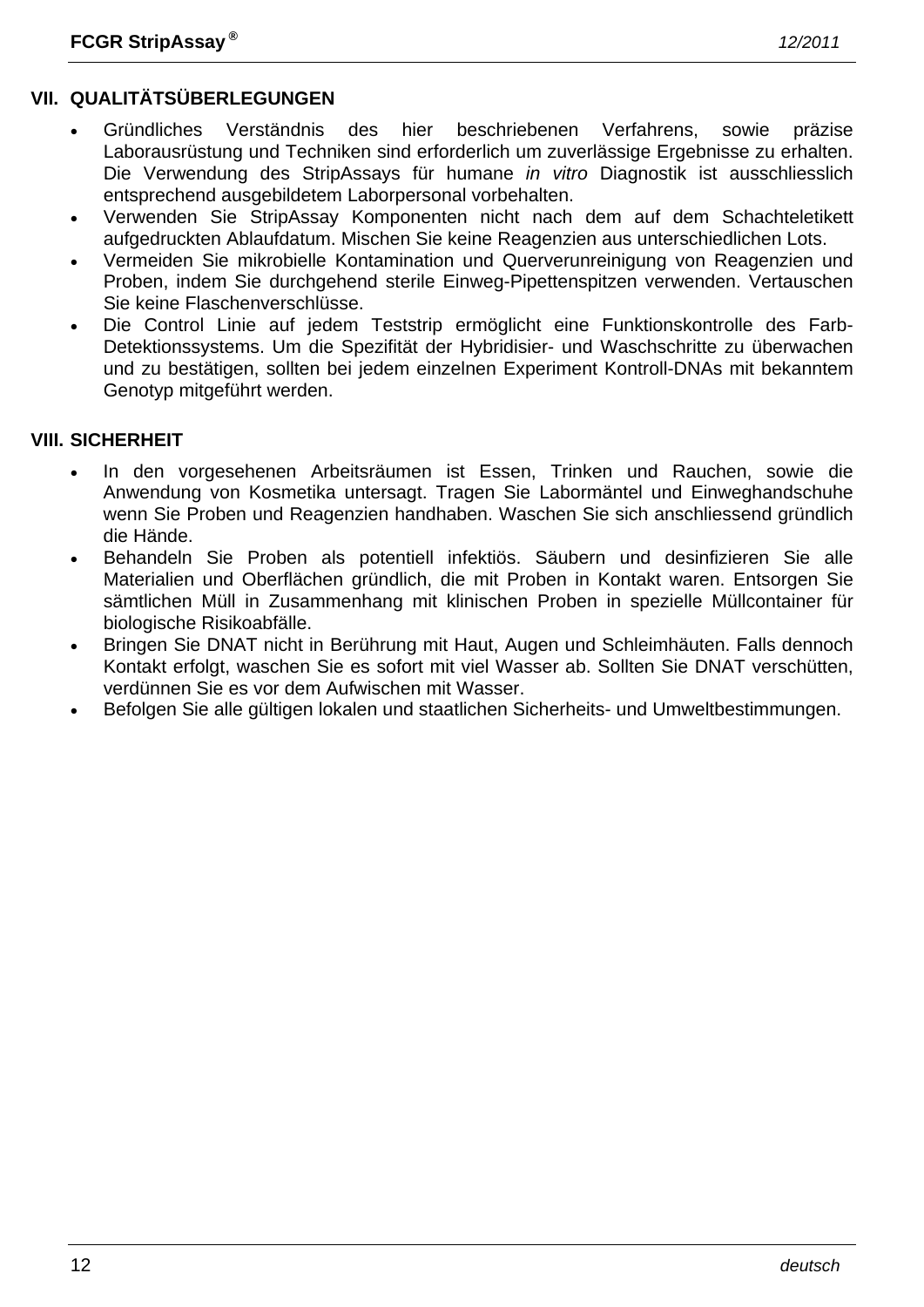# Instructions

### **I. UTILISATION**

Coffret pour l'analyse des Fc gamma receptor (FCGR) polymorphismes, basé sur la réaction en chaîne de polymérase (PCR) et l'hybridation réverse.

#### **II. METHODE**

Trois étapes sont incluses à la procédure: (1) isolation de l'ADN, (2) amplification PCR en utilisant des primers biotinylés, (3) hybridisation des produits d'amplification sur une bandelette contenant des sondes allèle-spécifiques, immobilisées sur un arrangement de bandes parallèles (fig. 1). Des séquences biotinylées liées à la bandelette sont détectées en utilisant de la streptavidine-phosphatase alcaline et des substrats chromogènes.

Le test comprend 2 loci polymorphiques: FCGRIIA H131R et FCGRIIIA F158V. D'autres informations d'ordre génétique se trouvent chez OMIM Online Mendelian Inheritance in Man: www.ncbi.nlm.nih.gov/omim

#### **III. CONTENU DU COFFRET**

Voir page I pour la liste des composants du coffret.

 $\overline{\mathsf{X}}$  « DNAT » contient 1.6% NaOH (R 36/38).

« Amplification Mix », « Taq Dilution Buffer », « Conjugate Solution » et « Wash Solution B » contiennent 0.05% NaN<sub>3</sub>. « Conjugate Solution » contient de la streptavidine-phosphatase alcaline. « Color Developer » contient du Nitro Bleu de Tetrazolium (NBT) et du 5-bromo-4 chloro-3-indolyl phosphate (BCIP).

#### *Conserver tous les réactifs à 2-8°C jusqu'à l'utilisation !*

#### **IV. MATERIEL NECESSAIRE MAIS NON FOURNI**

En plus de l'équipement standard d'un laboratoire de biologie moléculaire le matériel suivant est nécessaire:

- Micro-centrifugeuse réglable de 3'000 à 12'000 rpm (1'000 à 12'000 x g)
- Incubateur (p.ex. bloc chauffant, bain-marie) de 56°C à 98°C (± 2°C)
- Thermocycleur et bandelettes ou tubes à réaction à parois minces adéquats
- Taq DNA Polymerase
- Bain-marie avec agitateur et température réglable (45°C ± 0.5°C)
- Appareil pour l'aspiration à vide
- Agitateur (agitateur basculant ou rotatif)
- • *Facultatif: équipement pour l'électrophorèse sur gel d'agarose (pour le contrôle des produits d'amplification)*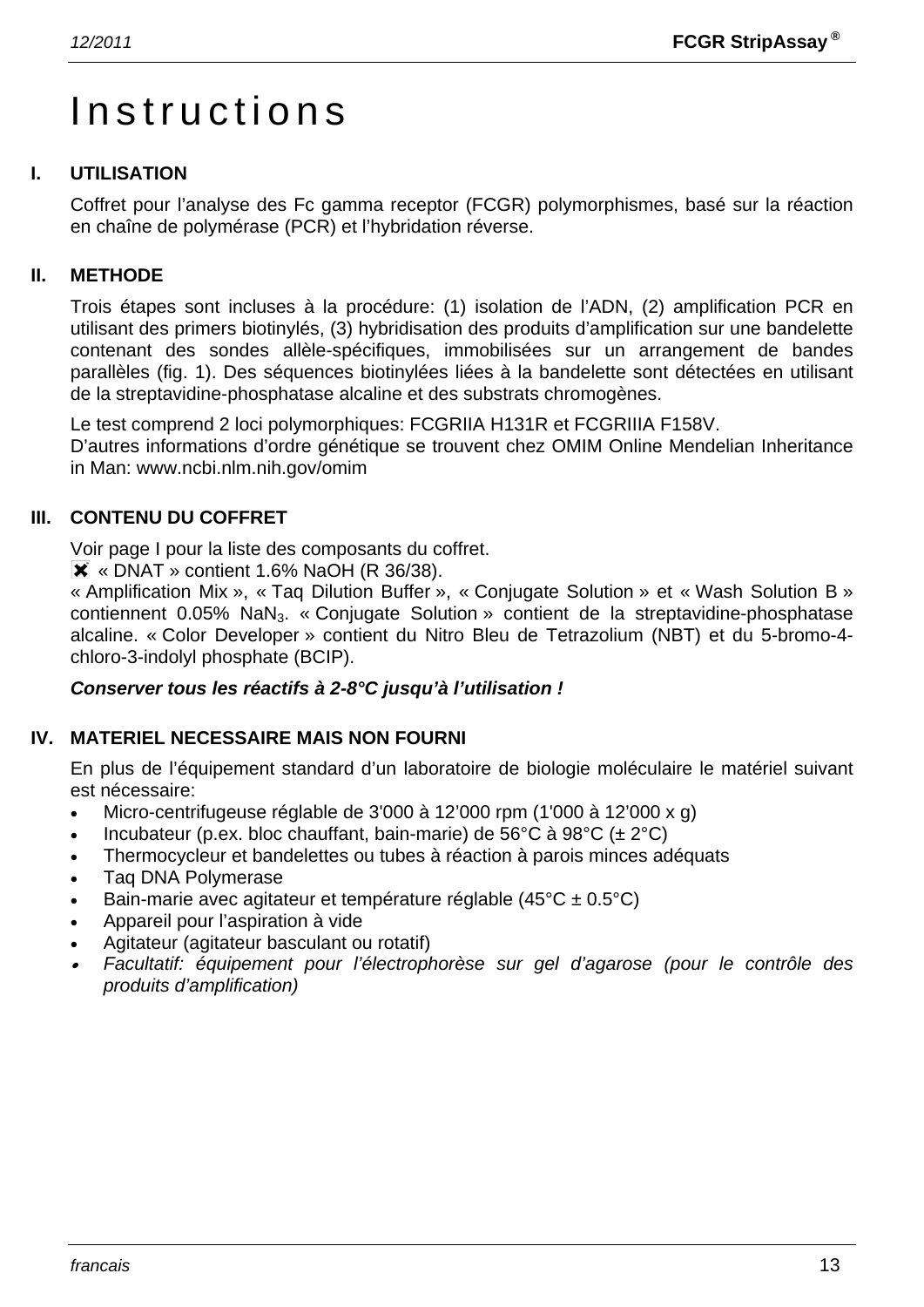#### **V. PROCEDURE**

#### **1. Isolation de l'ADN**

*Utiliser du sang frais ou congelé prélevé sur EDTA ou anticoagulant citraté; éviter le sang contenant de l'héparine.* 

*Ne pas conserver le sang pendant plus de 3 jours à température ambiante ou plus d'une semaine à 2-8°C avant usage. Le sang conservé pendant plus d'un an au congélateur, ou congelé et décongelé plus d'une fois n'est pas approprié à ce procédé.* 

*Amener les échantillons de sang à température ambiante. Bien mixer en retournant avec précaution plusieurs fois les tubes à prélèvement. Agiter chaque fois avant le prélèvement d'un aliquot de sang.* 

*Amener la « Lysis Solution » et le « GENxTRACT Resin » à température ambiante.*

- Pipeter **100 µl** d'**échantillon de sang** dans un microtube de 1.5 ml à couvercle fileté.
- Ajouter **1 ml** de **« Lysis Solution »**, fermer le tube et agiter en retournant plusieurs fois.
- Laisser reposer pendant **15 min** à température ambiante.
- Centrifuger pendant **5 min** à **3'000 rpm** (env. 1'000 x g) dans une micro-centrifugeuse.
- Enlever et éliminer 1 ml de la partie supérieure du surnageant
- Ajouter **1 ml** de **« Lysis Solution »**, fermer le tube et agiter en retournant plusieurs fois.
- Centrifuger pendant **5 min** à **12'000 rpm** (env. 12'000 x g) dans une micro-centrifugeuse.
- Enlever et éliminer le surnageant à l'exception d'environ 50 µl d'un culot cellulaire.
- Remettre en suspension le « GEN<sup>X</sup>TRACT Resin » en agitant le flacon soigneusement.
- Ajouter **200 µl** de **« GENxTRACT Resin »** au culot.
- Fermer le tube et vortexer pendant 10 sec.

*« GENxTRACT Resin » sédimente vite. Répéter la remise en suspension à chaque traitement d'un nouveau aliquot.* 

- Incuber pendant **20 min** à **56°C**. Vortexer pendant 10 sec.
- Incuber pendant **10 min** à **98°C**. Vortexer pendant 10 sec.
- Centrifuger pendant **5 min** à **12'000 rpm** dans une micro-centrifugeuse. Refroidir sur de la glace pilée.

*Le surnageant résultant contient de la matrice d'ADN approprié à l'usage immédiat avec PCR. Pour un stockage ultérieur, transférer le surnageant dans un nouveau tube et garder au frais (à 2-8°C jusqu'à une semaine) ou congelé (à -20°C).* 

#### **2. Amplification** *In Vitro* **(PCR)**

*Tenir tous les réactifs PCR et la matrice d'ADN au frais pendant la procédure. Exécuter toutes les étapes jusqu'au commencement du programme du thermocycleur sur glace pilée (0-4°C).* 

- Préparer une nouvelle solution de travail (0.2 U/µl) de **Taq DNA Polymerase** dans du **« Taq Dilution Buffer »** (couvercle transparent).
- Préparer un tube à réaction par échantillon à amplifier. Placer les tubes sur glace pilée.
- Préparer sur glace un mix de réaction PCR final par échantillon:
	- **15 µl Amplification Mix** (couvercle jaune)
		- **5 µl Taq DNA Polymerase diluée** (1U)
		- **5 µl matrice d'ADN**

 *Si de la matrice d'ADN préparé autrement que selon le protocole d'isolation de ce coffret (chapitre V/1) est utilisé, une série de concentrations ADN de 5-40 µg/ml (= 25-200 ng DNA par réaction) est recommandée.*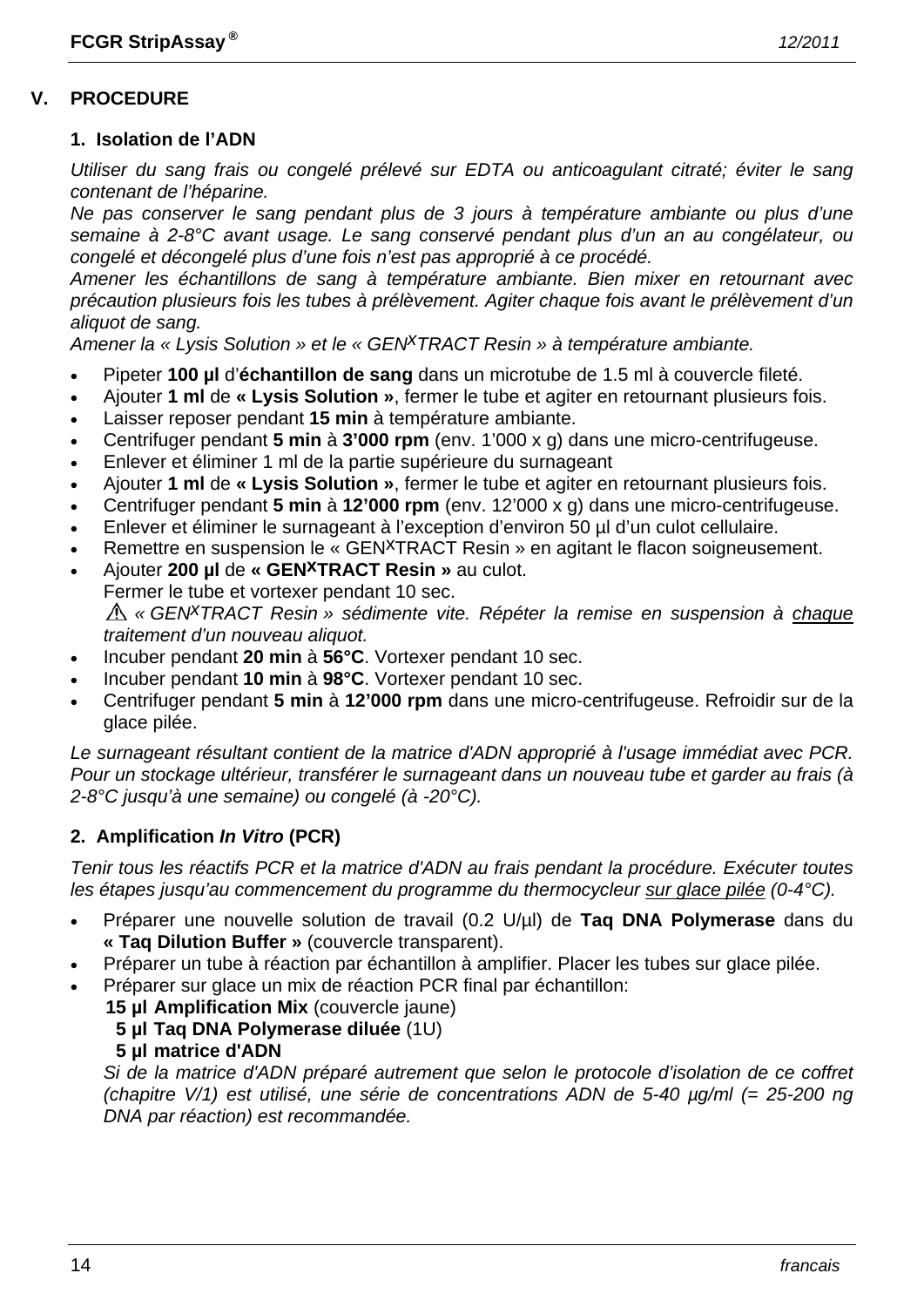- Bien fermer les tubes. Préchauffer le thermocycleur à 94°C.
- Introduire les tubes à réaction et dérouler le programme thermocycleur comme suit: pré-PCR: 94°C/2 min

 thermocyclage: 94°C/15 sec - 58°C/30 sec - 72°C/30 sec (35 cycles) extension finale: 72°C/3 min

*Conserver les produits d'amplification sur glace ou à 2-8°C pour un usage ultérieur.* 

*Facultatif: Analyser les produits d'amplification par gel électrophorèse (p.ex. 3% gel d'agarose).* 

*Longueur des fragments: 180, 277 bp* 

#### **3. Hybridisation** (45°C; bain-marie agitant)

*Ajuster le niveau d'eau du bain-marie à environ ½ de la hauteur du plateau de typage.* 

*Chauffer le bain-marie à exactement 45°C (± 0.5°C). Contrôler la température d'eau avec un thermomètre calibré.* 

*Préchauffer « Hybridization Buffer » et « Wash Solution A » à 45°C. (Attention: Toutes les précipitations formées à 2-8°C doivent être complètement solubilisèes.)* 

*Amener les « Teststrips », le « DNAT », le « Conjugate Solution », la « Wash Solution B » et le « Color Developer » à température ambiante. Préparer les plateaux de typage.* 

*Sortir une « Teststrip » par échantillon de l'emballage en utilisant des pinces propres. (Ne toucher les « Teststrips » qu'avec des gants!) Etiqueter les « Teststrips » en dehors des bandes de marquage avec un crayon. (Pas de stylo à bille, pas de marqueurs etc.)* 

- Pipeter **10 µl** de **« DNAT »** (couvercle bleu) au bas de chaque couloir prévu pour l'utilisation dans les plateaux de typage (un couloir par échantillon).
- Ajouter **10 µl** de **produit d'amplification** à la goutte correspondante de « DNAT ». Mélanger soigneusement en utilisant une pipette. *(La solution restera bleue.)*
- Laisser pendant **5 min** à température ambiante.
- Ajouter **1 ml** de **« Hybridization Buffer »** (préchauffé à 45°C) à chaque couloir. Agiter le plateau délicatement. *(La couleur bleue disparaîtra.)*
- Insérer les **« Teststrips »** avec la face marquée vers le haut (bandes visibles!) aux compartiments correspondants. Immerger complètement.
- Incuber pendant **30 min** à **45°C** sur la plaque d'agitation du bain-marie. *Mettre une fréquence d'agitation modérée (env. 50 rpm) pour éviter les pertes. Laisser fermé le couvercle du bain-marie pour éviter des variations de température.*
- A la fin de l'incubation, enlever les solutions d'hybridisation par aspiration à vide.  *Continuer immédiatement. Eviter l'assèchement des « Teststrips » durant la totalité de la procédure.*

#### **4. Lavage rigoureux** (45°C; bain-marie agitant)

- Ajouter **1 ml** de **« Wash Solution A »** (préchauffé à 45°C). Rincer brièvement (10 sec). Enlever les liquides par aspiration à vide.
- Ajouter **1 ml** de **« Wash Solution A »** (45°C).
- Incuber pendant **15 min** à **45°C** dans le bain-marie. Enlever les liquides par aspiration à vide.
- Ajouter **1 ml** de **« Wash Solution A »** (45°C).
- Incuber pendant **15 min** à **45°C** dans le bain-marie. Enlever les liquides par aspiration à vide.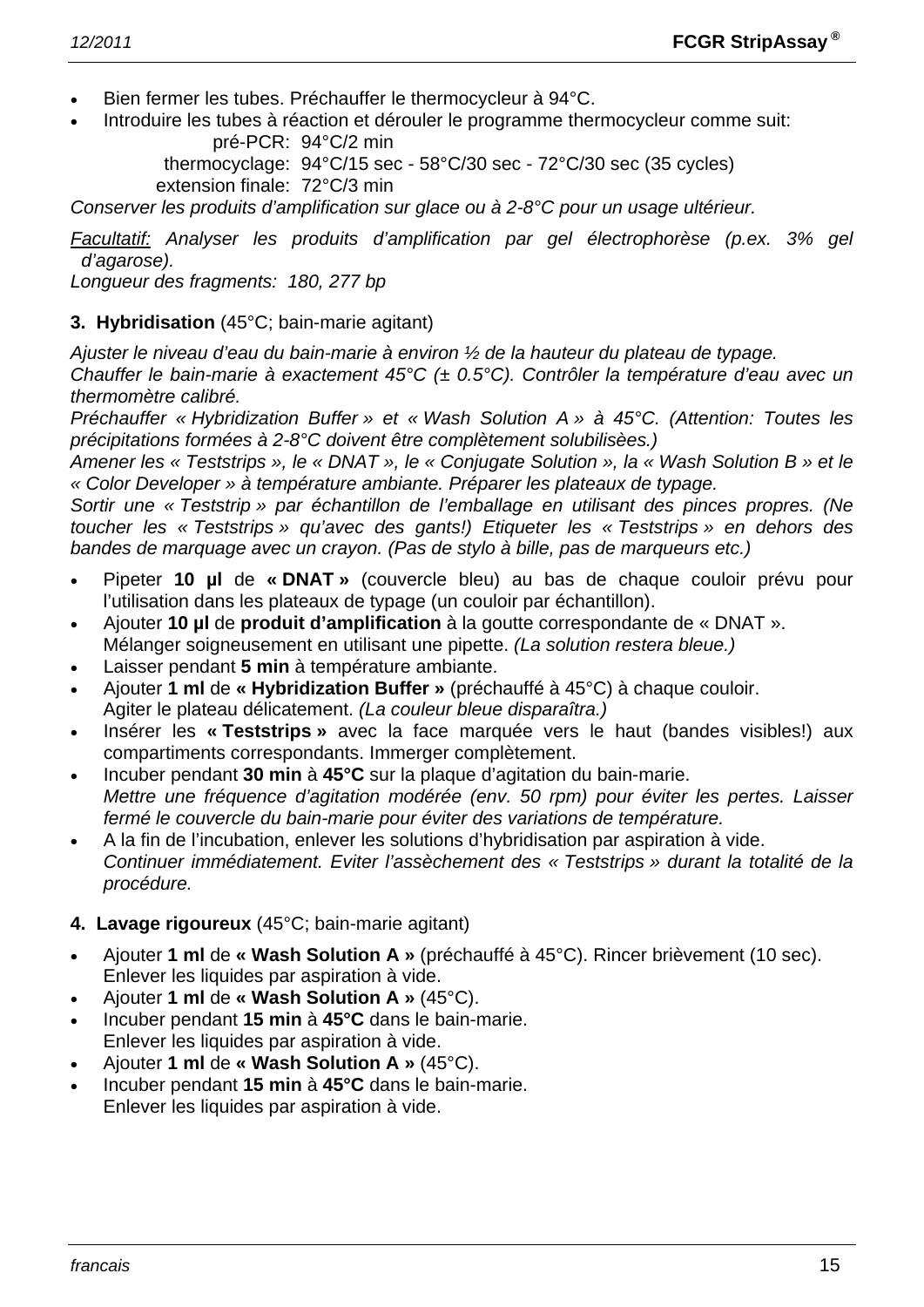- **5. Développement de la coloration** (température ambiante)
- Ajouter **1 ml** de **« Conjugate Solution »**.
- Incuber pendant **15 min** à **température ambiante** sur un agitateur basculant ou rotatif. Enlever les liquides par aspiration à vide.
- Ajouter **1 ml** de **« Wash Solution B »**. Rincer brièvement (10 sec). Enlever les liquides par aspiration à vide.
- Ajouter **1 ml** de **« Wash Solution B »**.
- Incuber pendant **5 min** à **température ambiante** sur un agitateur basculant ou rotatif. Enlever les liquides par aspiration à vide.
- Ajouter **1 ml** de **« Wash Solution B »**.
- Incuber pendant **5 min** à **température ambiante** sur un agitateur basculant ou rotatif. Enlever les liquides par aspiration à vide.
- Ajouter **1 ml** de **« Color Developer »**.
- Incuber pendant **15 min** à **température ambiante** à l'obscurité sur un agitateur basculant ou rotatif
- *Une couleur pourpre apparaîtra comme résultat d'une réaction positive.*
- Laver les « Teststrips » plusieurs fois avec de l'eau distillée.
- Laisser sécher les « Teststrips » à l'obscurité sur du papier absorbant.

 *Eviter d'exposer les « Teststrips » à la pleine lumière après le développement de la coloration.*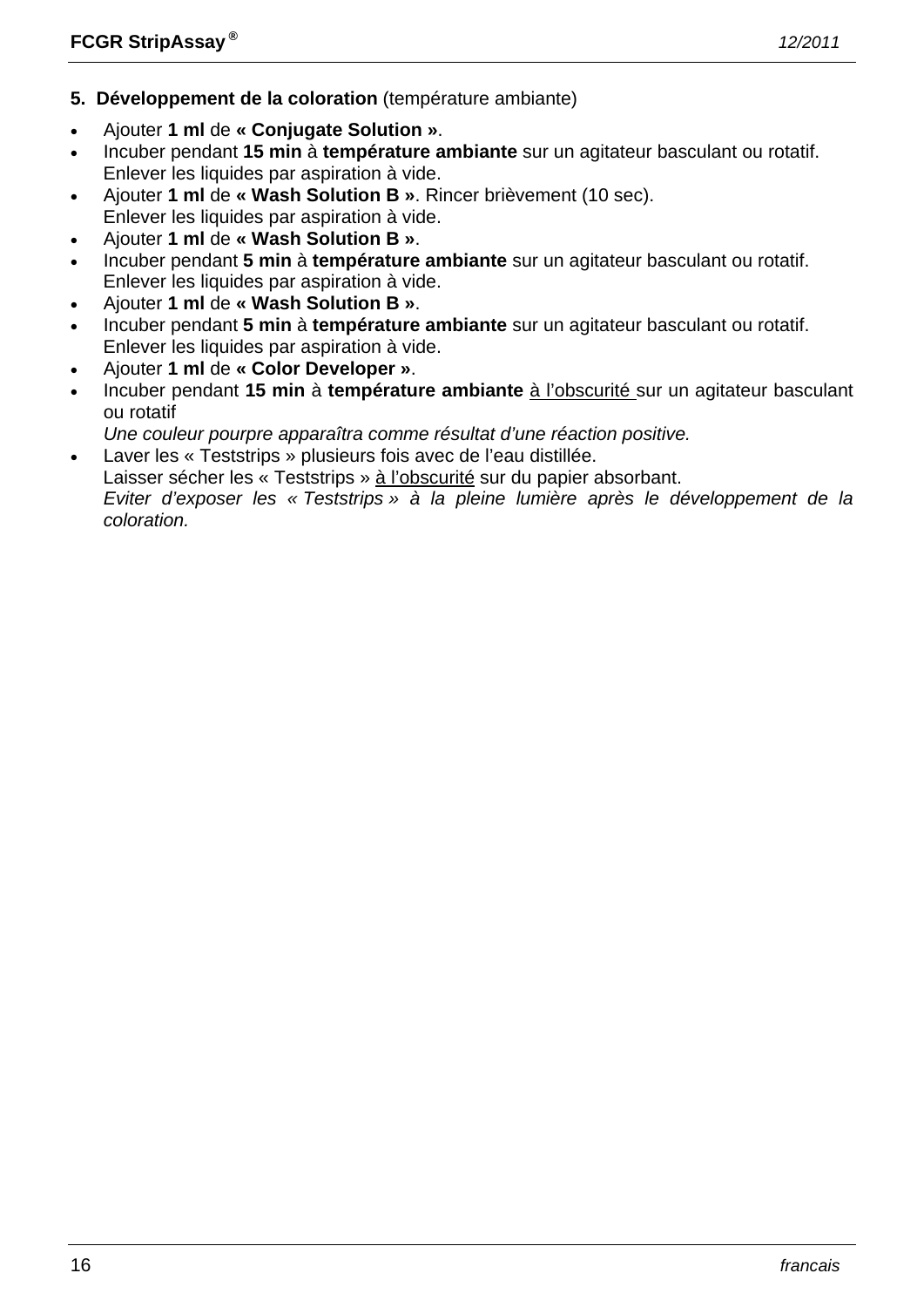#### **VI. INTERPRETATION DES RESULTATS**

Le génotype d'un échantillon est déterminé en utilisant le « Collector™ » inclus au coffret. Placer la « Teststrip » traité dans une des zones désignées, aligner sur le schéma en utilisant la bande de marquage rouge (en haut) et la bande de marquage verte (en bas), et fixer avec du ruban adhésif.

Une réaction positive de la bande de contrôle tout en haut indique le bon fonctionnement des réactifs « Conjugate Solution » et « Color Developer ». Cette bande devrait toujours être colorée positive.

Pour chaque position polymorphique, un des types de coloration suivants devrait être obtenu: *Note: Les intensités de coloration des bandes positives peuvent varier. Cela est sans aucune importance pour le résultat.* 



|            | bande « wild type » | bande « mutant »                | génotype |  |
|------------|---------------------|---------------------------------|----------|--|
| <b>NOR</b> | positive            | négative                        | normal   |  |
| HET        | positive            | positive<br>hétérozygote        |          |  |
| HOM        | négative            | positive<br>mutation homozygote |          |  |

Voir exemples des résultats du StripAssay sur page III (fig. 3).

Des conseils sur les erreurs constatées peuvent être obtenus en contactant ViennaLab par l'intermédiaire du distributeur local ou directement sous l'adresse qui se trouve sur page I.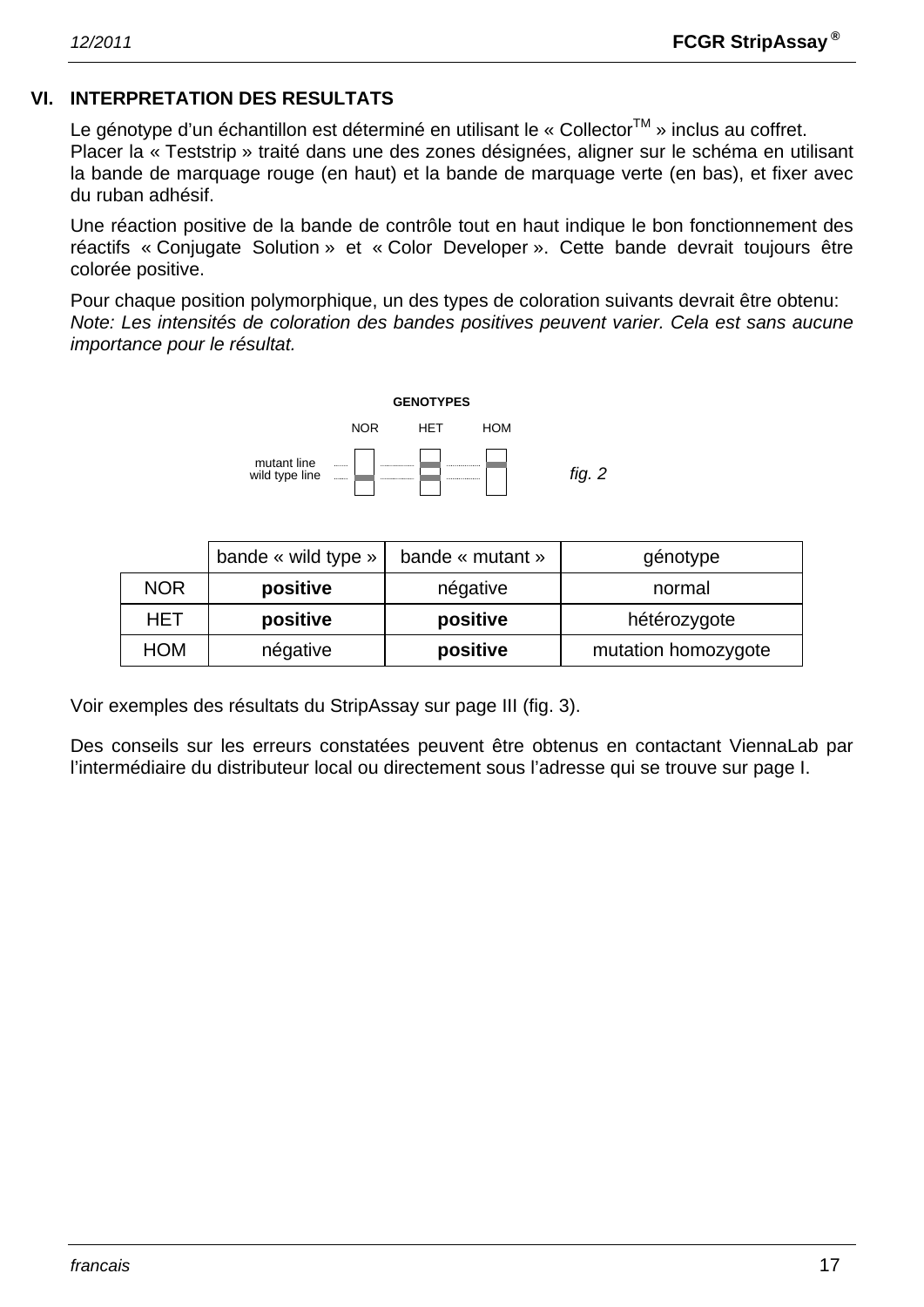- Une compréhension détaillée de la procédure décrite ici, ainsi qu'un équipement de laboratoire et des techniques précises sont nécessaires pour obtenir des résultats fiables. L'usage du StripAssay pour le diagnostic *in vitro* humain doit être limité au personnel bien entraîné.
- Ne pas utiliser des composants des StripAssay au-delà de la date de péremption imprimée sur le coffret. Ne pas mélanger les réactifs de différents lots.
- Utiliser des embouts de pipette stériles et jetables pendant toute la procédure pour éviter la contamination microbienne et la contamination croisée des réactifs et échantillons. Ne pas échanger les couvercles des flacons.
- La bande de contrôle immobilisée sur chaque « Teststrip » permet un contrôle performant du système de détection chromogénique. Pour surveiller et valider la spécificité des étapes de l'hybridisation et du lavage, des contrôles ADN d'un génotype connu devraient être inclus à chaque expérience individuelle.

### **VIII. SECURITE**

- Ne pas boire, manger ou appliquer des cosmétiques dans les secteurs réservés au travail. Porter des blouses de laboratoire et des gants à usage unique pendant le travail avec des échantillons et des réactifs. Se laver les mains soigneusement après la procédure.
- Traiter des échantillons comme tous produits potentiellement capables de communiquer des agents infectieux. Soigneusement nettoyer et désinfecter tout matériel et toutes surfaces qui ont été en contact avec des échantillons. Eliminer tous déchets associés avec des échantillons cliniques dans un container prévu à cet effet.
- Eviter tout contact du « DNAT » avec la peau, les yeux ou les muqueuses. En cas de contact, laver immédiatement avec beaucoup d'eau. Si le produit est renversé, diluer avec de l'eau avant d'essuyer.
- Se référer à toutes les réglementations locales et fédérales en cours sur l'environnement.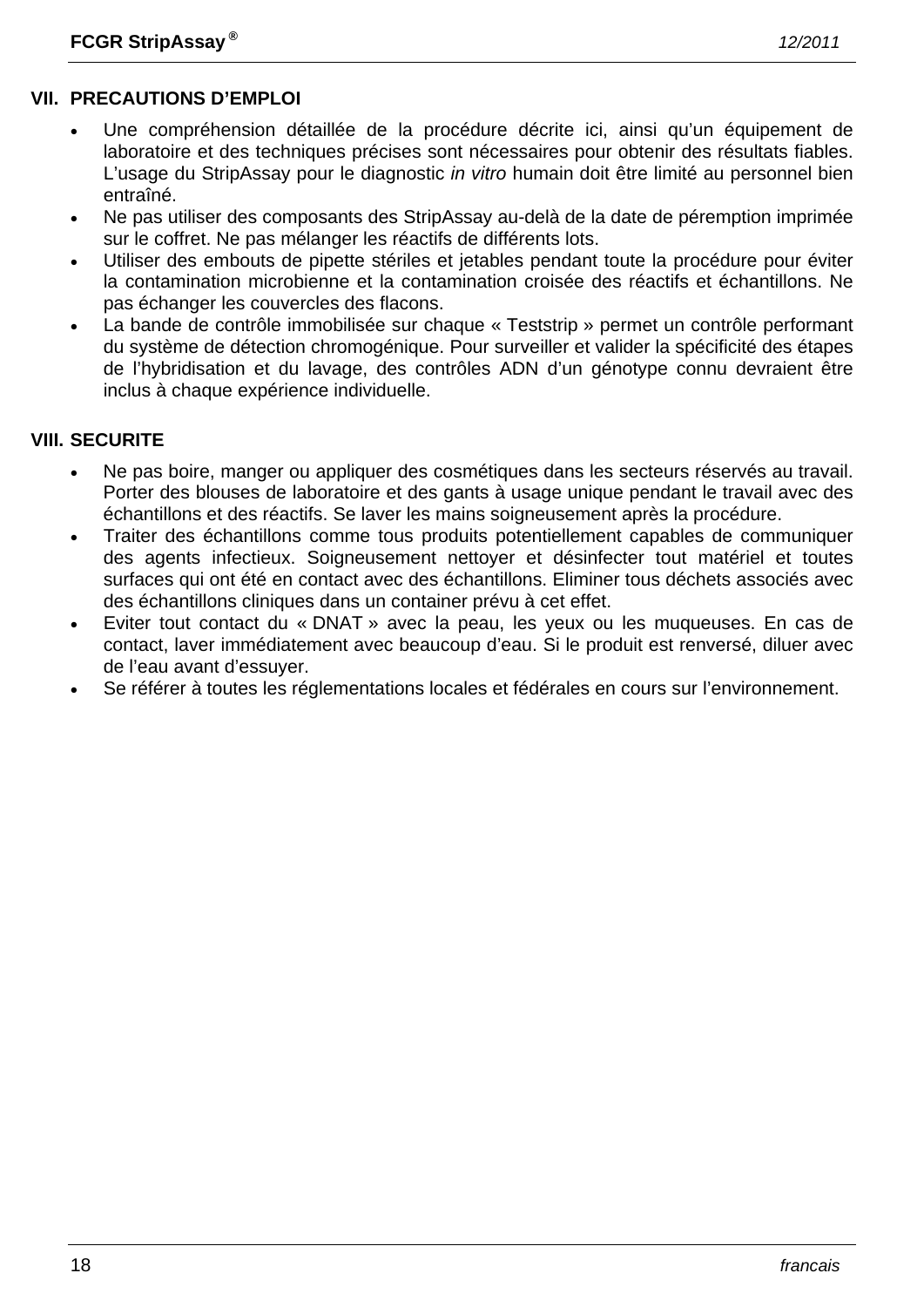# Istruzioni per l'uso

#### **I. UTILIZZO**

Saggio per l'analisi dei Fc gamma receptor (FCGR) polimorfismi basato sulla reazione a catena della polimerasi (PCR) e sull'ibridazione inversa.

#### **II. METODICA**

La procedura si articola in tre passaggi: (1) isolamento del DNA, (2) amplificazione tramite PCR con primer biotinilati, (3) ibridazione dei prodotti amplificati su una striscia contenente sonde oligonucleotidiche allele-specifiche immobilizzate secondo uno schema di bande parallele (Fig. 1). Le sequenze biotinilate legate alle sonde sono rivelate utilizzando fosfatasi alcalina coniugata con streptavidina e, in seguito, il relativo substrato.

Il saggio copre 2 loci polimorfi: FCGRIIA H131R e FCGRIIIA F158V.

Ulteriori informazioni sono disponibili su OMIM (Online Mendelian Inheritance in Man): www.ncbi.nlm.nih.gov/omim

#### **III. COMPONENTI DEL KIT**

Vedi la lista di tutti i componenti a pagina I.

**X** DNAT contiene 1.6% NaOH (R 36/38).

Amplification Mix, Taq Dilution Buffer, Conjugate Solution, Wash Solution B contiene 0.05% NaN3. Conjugate Solution contiene fosfatasi alcalina coniugata con streptavidina. Color Developer contiene nitro blue tetrazolium (NBT) and 5-bromo-4-chloro-3-indolyl phosphate (BCIP).

#### *Conservare tutti i reagenti a 2-8°C quando non sono utilizzati !*

#### **IV. MATERIALE RICHIESTO MA NON FORNITO**

Oltre all'equipaggiamento standard per il laboratorio di biologia molecolare, è anche necessario:

- Microcentrifuga regolabile da  $3.000-12.000$  rpm  $(1.000-12.000 \times g)$
- Incubatori (es. termoblocco, bagnomaria) regolabili a 56°C e 98°C ( $\pm$  2°C)
- Thermociclatore e provette idonee per reazione in plastica sottile
- Taq DNA polymerase
- Bagnomaria con piattaforma basculante e temperatura regolabile (45 $^{\circ}$ C ± 0.5 $^{\circ}$ C)
- Pompa o sistema analogo aspirante
- Agitatore (orizzontale o orbitale)
- • *Opzionale: linea elettroforetica su gel di agarosio (per il controllo dei prodotti di amplificazione)*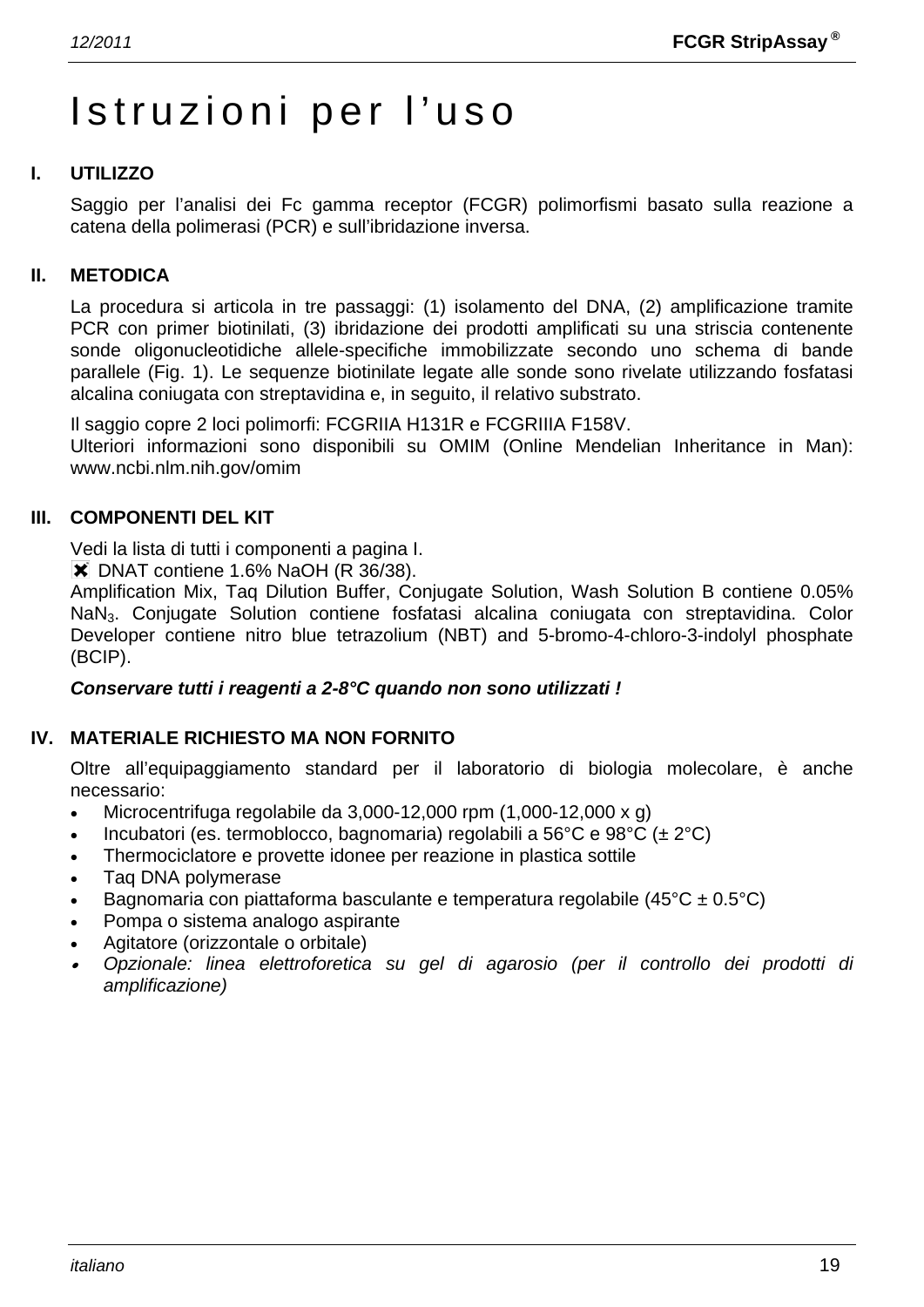#### **V. PROCEDURA**

#### **1. Isolamento del DNA**

*Utilizzare sangue fresco o congelato con EDTA o citrato come anticoagulante; non usare sangue contenente eparina.* 

*Non conservare il sangue per più di 3 giorni a temperatura ambiente o per più di 1 settimana a 2-8°C prima dell'uso. Il sangue tenuto congelato per più di 1 anno, o sottoposto a più di 3 cicli di congelamento/scongelamento non è adatto per essere utilizzato in questa procedura.* 

*Portare i campioni di sangue a temperatura ambiente. Miscelare invertendo delicatamente più volte le provette di raccolta del sangue. Ripetere la miscelazione prima di prelevare ogni aliquota di sangue.* 

Lasciare che Lysis Solution e GEN<sup>X</sup>TRACT Resin raggiungano la temperatura ambiente.

- Pipettare **100 µl** di **campione di sangue** in una provetta da 1.5 ml con tappo a vite.
- Aggiungere **1 ml Lysis Solution**, chiudere la provetta e miscelare per inversione diverse volte.
- Lasciare per **15 min.** a temperatura ambiente.
- Centrifugare per **5 min.** a **3,000 rpm** (ca. 1,000 x g) in una microcentrifuga.
- Rimuovere ed eliminare dalla parte superiore 1 ml di surnatante.
- Aggiungere **1 ml Lysis Solution**, chiudere la provetta e miscelare per inversione diverse volte.
- Centrifugare per **5 min.** a **12,000 rpm** (ca. 12,000 x g) in una microcentrifuga.
- Rimuovere ed eliminare il surnatante lasciando circa 50 µl di pellet visibile.
- Risospendere GEN<sup>X</sup>TRACT Resin agitando vigorosamente la bottiglia.
- Aggiungere **200 µl GENxTRACT Resin** al pellet. Chiudere la provetta e vortexare per 10 sec.

*GENxTRACT Resin si deposita rapidamente. Ripetere la risospensione ogni volta immediatamente prima di prelevare un'altra aliquota.* 

- Incubare per **20 min.** a **56°C**. Vortexare per 10 sec.
- Incubare per **10 min.** a **98°C**. Vortexare per 10 sec.
- Centrifugare per **5 min.** a **12,000 rpm** in una microcentrifuga. Raffreddare in ghiaccio.

*Il surnatante ottenuto contiene DNA idoneo per un uso immediato in PCR. Per essere conservato, il surnatante dovrebbe essere trasferito in una nuova provetta e tenuto refrigerato (2-8°C; fino a una settimana) o congelato a -20°C.* 

#### **2. Amplificazione** *In Vitro* **(PCR)**

*Conservare tutti i reagenti per la PCR e i DNA estratti refrigerati. Condurre tutti i passaggi fino alla partenza del programma del termociclatore in ghiaccio (0-4°C).* 

- Preparare una diluizione fresca (0.2 U/µl) di **Taq DNA polymerase** nel **Taq Dilution Buffer** (tappo trasparente).
- Preparare 1 provetta di reazione per ogni campione da amplificare. Mettere le provette in ghiaccio.
	- Per ogni campione preparare 1 mix di reazione per PCR in ghiaccio:
		- **15 µl Amplification Mix** (tappo giallo)
			- **5 µl Taq DNA polymerase diluita** (1U)

#### **5 µl DNA template**

 *Se i DNA estratti non sono stati ottenuti secondo il protocollo fornito (capitolo V/1), si raccomanda una concentrazione di DNA in un range di 5-40 µg/ml (= 25-200 ng DNA per reazione).*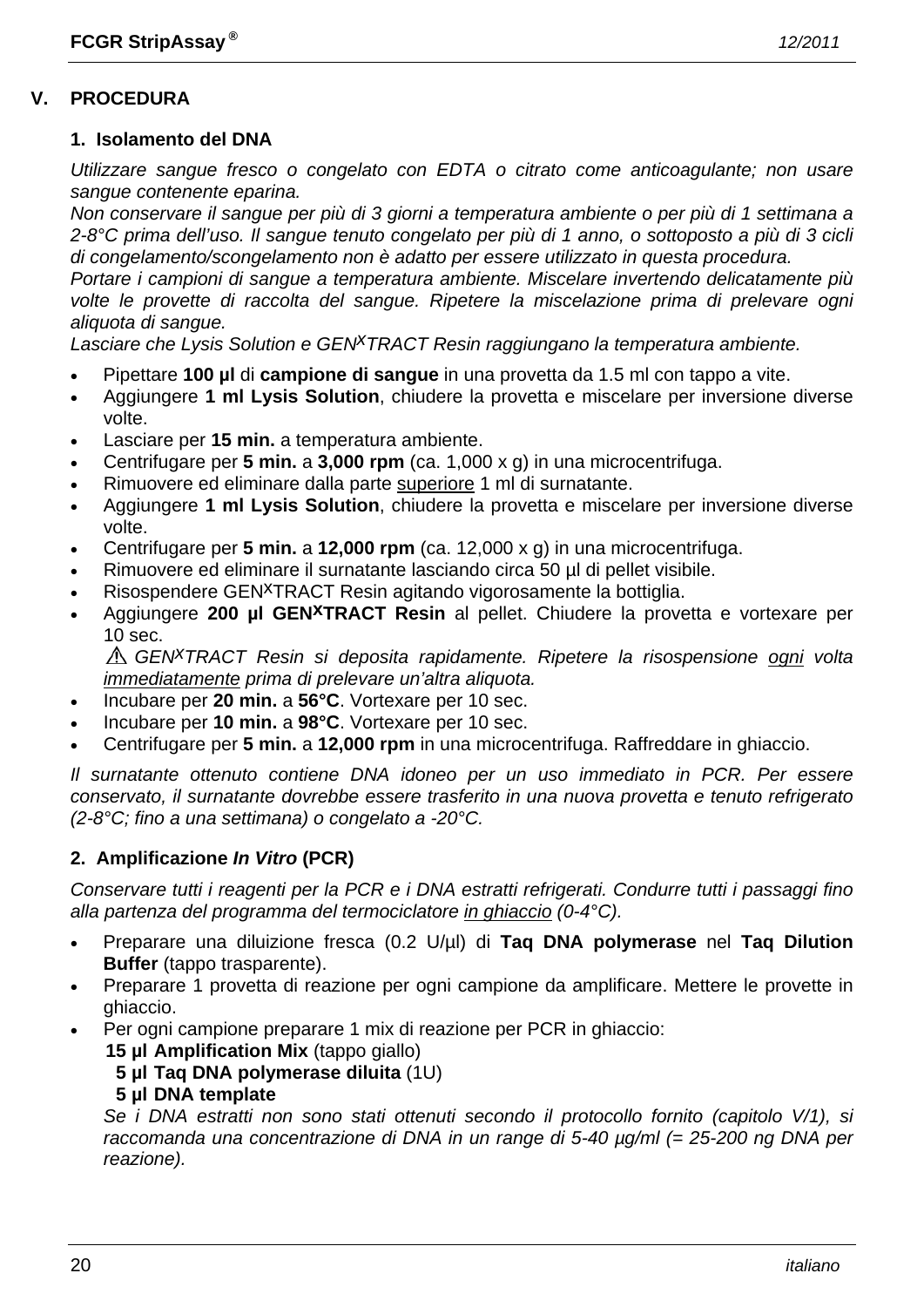- Chiudere bene le provette. Preriscaldare il termociclatore a 94°C.
- Inserire le provette e far partire il seguente programma:

```
 pre-PCR: 94°C/2 min.
```
cicli: 94°C/15 sec. - 58°C/30 sec. - 72°C/30 sec. (35 cicli)

estensione finale: 72°C/3 min.

*Conservare i prodotti amplificati in ghiaccio o a 2-8°C per utilizzi futuri.* 

*Opzionale: Analizzare i prodotti di amplificazione con elettroforesi su gel (e.g. 3% agarose gel). Lunghezze dei frammenti: 180, 277 bp* 

#### **3. Ibridazione** (45°C; bagnomaria basculante)

*Regolare il livello dell'acqua a circa ½ dell'altezza del Typing Tray (vassoio porta strisce).* 

*Scaldare il bagnomaria esattamente a 45°C (± 0.5°C). Controllare la temperatura dell'acqua con un termometro calibrato.* 

*Preriscaldare Hybridization Buffer e Wash Solution A a 45°C. (Assicurarsi che tutti i precipitati formatisi a 2-8°C siano completamente disciolti.)* 

*Lasciare che Teststrips, DNAT, Conjugate Solution, Wash Solution B e Color Developer raggiungano la temperatura ambiente. Preparare Typing Tray(s).* 

*Prendere una Teststrip per ogni campione utilizzando pinzette pulite. (Toccare le Teststrip solo coi guanti!) Contrassegnare le Teststrip oltre le linee colorate con una matita. (Non penne a sfera, pennarelli, ecc.)* 

- Pipettare **10 µl DNAT** (tappo blu) nell'angolo in basso di ogni corsia del Typing Trays (una corsia per campione).
- Aggiungere **10 µl amplification product** nella corrispondente goccia di DNAT. Miscelare bene con una pipetta. *(La soluzione rimarrà blu.)*
- Incubare per **5 min.** a temperatura ambiente.
- Aggiungere **1 ml Hybridization Buffer** (preriscaldata a 45°C) in ogni corsia. Agitare delicatamente il vassoio. *(Il colore blu scomparirà.)*
- Inserire le **Teststrip** con il lato contrassegnato verso l'alto (linee visibili!) nelle rispettive corsie. Immergere completamente.
- Incubare per **30 min.** a **45°C** nella piattaforma basculante del bagnomaria.  *Selezionare una frequenza di agitazione moderata (ca. 50 rpm) per evitare fuoruscita del liquido. Tenere il coperchio del bagnomaria chiuso per evitare variazioni di temperatura.*
- Alla fine dell'incubazione rimuovere la soluzione di ibridazione tramite aspirazione a vuoto.  *Procedere immediatamente. Non fare seccare le Teststrip durante l'intera procedura.*
- **4. Lavaggio stringente** (45°C; bagnomaria basculante)
- Aggiungere **1 ml Wash Solution A** (preriscaldata a 45°C). Lavare brevemente (10 sec.). Rimuovere i liquidi tramite aspirazione a vuoto.
- Aggiungere **1 ml Wash Solution A** (45°C).
- Incubare per **15 min.** a **45°C** nel bagnomaria basculante. Rimuovere i liquidi tramite aspirazione a vuoto.
- Aggiungere **1 ml Wash Solution A** (45°C).
- Incubare per **15 min.** a **45°C** nel bagnomaria basculante. Rimuovere i liquidi tramite aspirazione a vuoto.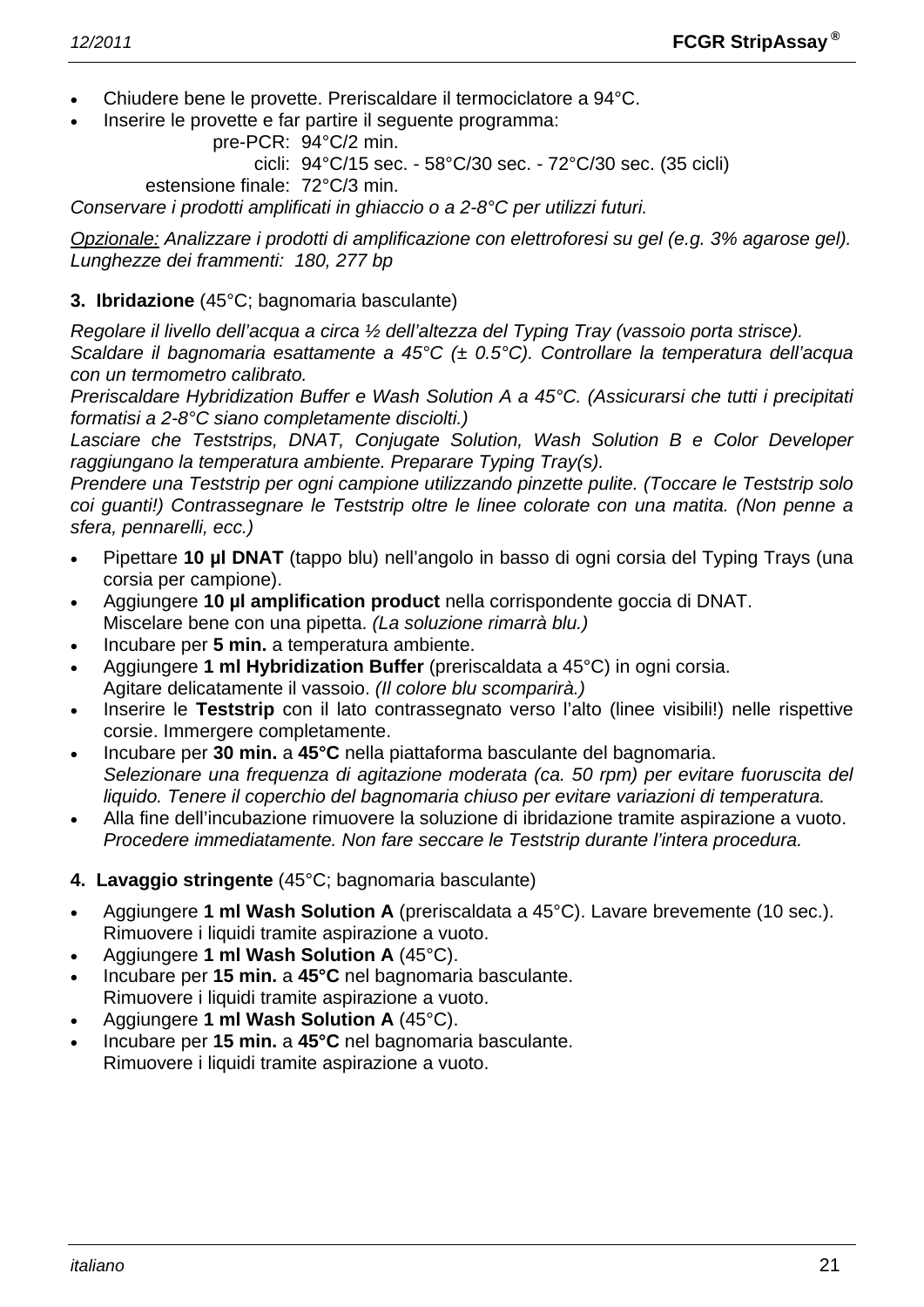- **5. Sviluppo del colore** (temperatura ambiente)
- Aggiungere **1 ml Conjugate Solution**.
- Incubare per **15 min.** a **temperatura ambiente** su un agitatore orizzontale o orbitale. Rimuovere i liquidi tramite aspirazione a vuoto.
- Aggiungere **1 ml Wash Solution B**. Lavare brevemente (10 sec.). Rimuovere i liquidi tramite aspirazione a vuoto.
- Aggiungere **1 ml Wash Solution B**.
- Incubare per **5 min.** a **temperatura ambiente** su un agitatore orizzontale o orbitale. Rimuovere i liquidi tramite aspirazione a vuoto.
- Aggiungere **1 ml Wash Solution B**.
- Incubare per **5 min.** a **temperatura ambiente** su un agitatore orizzontale o orbitale. Rimuovere i liquidi tramite aspirazione a vuoto.
- Aggiungere **1 ml Color Developer**.
- Incubare per **15 min.** a **temperatura ambiente** al buio su agitatore orizzontale o orbitale.  *Una colorazione viola apparirà in corrispondenza di una reazione positiva.*
- Lavare le Teststrip diverse volte con acqua distillata. Lasciare asciugare le Teststrip al buio su carta assorbente.  *Non esporre le Teststrip a luce intensa dopo lo sviluppo del colore.*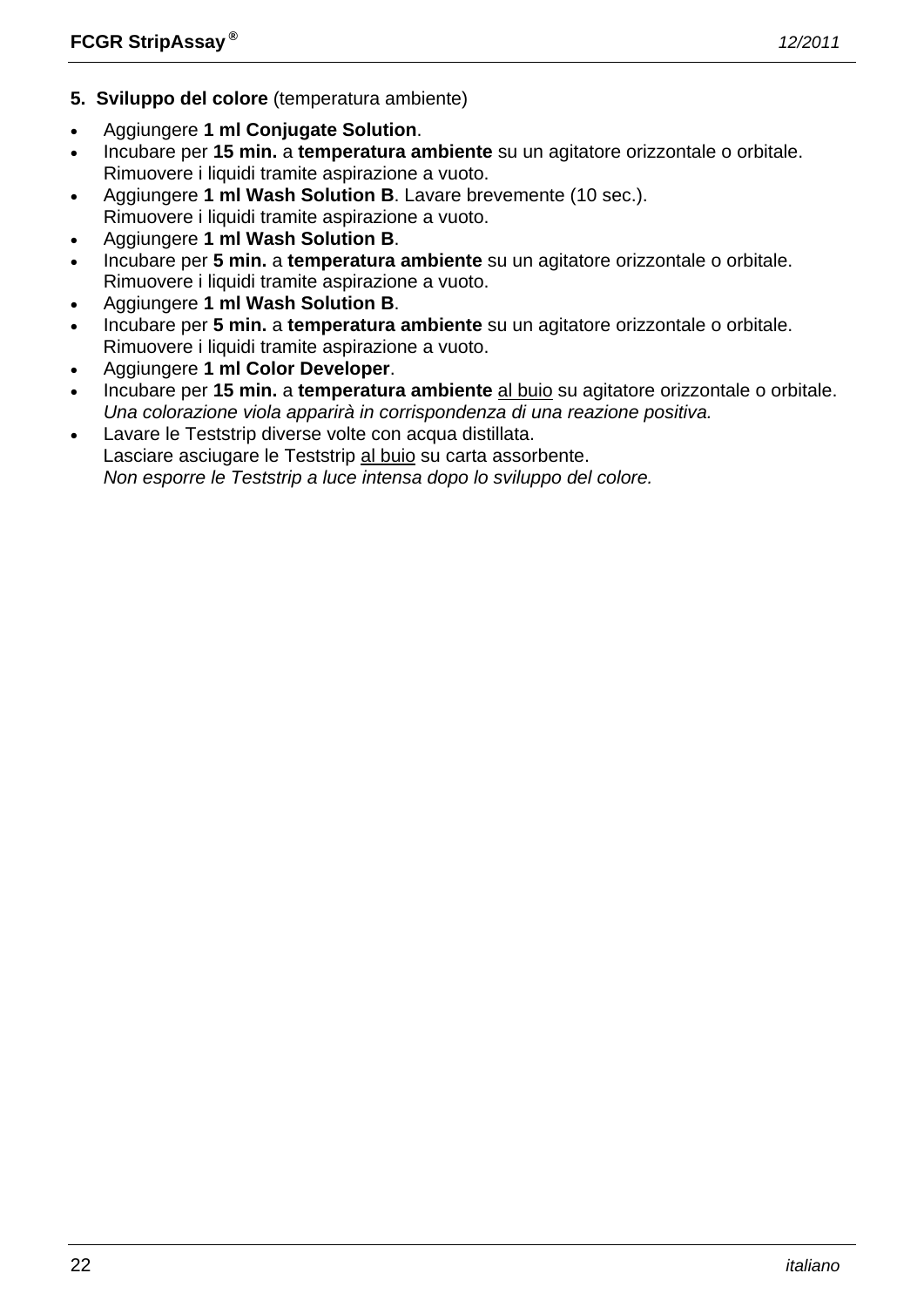# **VI. INTERPRETAZIONE DEI RISULTATI**

Il genotipo di un campione si determina usando il « Collector<sup>TM</sup> » incluso nel kit.

Mettere la Teststrip sviluppata in uno degli spazi assegnati, allinearla allo schema disegnato utilizzando la linea rossa (alto) e la linea verde (basso) e fissarla con nastro adesivo.

Una reazione positiva nella banda di Controllo in alto indica il corretto funzionamento della Conjugate Solution e del Color Developer. Questa banda deve sempre risultare positiva.

Per ogni posizione polimorfica, si dovrebbe ottenere una delle seguenti combinazioni di colorazione:

*Nota: l'intensità di colorazione delle bande positive può variare. Questo non è significativo per il risultato.* 



|            | banda « wild type » | banda « mutant »              | genotipo    |  |
|------------|---------------------|-------------------------------|-------------|--|
| <b>NOR</b> | positivo            | negativo                      | normale     |  |
| HET        | positivo            | positivo                      | eterozigote |  |
| <b>HOM</b> | negativo            | omozigote mutante<br>positivo |             |  |

Vedi esempi dei risultati StripAssay a pagina III (Fig. 3).

Consigli sulla soluzione dei problemi possono essere ottenuti contattando il distributore locale della ViennaLab. In alternativa ci si può rivolgere direttamente all'indirizzo fornito a pagina I.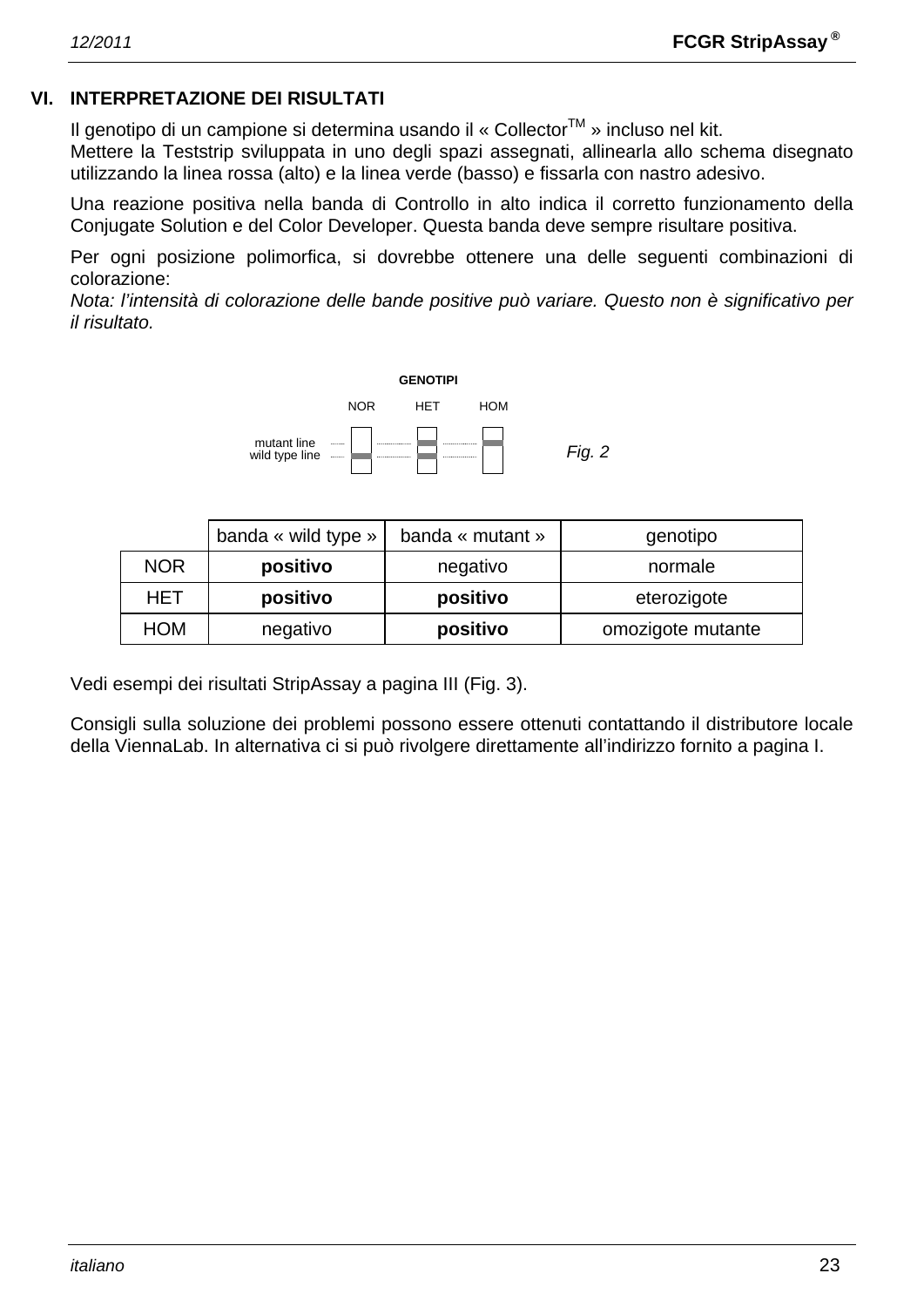### **VII. CONSIDERAZIONI SULLA QUALITA'**

- Una piena comprensione della procedura qui esposta e precisi equipaggiamenti e tecniche di laboratorio sono necessari per ottenere risultati affidabili. L'utilizzo del kit StripAssay per la diagnostica umana *in vitro* deve essere limitato a personale correttamente addestrato.
- Non usare i componenti del kit StripAssay oltre la data di scadenza riportata sull'esterno della scatola. Non mischiare reagenti di lotti diversi.
- Per evitare contaminazioni microbiche e cross-contaminazione dei reagenti o dei campioni utilizzare solo consumabili e puntali sterili. Non scambiare i tappi delle bottiglie tra di loro.
- La banda di controllo immobilizzata su ogni Teststrip consente un controllo di qualità del sistema di rivelazione colorimetrico. Per tenere sotto controllo e garantire la specificità dell'ibridazione e dei lavaggi, uno o più DNA di controllo a genotipo noto dovrebbero essere inseriti in ogni esperimento.

#### **VIII. SICUREZZA**

- Non bere, mangiare, fumare o utilizzare cosmetici nelle apposite aree di lavoro. Indossare camici da laboratorio e guanti usa e getta quando si maneggiano i campioni e i reagenti del kit. Lavarsi accuratamente le mani alla fine del lavoro.
- Maneggiare tutti i campioni come se questi potessero trasmettere malattie infettive. Pulire e disinfettare accuratamente tutto il materiale e le superfici che sono entrati in contatto con i campioni. Eliminare tutti gli scarti inerenti i campioni in appositi contenitori per rischio biologico.
- Evitare il contatto del DNAT con pelle, occhi, o membrane mucose. Se il contatto avviene, lavare immediatamente con grandi quantità d'acqua. Se lo stesso si rovescia, diluire con acqua prima di asciugare.
- Aderire a tutte le regolamentazioni locali e federali che sono applicate in merito ai temi della sicurezza e dell'ambiente.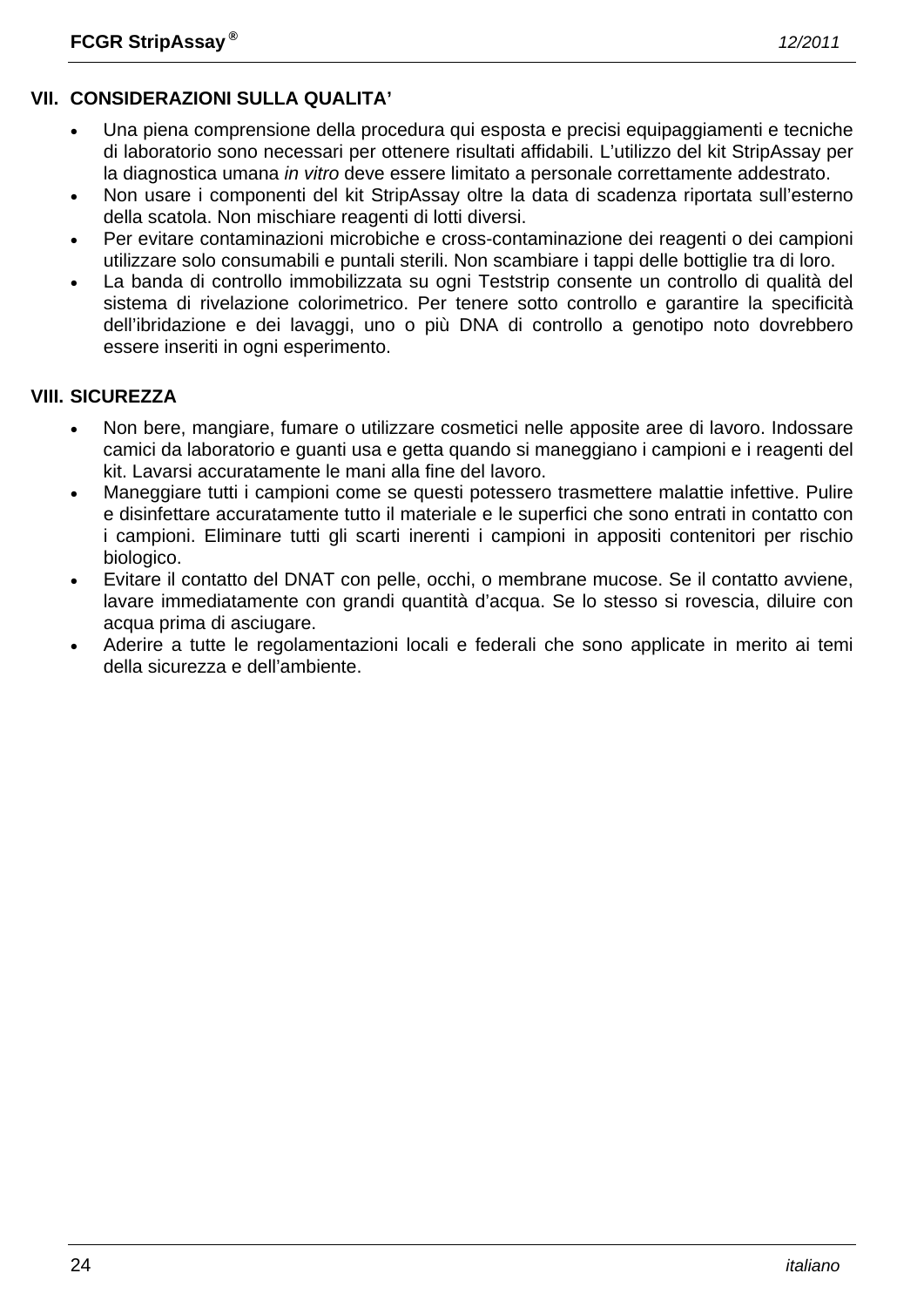# Instrucciones de uso

#### **I. APLICACIÓN**

Ensayo para el análisis de Fc gamma receptor (FCGR) polimorfismos basado en la reacción en cadena de la polimerasa (PCR) e hibridación inversa.

#### **II. METODOLOGÍA**

El procedimiento incluye tres pasos: (1) aislamiento del ADN, (2) amplificación PCR utilizando primers marcados con biotina, (3) hibridación de los productos de amplificación en una tira que contiene sondas de oligonucleótido alelo-específico fijadas en líneas paralelas (Fig. 1). Las secuencias marcadas con biotina unidas a la tira se detectan utilizando estreptavidinafosfatasa-alcalina y sustrato de color.

El test incluye 2 locis polimórficos: FCGRIIA H131R y FCGRIIIA F158V.

Se puede encontrar más información sobre genética en OMIM (Online Mendelian Inheritance in Man): www.ncbi.nlm.nih.gov/omim

#### **III. COMPONENTES DEL KIT**

Véase la lista de todos los componentes del kit en la página I.

**X** El DNAT contiene 1,6% NaOH (R 36/38).

Amplification Mix, Taq Dilution Buffer, Conjugate Solution, Wash Solution B contiene 0,05% NaN3. Conjugate Solution contiene estreptavidina-fosfatasa alcalina. Color Developer contiene nitroazul de tetrazolio (NBT) y 5-bromo-4-cloro-3-indolil fosfato (BCIP).

#### *¡Conservar todos los reactivos a 2-8°C cuando no se estén utilizando!*

#### **IV. MATERIALES REQUERIDOS PERO NO SUMINISTRADOS**

Aparte del equipamiento de un laboratorio de biología molecular estándar, se necesita:

- Microcentrifuga regulable de 3.000-12.000 rpm (1.000-12.000 x g)
- Incubador (p.e. bloque de calor, baño de agua) capaz de alcanzar 56°C y 98°C (± 2°C)
- Termociclador y tubos de reacción de plástico fino adecuados.
- Taq ADN polimerasa
- Baño de agua con plataforma de agitación y temperatura regulable (45 $^{\circ}$ C ± 0,5 $^{\circ}$ C)
- Aparato de aspiración al vacío
- Agitador (balanceo o agitador orbital)
- • *Opcional: equipo de electroforesis en gel de agarosa (para el control de los productos de amplificación)*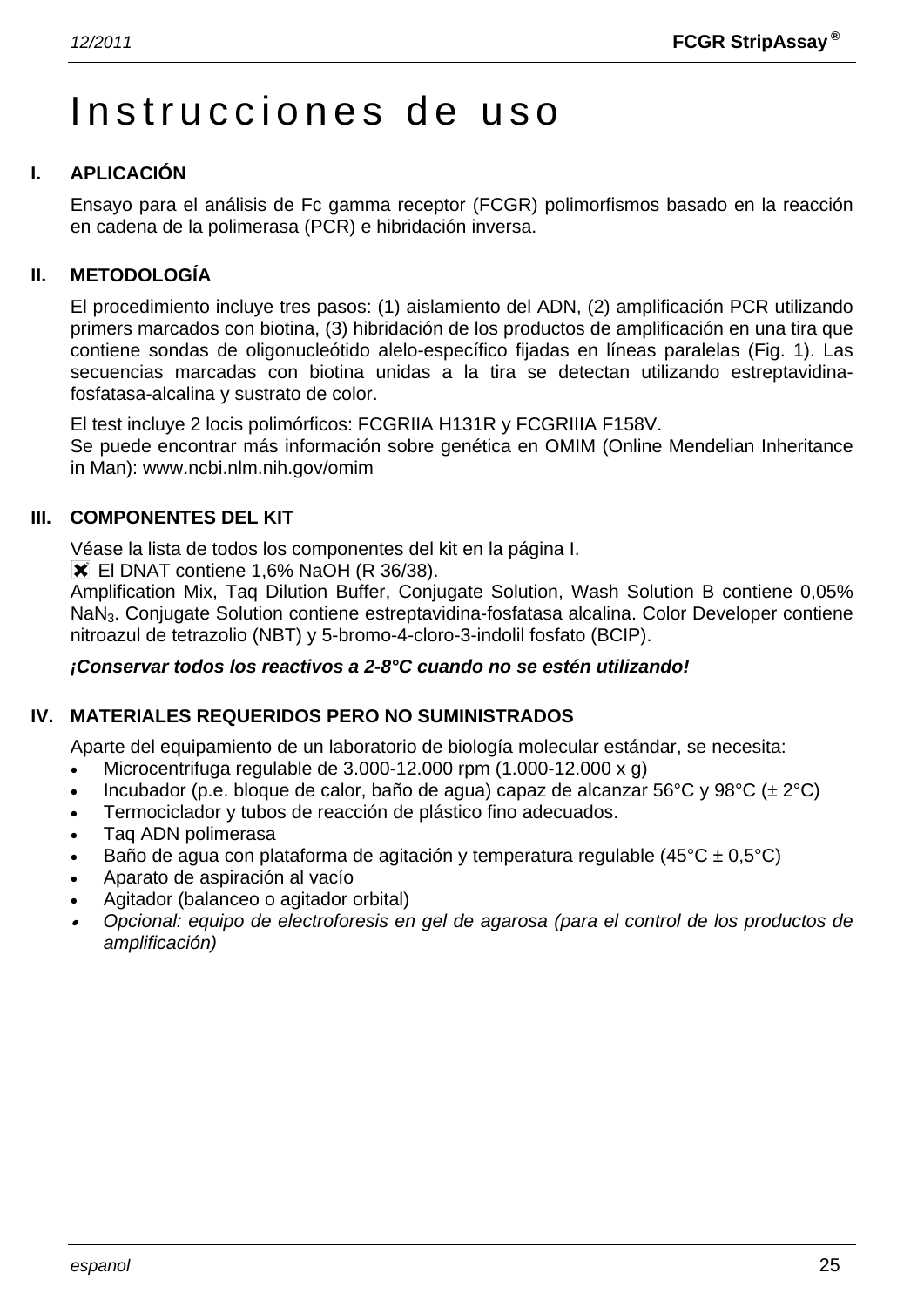#### **V. PROCEDIMIENTO DEL ENSAYO**

#### **1. Aislamiento del ADN**

*Utilizar sangre fresca o congelada con EDTA o anticoagulante citrato; evitar sangre que contenga heparina.* 

*No conservar la sangre durante más de tres días a temperatura ambiente o más de 1 semana a 2-8°C antes de utilizarla. La sangre que se ha mantenido congelada durante más de un año o que ha pasado más de tres ciclos de congelación-descongelación no se puede utilizar en este procedimiento.* 

*Esperar a que las muestras de sangre alcancen la temperatura ambiente. Mezclar bien invirtiendo con cuidado los tubos de extracción de sangre varias veces. Repetir el proceso de mezclado cada vez que se vaya a extraer una alícuota de sangre.* 

*Esperar a que la Lysis Solution y la GENxTRACT Resin alcancen la temperatura ambiente.*

- Pipetear **100 µl** de **sangre** en un microtubo de 1,5 ml con tapón de rosca.
- Añadir **1 ml** de la **Lysis Solution** , cerrar el tubo y mezclar invirtiéndolo varias veces.
- Dejar reposar durante **15 min.** a temperatura ambiente.
- Centrifugar durante **5 min.** a **3.000 rpm** (apox. 1.000 x g) en una microcentrífuga.
- Aspirar y desechar la parte superior (1 ml) del sobrenadante.
- Añadir **1 ml** de la **Lysis Solution**, cerrar el tubo y mezclar invirtiéndolo varias veces.
- Centrifugar durante **5 min.** a **12.000 rpm** (aprox. 12.000 x g) en una microcentrífuga.
- Aspirar y desechar el supernadante exceptuando aprox. 50 µl de un precipitado visible y esponjoso.
- Resuspender la GEN<sup>X</sup>TRACT Resin agitando el frasco.
- Añadir **200 µl** de **GENxTRACT Resin** al precipitado. Cerrar el tubo y mezclar en un agitador tipo vortex durante 10 seg.

*La GENxTRACT Resin sedimenta rápidamente. Repetir la resuspensión cada vez inmediatamente antes de aspirar otra alícuota.* 

- Incubar durante **20 min.** a **56°C**. Mezclar en un agitador tipo vortex durante 10 seg.
- Incubar durante **10 min.** a **98°C**. Mezclar en un agitador tipo vortex durante 10 seg.
- Centrifugar durante **5 min.** a **12.000 rpm** en una microcentrífuga. Enfriar en hielo.

*El sobrenadante resultante contiene ADN adecuado para ser utilizado inmediatamente en la PCR. Para conservarlo de cara al futuro, el sobrenadante debería transferirse a un tubo nuevo y guardarse en un frigorífico (a 2-8°C hasta una semana) o en un congelador a -20°C.* 

#### **2. Amplificación** *In Vitro* **(PCR)**

*Conservar todos los reactivos PCR y el ADN en frío durante todo el proceso. Realizar todos los pasos hasta el inicio de la amplificación en hielo (0-4°C).* 

- Preparar una dilución de trabajo fresca (0,2 U/µl) de **Taq ADN polimerasa** en **Taq Dilution Buffer** (tapón transparente).
- Preparar un tubo de reacción para cada muestra a amplificar. Colocar los tubos en hielo.
- Para cada muestra, preparar una mezcla de reacción PCR final en hielo:
	- **15 µl** de **Amplification Mix** (tapón amarillo)
		- **5 µl** de **Taq ADN polimerasa diluida** (1U)
		- **5 µl** de **ADN**

 *Si no se utilizan ADN preparado siguiendo el protocolo de aislamiento del kit (capítulo V/1), se recomienda utilizar un rango de concentración del ADN de 5-40 µg/ml (= 25-200 ng de ADN por reacción).*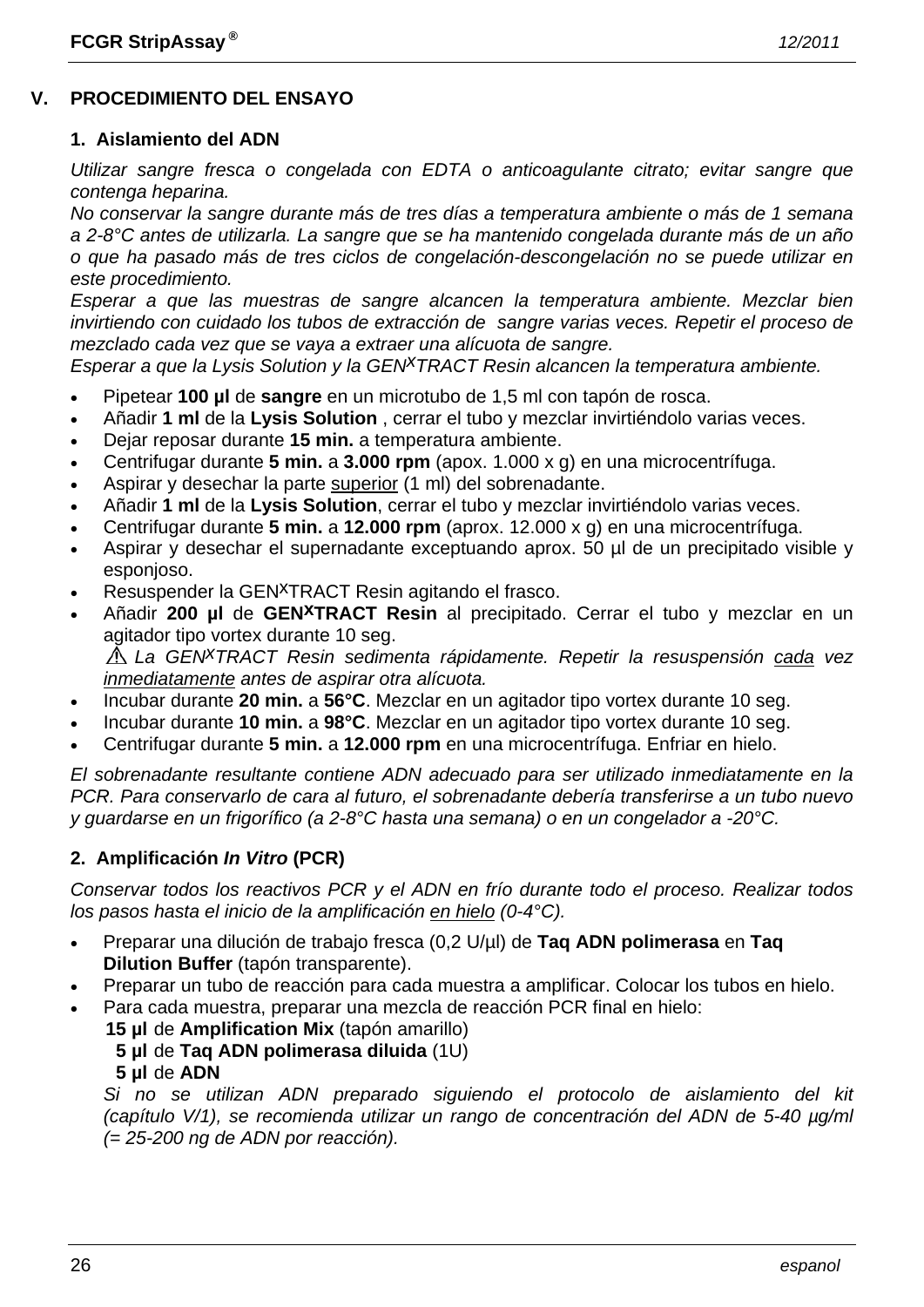- Tapar fuertemente los tubos. Precalentar el termociclador a 94°C.
- Introducir los tubos de reacción y ejecutar el siguiente programa de termociclado: Pre-PCR: 94°C/2 min.

 Termociclado: 94°C/15 seg. - 58°C/30 seg. - 72°C/30 seg. (35 ciclos) Exensión final: 72°C/3 min.

*Conservar los productos de amplificación en hielo a 2-8°C para utilizarlos más adelante.* 

*Opcional: Analizar los productos de amplificación mediante electroforesis en gel (p.e. 3% gel de agarosa).* 

*Longitudes de fragmento: 180, 277 bp* 

#### **3. Hibridación** (45°C; baño de agua con agitación)

*Ajustar el nivel de agua del baño a aprox. ½ de la altura de la Typing Tray.* 

*Calentar el baño de agua a exactamente 45°C (± 0,5°C). Comprobar la temperatura del agua con un termómetro calibrado.* 

*Precalentar el Hybridization Buffer y la Wash Solution A a 45°C. (Fijarse en que todos los precipitados formados a 2-8°C se disuelvan completamente.)* 

*Esperar a que los Teststrips, el DNAT, la Conjugate Solution, la Wash Solution B y el Color Developer alcancen la temperatura ambiente. Preparar la/s Typing Tray/s.* 

*Extraer un Teststrip para cada muestra utilizando unas pinzas limpias. (¡Tocar siempre los Teststrips con guantes!) Identificar los Teststrips fuera de las líneas marcadas con lápiz. (No utilizar bolígrafos, rotuladores etc.)* 

- Pipetear **10 µl** de **DNAT** (tapón azul) en la esquina inferior de cada compartimento que se vaya a utilizar en las Typing Trays (un compartimento por muestra).
- Añadir **10 µl** del **producto de amplificación** sobre la gota correspondiente de DNAT. Mezclar bien con una pipeta. *(La solución permanecerá azul.)*
- Incubar durante **5 min.** a temperatura ambiente.
- Añadir **1 ml** de **Hybridization Buffer** (precalentado a 45°C) en cada compartimento. Agitar la Typing Tray con suavidad. *(Desaparecerá el color azul.)*
- Introducir los **Teststrips** con el lado marcado hacia arriba (¡líneas visibles!) en los compartimentos correspondientes. Sumergir completamente.
- Incubar durante **30 min.** a **45°C** en la plataforma de agitación del baño de agua.  *Ajustar una frecuencia de agitación moderada (aprox. 50 rpm) para evitar derrames. Mantener cerrada la tapa del baño de agua para evitar variaciones en la temperatura.*
- Al final de la incubación, aspirar las soluciones de hibridación mediante aspiración al vacío.

 *Hacerlo inmediatamente. No permitir que las tiras se sequen durante el proceso.* 

- **4. Lavado riguroso** (45°C; baño de agua con agitación)
- Añadir **1 ml** de **Wash Solution A** (precalentada a 45°C). Lavar brevemente (10 seg.). Aspirar los líquidos mediante aspiración al vacío.
- Añadir **1 ml** de **Wash Solution A** (45°C).
- Incubar durante **15 min.** a **45°C** en el baño de agua con agitación. Aspirar los líquidos mediante aspiración al vacío.
- Añadir **1 ml** de **Wash Solution A** (45°C).
- Incubar durante **15 min.** a **45°C** en el baño de agua con agitación. Aspirar los líquidos mediante aspiración al vacío.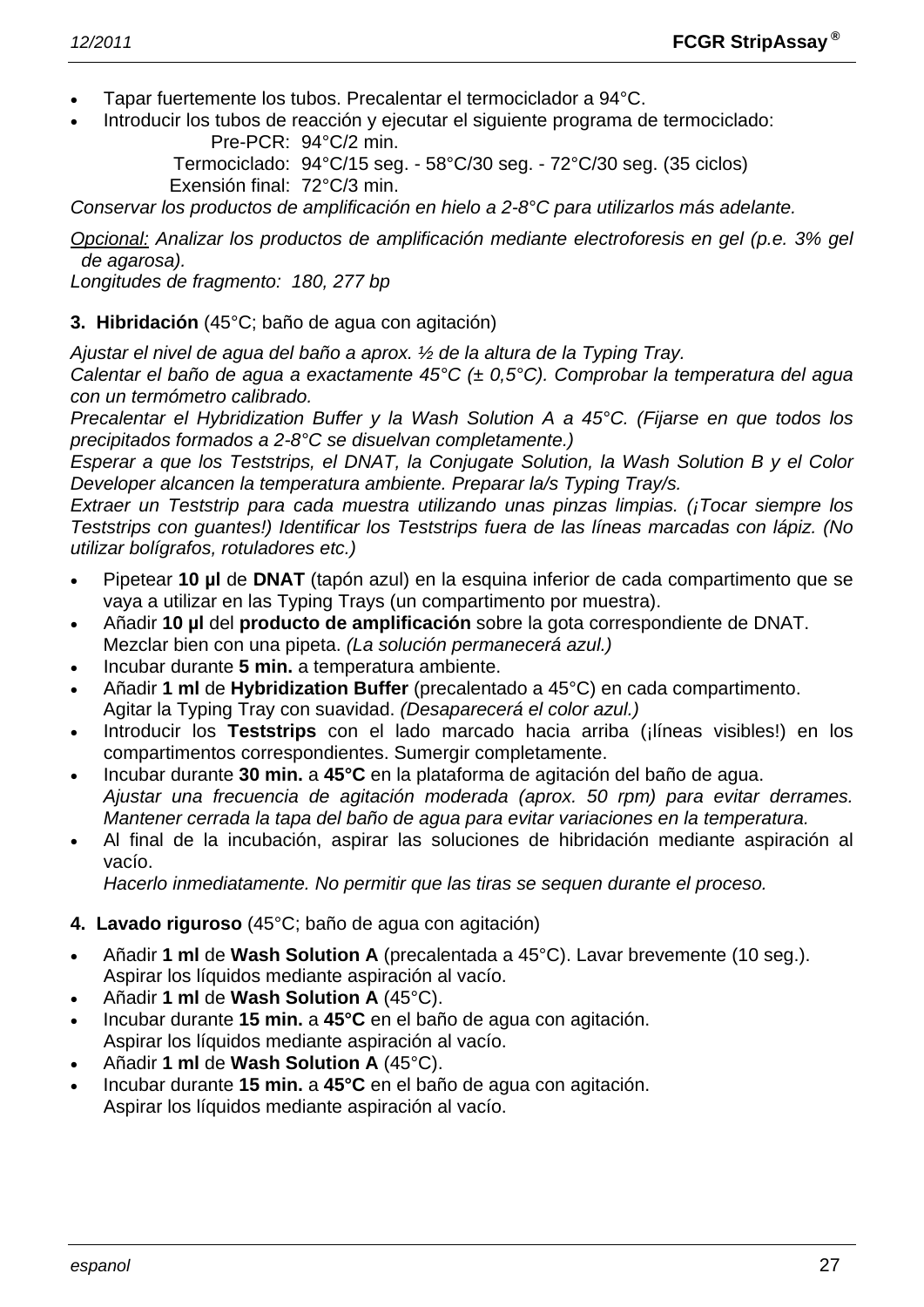- **5. Revelado del color** (temperatura ambiente)
- Añadir **1 ml** de **Conjugate Solution**.
- Incubar durante **15 min.** a **temperatura ambiente** en un agitador de balanceo u orbital. Aspirar los líquidos mediante aspiración al vacío.
- Añadir **1 ml** de **Wash Solution B**. Lavar brevemente (10 seg.).
- Aspirar los líquidos mediante aspiración al vacío.
- Añadir **1 ml** de **Wash Solution B**.
- Incubar durante **5 min.** a **temperatura ambiente** en un agitador de balanceo u orbital. Aspirar los líquidos mediante aspiración al vacío.
- Añadir **1 ml** de **Wash Solution B**.
- Incubar durante **5 min.** a **temperatura ambiente** en un agitador de balanceo u orbital. Aspirar los líquidos mediante aspiración al vacío.
- Añadir **1 ml** de **Color Developer**.
- Incubar durante **15 min.** a **temperatura ambiente** en la oscuridad en un agitador de balanceo u orbital.
- *Si se produce una reacción positiva, aparecerá un color morado.*
- Lavar varias veces los Teststrips con agua destilada. Dejar que los Teststrips se sequen en oscuridad sobre papel absorbente.  *No exponer los Teststrips a una luz intensa después del revelado del color.*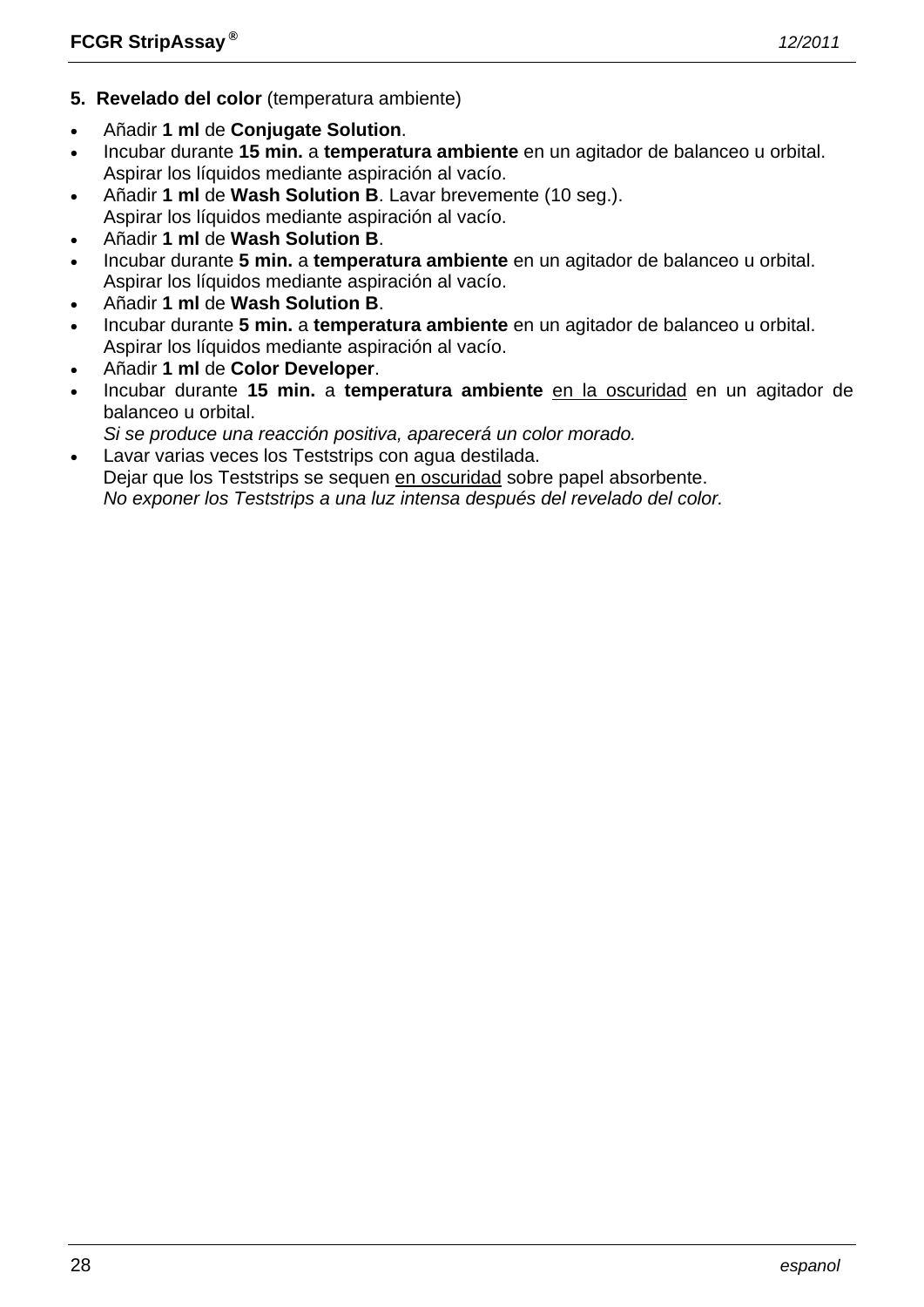#### **VI. INTERPRETACIÓN DE LOS RESULTADOS**

El genotipo de la muestra se determina utilizando el « Collector<sup>™</sup> » suministrada.

Colocar el Teststrip procesado dentro de uno de los campos diseñados, alinearla con el dibujo esquemático utilizando la línea roja (arriba) y la línea verde (abajo), y pegarla con cinta adhesiva.

Una reacción positiva de la línea de Control superior indica el funcionamiento correcto de la Conjugate Solution y del Color Developer. Esta línea siempre debería dar positivo.

Para cada posición polimórfica, se debería obtener uno de los siguientes patrones de bandas: *Nota: Las intensidades de las bandas positivas pueden variar. Esto no tiene ningún significado para los resultados.* 



|            | banda « wild type » | banda « mutant » | genotipo           |  |
|------------|---------------------|------------------|--------------------|--|
| <b>NOR</b> | positivo            | negativo         | normal             |  |
| HET        | positivo            | positivo         | heterocigoto       |  |
| <b>HOM</b> | negativo            | positivo         | homocigoto mutante |  |

Véanse los ejemplos sobre los resultados del StripAssay de la página III (Fig. 3).

Se pueden encontrar consejos sobre los problemas que pueden surgir poniéndose en contacto con ViennaLab a través del distribuidor local o directamente en la dirección facilitada en la página I.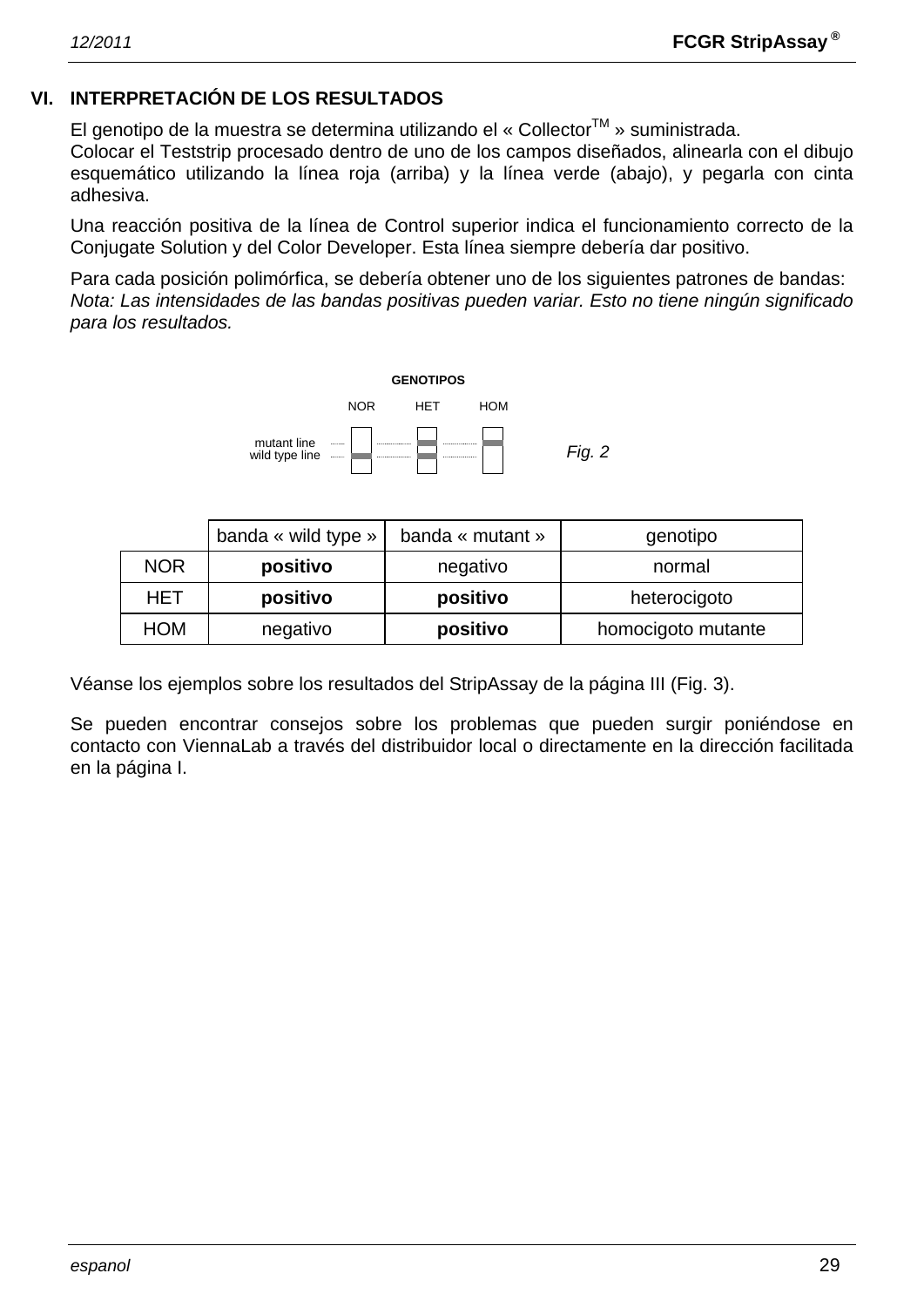# **VII. CONSIDERACIONES SOBRE LA CALIDAD**

- Para obtener resultados fiables, es preciso entender perfectamente el procedimiento aquí resumido, así como disponer de un equipo y técnicas de laboratorio precisos. El uso del StripAssay para diagnóstico humano in vitro debe estar limitado al personal adecuadamente formado y experimentado.
- No utilizar los componentes del StripAssay pasada la fecha de caducidad impresa en el exterior de la caja. No mezclar reactivos pertenecientes a lotes diferentes.
- Evitar la contaminación microbiana y la contaminación cruzada de los reactivos o de las muestras utilizando puntas de pipetas estériles y desechables durante todo el proceso. No intercambiar los tapones de los frascos.
- La línea de control de cada Teststrip permite realizar un control del rendimiento del sistema de detección cromógena. Para monitorizar y validar la especificidad de los pasos de hibridación y lavado, se deberían incluir controles de genotipos conocidos cada dvez que se realizaran estudios genéticos.

#### **VIII. SEGURIDAD**

- No beber, comer, fumar o utilizar productos cosméticos en las áreas de trabajo designadas. Llevar ropa de laboratorio y guantes desechables mientras se manipulan las muestras y los reactivos del kit. Lavarse bien las manos al finalizar.
- Manipular las muestras como si fueran capaces de transmitir agentes infecciosos. Limpiar y desinfectar a fondo todos los materiales y superficies que hayan entrado en contacto con las muestras. Eliminar todos los residuos asociados a las muestras clínicas en un contenedor para residuos biológicos potencialmente peligrosos.
- Evitar el contacto del DNAT con la piel, los ojos o las membranas mucosas. Si se produce el contacto, lavar inmediatamente con mucha agua. En caso de derrame, diluir con agua antes de secar el área afectada con un trapo.
- Seguir la normativa de seguridad medioambiental local y estatal vigente.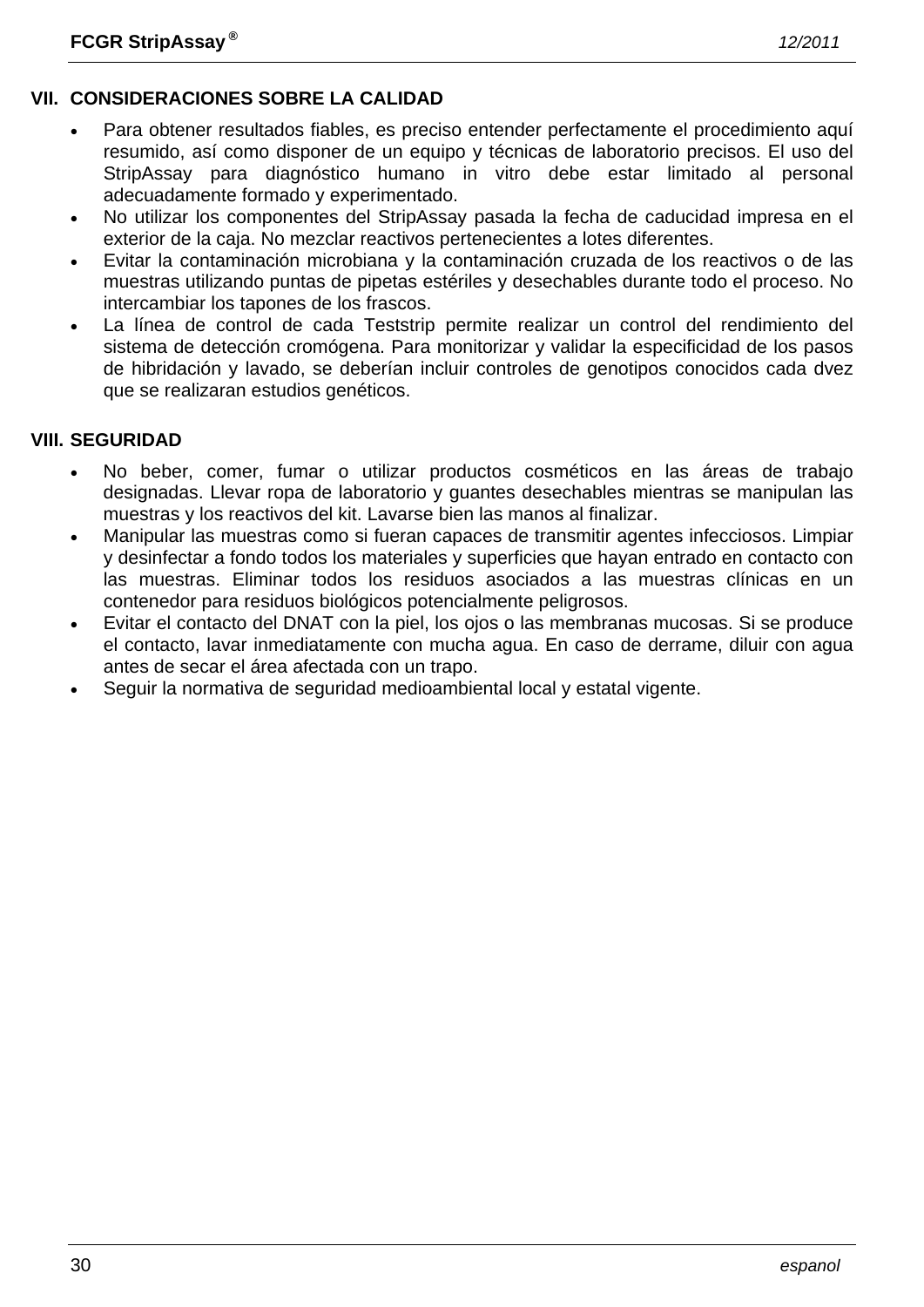# Instruções de utilização

#### **I. UTILIZAÇÃO PREVISTA**

Ensaio para a análise de Fc gamma receptor (FCGR) polimorfismos baseado na reacção em cadeia da polimerase (PCR) e hibridação reversa.

#### **II. METHODOLOGY**

O procedimento incluí três passos: (1) isolamento do DNA, (2) amplificação por PCR utilizando *primers* biotinilados, (3) hibridação de produtos de amplificação numa tira de teste com sondas oligonucleotidicas específicas de alelo num *array* de linhas paralelas (Fig. 1). As sequências biotiniladas ligadas são detectadas usando fosfatase alcalina-estreptavidina e substratos de cor.

O teste engloba 2 loci polimórficos: FCGRIIA H131R e FCGRIIIA F158V.

Masi informação genética está disponível na OMIM (Online Mendelian Inheritance in Man): www.ncbi.nlm.nih.gov/omim

#### **III. COMPONENTES DO KIT**

Ver lista de todos os components do kit na página I.

 $\blacktriangleright$  DNAT contém 1.6% NaOH (R 36/38).

Amplification Mix, Taq Dilution Buffer, Conjugate Solution, Wash solution B contém 0.05% NaN3. Conjugate Solution contém fosfatase alcalina-estreptavidina. Color Developer contém Nitroazul de tetrazólio (NBT) e 5-bromo-4-cloro-3-indolil fosfato (BCIP).

#### *Conserve todos os reagentes a 2-8°C quando não estiverem a ser utilizados !*

#### **IV. MATERIAIS NECESSÁRIOS MAS NÃO FORNECIDOS**

Adicionalmente ao material padrão do laboratório de biologia molecular, é necessário:

- Microcentrífuga ajustável com capacidade para 3,000-12,000 rpm (1,000-12,000 x g)
- Incubadora (ex. bloco de aquecimento, banho de água) de 56°C e 98°C ( $\pm$  2°C)
- Aparelho de termociclos e tubos adequados de paredes de plástico finas/tiras
- Taq DNA polimerase
- Banho de água com plataforma de agitação e temperatura ajustável (45°C ± 0.5°C)
- Aparelho de aspiração de vácuo
- Agitador (de leito ou orbital)
- • *Opcional: equipamento de electroforese em gel de agarose (para controlo dos produtos da amplificação)*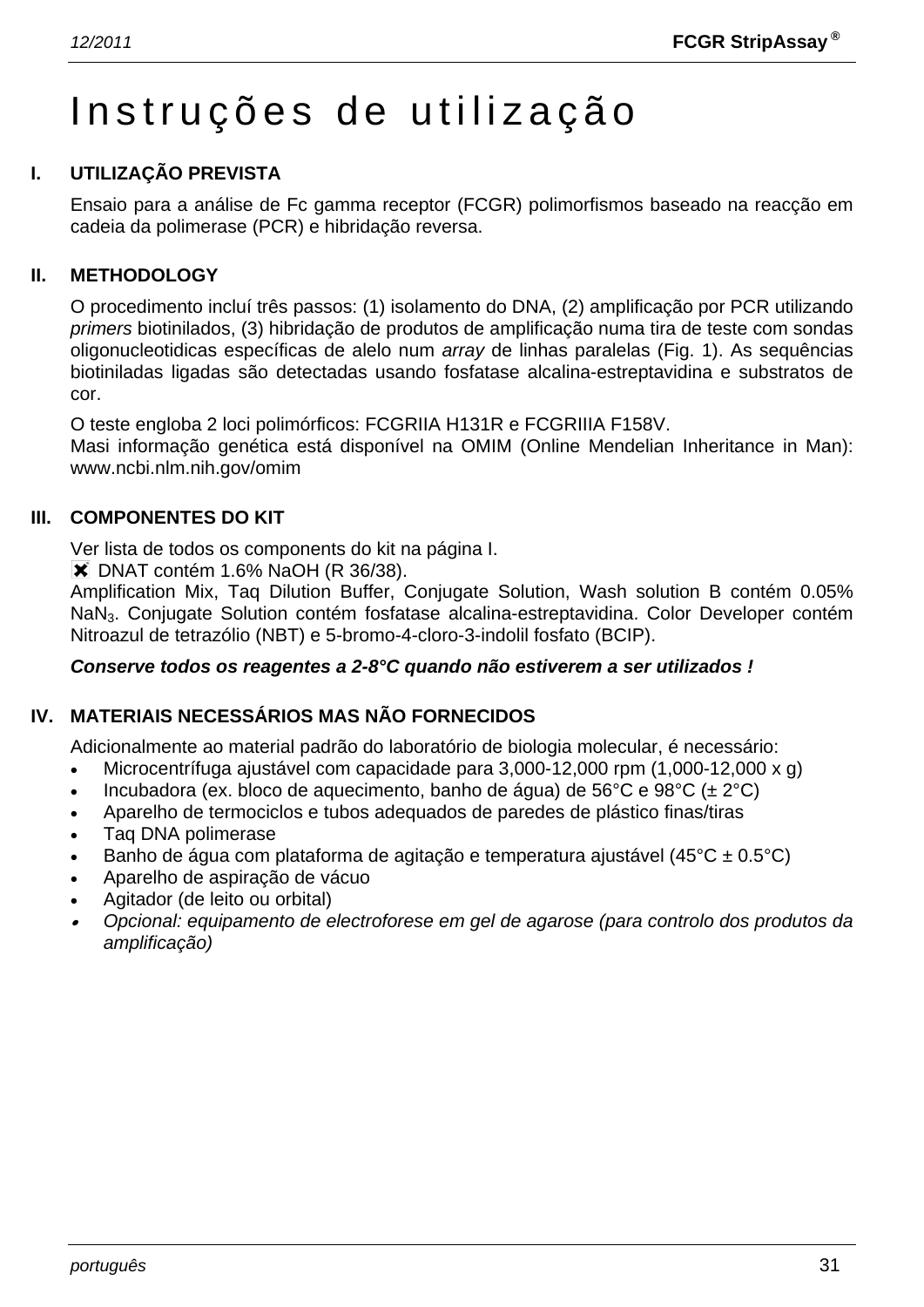### **V. PROCEDIMENTO DO ENSAIO**

#### **1. Isolamento do DNA**

*Utilize sangue fresco ou congelado com EDTA ou anticoagulante citrato; evite sangue com heparina.* 

*Não conserve o sangue durante mais do que 3 dias à temperatura ambiente ou mais do que uma semana a 2-8°C antes de utilizar. O sangue que foi mantido congelado durante mais do que um ano, ou que esteve sujeito a mais do que três ciclos de congelação/descongelação é inapropriado para ser utilizado neste procedimento.* 

*Deixe as amostras estabilizar à temperatura ambiente. Misture bem invertendo cuidadosamente, várias vezes, os tubos de sangue. Repita a mistura cada vez, antes de retirar uma aliquota do sangue.* 

*Deixe que a Lysis Solution e a GENxTRACT Resin estabilizem à temperatura ambiente.*

- Pipete **100 µl** da **amostra de sangue** para um microtubo de 1.5 ml com tampa de enroscar.
- Adicione **1 ml** da **Lysis Solution**, feche o tubo e misture várias vezes por inversão.
- Deixe estabilizar **15 min.** à temperatura ambiente.
- Centrifugue **5 min.** a **3,000 rpm** (aprox. 1,000 x g) numa microcentrifuga.
- Remova e rejeite a porção de cima (topo) 1 ml de sobrenadante.
- Adicione **1 ml** de **Lysis Solution**, feche o tubo e misture várias vezes por inversão.
- Centrifugue **5 min.** a **12,000 rpm** (aprox. 12,000 x g) numa microcentrifuga.
- Remova e rejeite o sobrenadante excepto aprox. 50 µl de um pellet suave e vísivel.
- Resuspenda a GEN<sup>X</sup>TRACT Resin por rotação insistente do recipiente.
- Adicione **200 µl** da **GENxTRACT Resin** ao pellet. Feche o tubo e agite no vortex 10 seg. *A GENxTRACT Resin sedimenta rapidamente. Repita a resuspensão de cada vez e imediatamente antes de remover outra aliquota.*
- Incube **20 min.** a **56°C**. Agite no vortex 10 seg.
- Incube **10 min.** a **98°C**. Agite no vortex 10 seg.
- Centrifugue **5 min.** a **12,000 rpm** numa microcentrifuga. Arrefeça no gelo.

*O sobrenadante resultante contém um template de DNA adequado para uso imediato em PCR. Para manter conservado, o sobrenadante deve ser transferido para um tubo novo arrefecido e manter a refrigeração (2-8°C; até uma semana) ou congelado a -20°C.* 

#### **2. Amplificação** *In Vitro* **(PCR)**

*Mantenha todos os reagentes de PCR e os templates de DNA sempre refrigerados ao longo do procedimento. Realize todos os passos até ao inicio do programa de termociclos em gelo (0-4°C).* 

- Prepare uma diluição de trabalho nova (0.2 U/µl) de **Taq DNA polimerase** no **Taq Dilution Buffer** (tampa transparente).
- Prepare um tubo de reacção para cada amostra a ser amplificada. Coloque os tubos no gelo.
	- Para cada amostra prepare a mistura de reacção final de PCR no gelo:
		- **15 µl Amplification Mix** (tampa amarela)
			- **5 µl Taq DNA polimerase diluida** (1U)

#### **5 µl template de DNA**

 *Se os templates de DNA utilizados não foram preparados de acordo com o protocolo do kit de isolamento (capítulo V/1), é recomendada a utilização de um intervalo de concentração de DNA de 5-40 µg/ml (= 25-200 ng DNA por reacção).*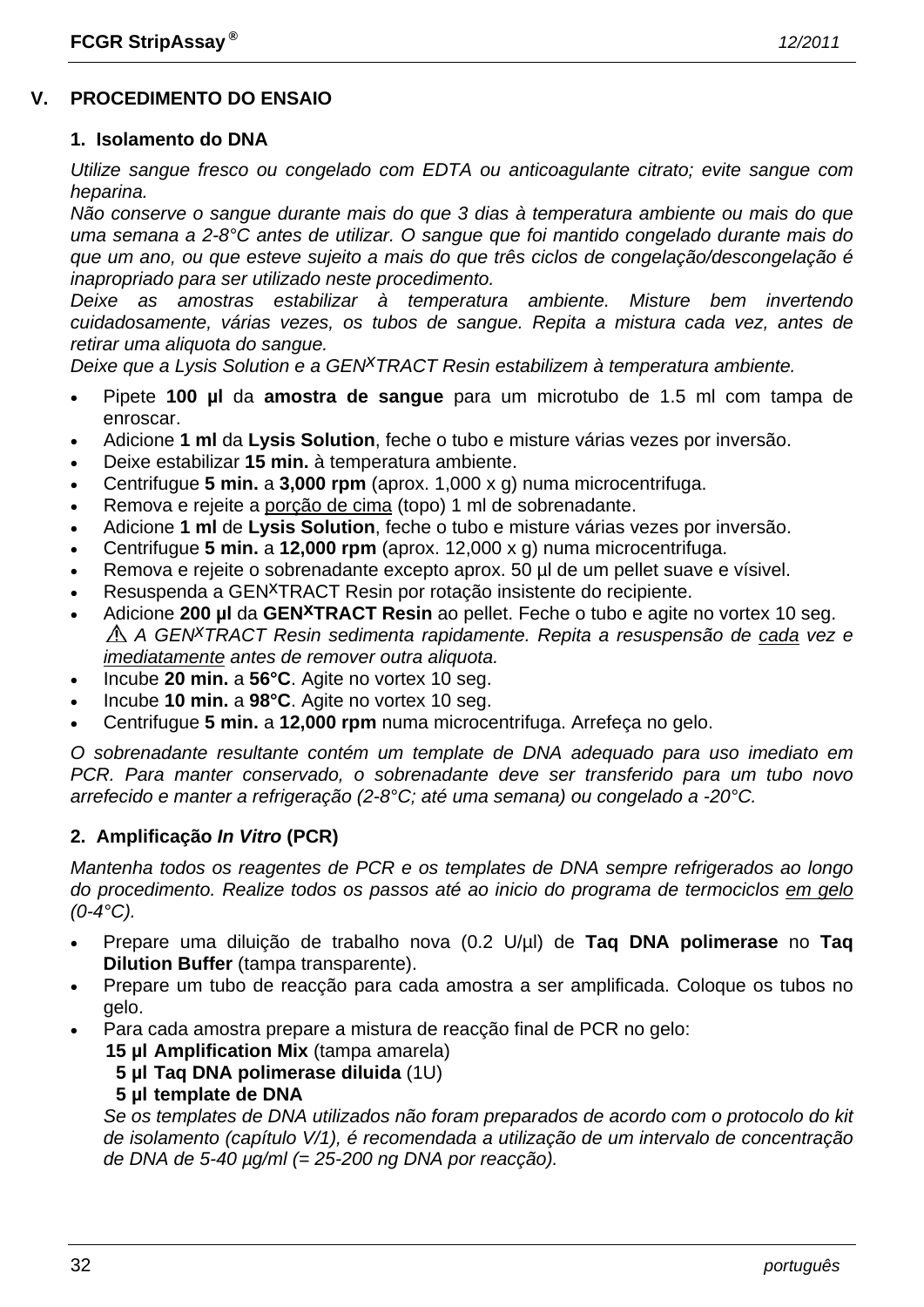- Coloque bem as tampas nos tubos. Pré-aqueça o aparelho de termociclos a 94°C.
- Insira os tubos de reacção e ponha a funcionar o seguinte programa de termociclos: pré-PCR: 94°C/2 min.

 termociclos: 94°C/15 seg. - 58°C/30 seg. - 72°C/30 seg. (35 ciclos) extensão final: 72°C/3 min.

*Conserve os produtos de amplificação no gelo ou a 2-8°C para utilização futura.* 

*Opcional: Analise os produtos de amplificação por electroforese em gel de agarose (ex. gel de agarose a 3%).* 

*Comprimentos dos fragmentos: 180, 277 bp* 

**3. Hibridação** (45°C; banho de água com agitação)

*Ajuste o nível de água no banho até aprox. ½ da altura do Typing Tray.* 

*Aqueça banho de água a exactamente 45°C (± 0.5°C). Verifique a temperatura da água com termómetro calibrado* 

*Pré-aqueça o Hybridization Buffer e a Wash Solution A a 45°C. (Tenha atenção, que todos os precipitados formados a 2-8°C sejam completamente dissolvidos.)* 

*Deixe que as Teststrips, DNAT, Conjugate Solution, Wash Solution B e o Color Developer estabilizem à temperatura ambiente. Prepare o Typing Tray(s).* 

*Remova uma Teststrip para cada amostra usando uma pinça limpa. (Toque nas Teststrips apenas com luvas!). Identifique as Teststrips fora das zonas marcadas com um lápis. (Não utilize esferográficas, marcadores, etc)* 

- Pipete **10 µl DNAT** (tampa azul) para o canto inferior de cada pista a ser utilizada nos Typing Trays (uma pista por amostra).
- Adicione **10 µl** de **produto de amplificação** à gota correspondente de DNAT. Misture bem com pipeta. *(A solução deverá permanecer azul.)*
- Deixe em repouso durante **5 min.** à temperatura ambiente.
- Adicione **1 ml** de **Hybridization Buffer** (pré-aquecido a 45°C) em cada pista. Agite o tabuleiro (tray) cuidadosamente. *(A cor azul vai desaparecer.)*
- Insira **Teststrips** com os lados marcados para cima (linhas vísiveis!) nas pistas respectivas. Submerja completamente.
- Incube **30 min.** a **45°C** na plataforma de agitação do banho de água.  *Programe uma velocidade de agitação moderada (aprox. 50 rpm) para evitar salpicos. Mantenha a tampa do banho fechada para evitar variações de temperatura.*
- No final da incubação remova as soluções de hibridação por aspiração de vácuo.  *Continue imediatamente. Não deixe que as Teststrips sequem durante todo o procedimento.*
- **4. Lavagem de estringência** (45°C; banho de água com agitação)
- Adicione **1 ml** de **Wash Solution A** (pré-aquecido a 45°C). Lave ligeiramente (10 seg.). Remova os liquidos por aspiração de vácuo.
- Adicione **1 ml** de **Wash Solution A** (45°C).
- Incube **15 min.** a **45°C** no banho de água com agitação. Remova os liquidos por aspiração de vácuo.
- Adicione **1 ml** de **Wash Solution A** (45°C).
- Incube **15 min.** a **45°C** no banho de água com agitação. Remova os liquidos por aspiração de vácuo.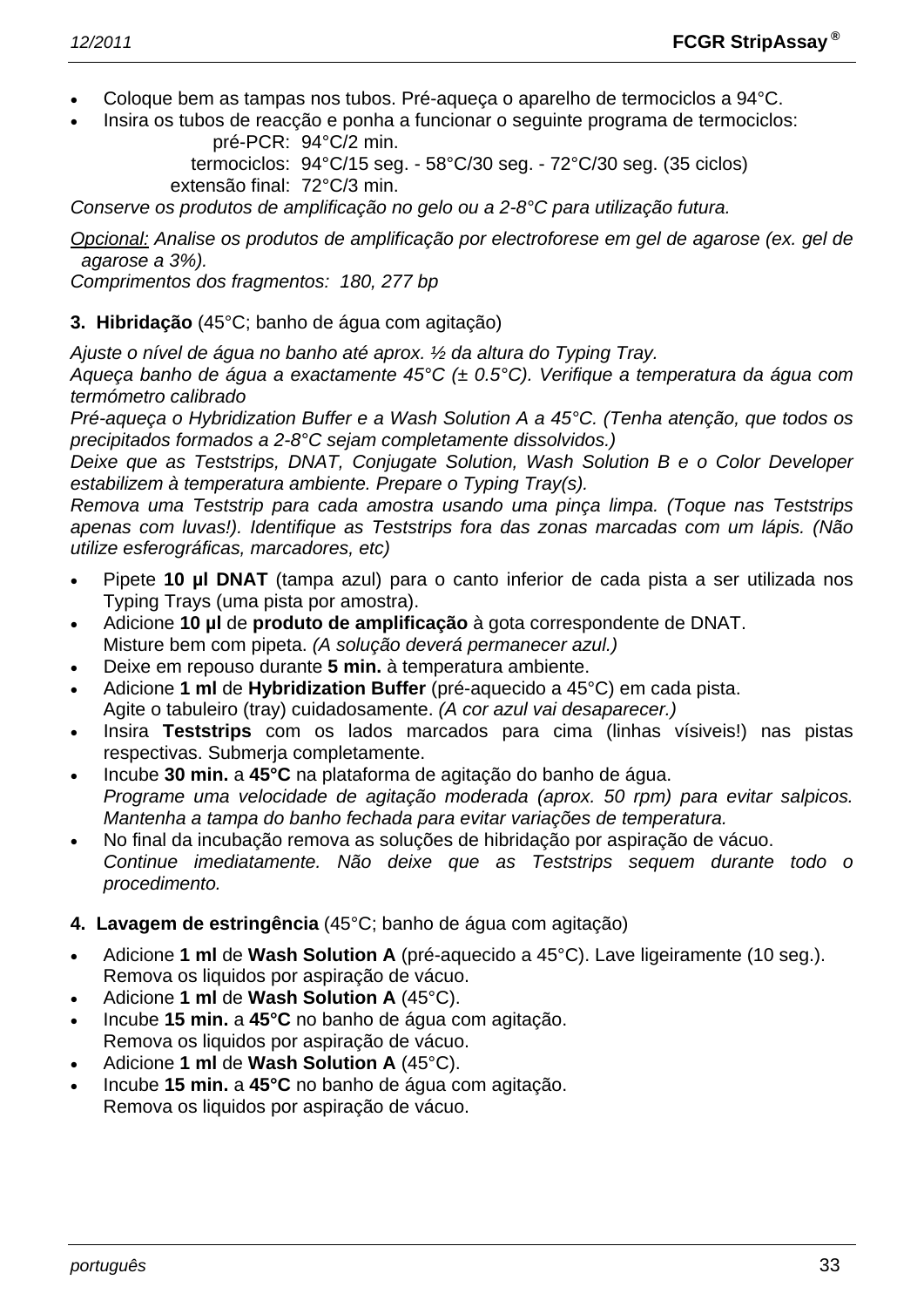- **5. Desenvolvimento de cor** (temperatura ambiente)
- Adicione **1 ml** de **Conjugate Solution**.
- Incube **15 min.** à **temperatura ambiente** num leito com agitação ou agitador orbital. Remova os liquidos por aspiração de vácuo.
- Adicione **1 ml** de **Wash Solution B**. Lave ligeiramente (10 seg.). Remova os liquidos por aspiração de vácuo.
- Adicione **1 ml** de **Wash Solution B**.
- Incube **5 min.** à **temperatura ambiente** num leito com agitação ou agitador orbital. Remova os liquidos por aspiração de vácuo.
- Adicione **1 ml** de **Wash Solution B**.
- Incube **5 min.** à **temperatura ambiente** num leito com agitação ou agitador orbital. Remova os liquidos por aspiração de vácuo.
- Adicione **1 ml** de **Color Developer**.
- Incube **15 min.** à **temperatura ambiente** no escuro num leito com agitação ou agitador orbital.
- *Vai surgir uma coloração púrpura depois da reacção positiva.*
- Lave várias vezes as Teststrips com água destilada. Deixe que as tiras sequem no escuro em papel absorvente.  *Não exponha a luz intensa as Teststrips depois do Desenvolvimento de cor.*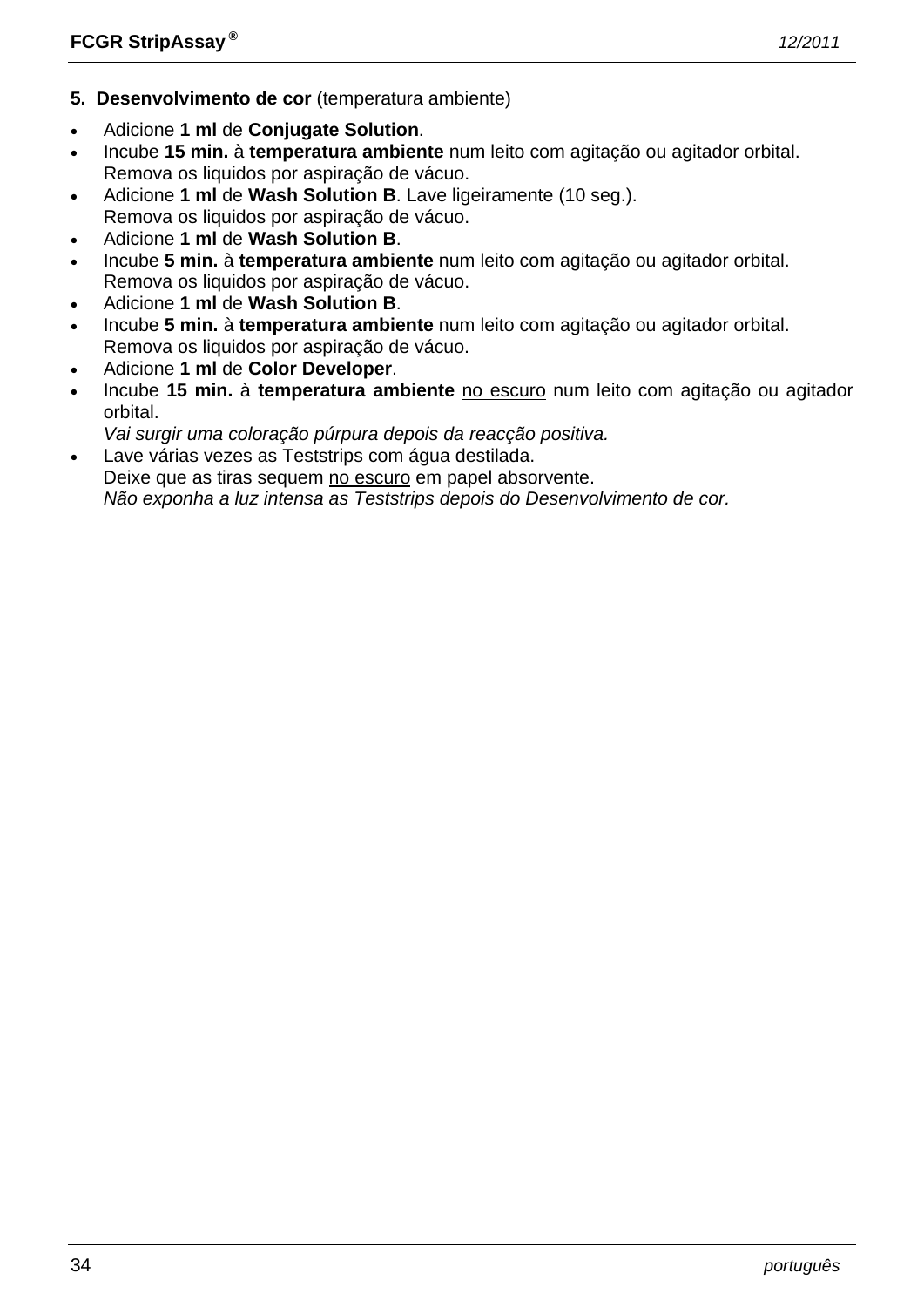#### **VI. INTERPRETAÇÃO DOS RESULTADOS**

O genótipo da amostra é determinado usando a folha Collector™ inclusa.

Coloque a Teststrip processada num dos campos designados, alinhe-a ao desenho esquemático usando a linha marcadora vermelha (topo) e a linha marcadora verde (fundo), e cole-a com fita adesiva.

Uma reacção positiva da linha de controlo mais acima indica o funcionamento correcto da Conjugate Solution e do Color Developer. Esta linha deve sempre colorir-se de modo positivo.

Para cada posição polimórfica, um dos segunites padrões de coloração deve ser obtido: *Nota: As intensidades de coloração das linhas positivas podem variar. Tal não tem significado para o resultado.* 



|            | linha « wild type » | linha « mutant »                 | genótipo       |  |
|------------|---------------------|----------------------------------|----------------|--|
| <b>NOR</b> | positivo            | negativo                         | normal         |  |
| HET        | positivo            | positivo                         | heterozigótico |  |
| <b>HOM</b> | negativo            | mutante homozigótico<br>positivo |                |  |

Ver exemplos do resultados das StripAssay na página III (Fig. 3).

Conselhos para resolução rápida de problemas podem ser obtidos por contacto com a ViennaLab através do distribuidor local ou por contacto directo para o endereço disponibilizado na página I.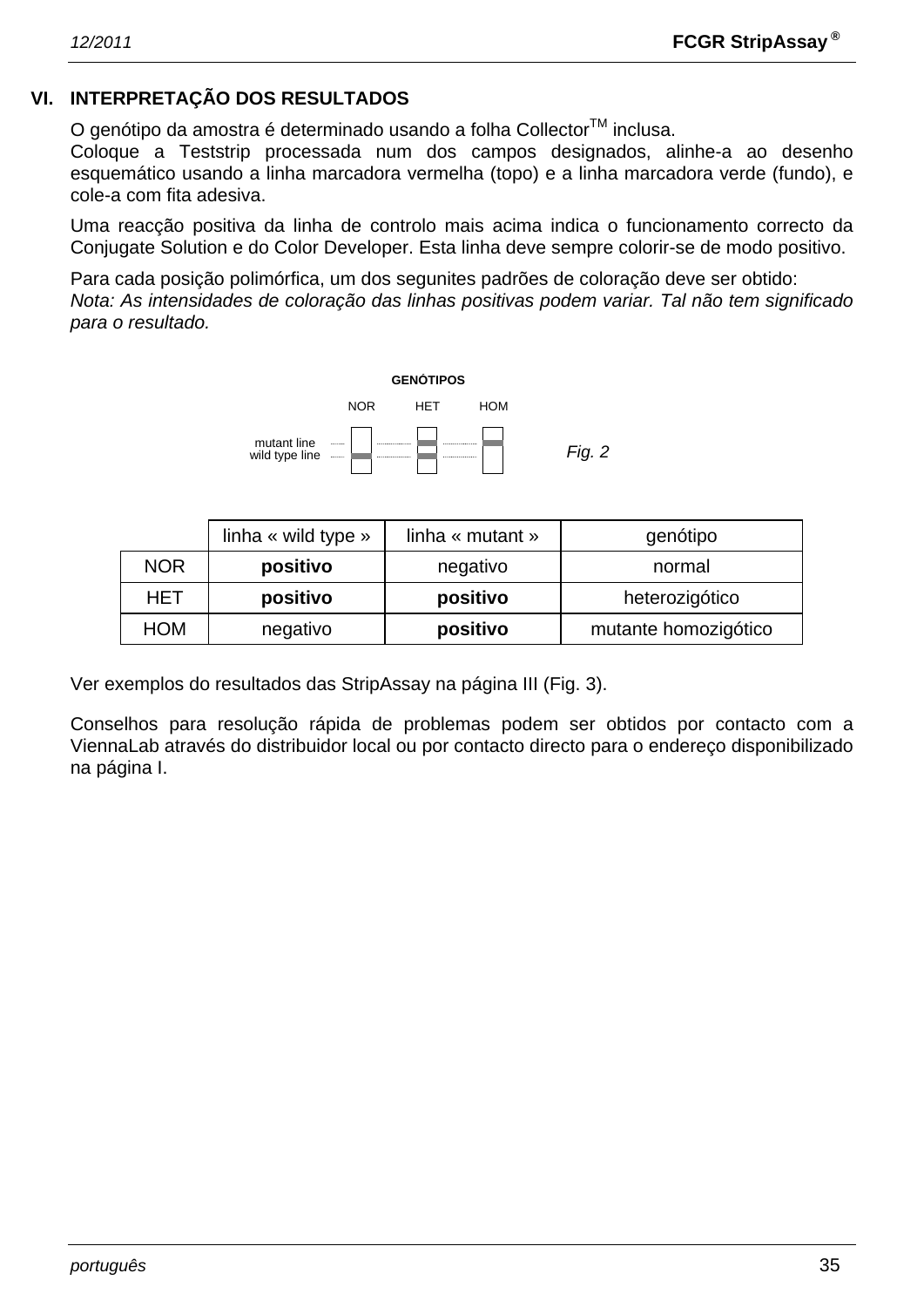### **VII. CONSIDERAÇÕES DE QUALIDADE**

- O entendimento detalhado do procedimento aqui explicado, e equipamento de laboratório e técnicas precisas, são necessárias para obter resultados fiáveis. Utilização do StripAssay para diagnóstico *in vitro* humano deve ser restrito a pessoal com o treino adequado.
- Não utilize componentes do StripAssay depois do prazo de validade ter expirado. O prazo de validade está impresso na parte exterior da caixa do kit. Não misture reagentes de lotes diferentes.
- Evite a contaminação microbiana e a contaminação cruzada de reagentes ou amostras pela utilização de pontas de pipetas estéreis e descartáveis, ao longo do procedimento. Não troque as tampas dos recipientes.
- A linha Control imobilizada em cada Teststrip permite um controlo do desempenho do sistema de detecção cromogénica. Para monitorizar e validar a especificidade dos passos de hibridação e lavagem, devem ser incluídos DNA's de controlo de um genótipo conhecido, em cada experiência individualizada.

#### **VIII. SEGURANÇA**

- Não beba, coma, fume, ou aplique cosméticos na área de trabalho. Utilize batas de laboratório e luvas descartáveis quando mnanipular as amostras e os reagentes do kit. A seguir, lave as mãos cuidadosamente.
- Manipule as amostras como potencialmente infecciosas. Lave e desinfecte cuidadosamente todos os materiais e superfícies que estiveram em contacto com as amostras. Rejeite todos os resíduos associados a amostras clínicas para um contentor de material bioperigoso.
- Evite o contacto do DNAT com a pele, olhos, ou membranas mucosas. Se ocorrer contacto, Lave imediatamente com abundante quantidade de água. Se houver salpicos, dilua com água antes de secar.
- Adira a todos os regualmentos locais e federais de segurança e ambientais que possam ser aplicáveis.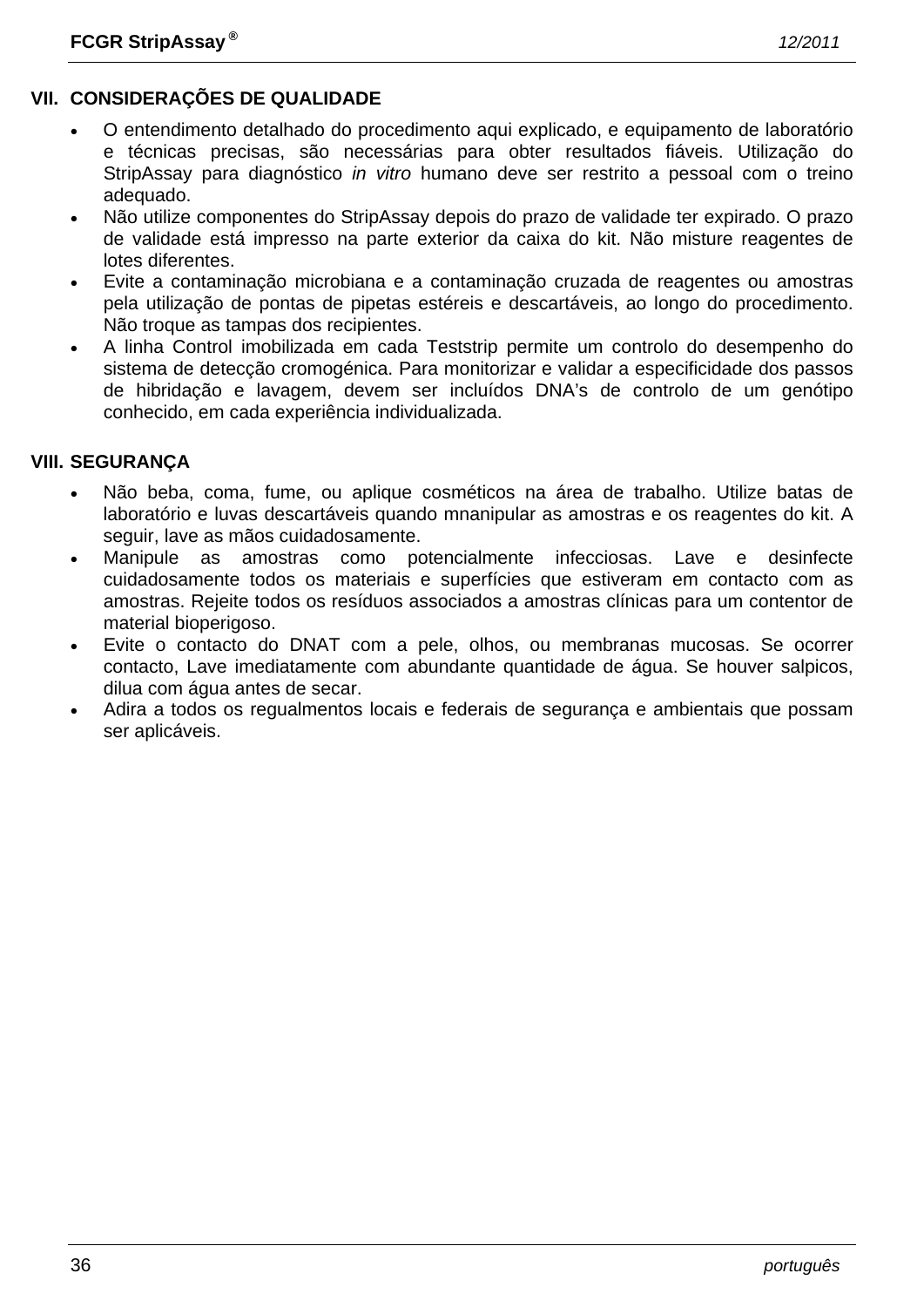#### Fig. 3: Examples of test results



- (E.) FCGRIIA 131: RR; FCGRIIIA 158: FF
- (F.) FCGRIIA 131: HH; FCGRIIIA 158: VV
- (G.) FCGRIIA 131: RR; FCGRIIIA 158: VV
- (H.) negative control or PCR failure